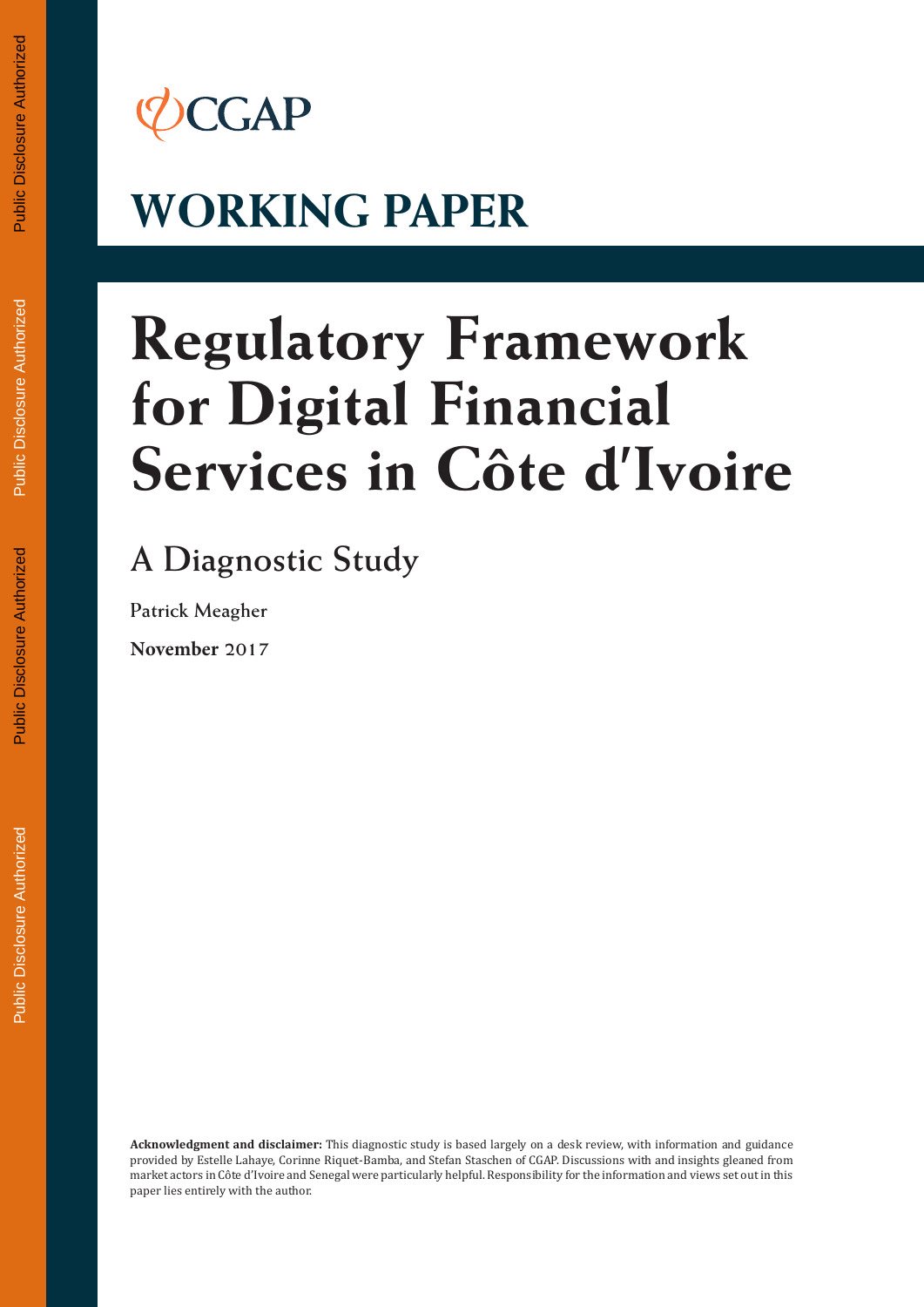This work is available under the Creative Commons Attribution 3.0 IGO license (CC BY 3.0 IGO) [https://creativecommons](https://creativecommons.org/licenses/by/3.0/igo/). [org/licenses/by/3.0/igo/](https://creativecommons.org/licenses/by/3.0/igo/). By using the content of this publication, you agree to be bound by the te[rms of this license.](https://www.adb.org/terms-use#openaccess) 

[Suggested citation: Mea](https://www.adb.org/terms-use#openaccess)gher, Patrick. 2017. "Regulatory Framework for Digital Financial Services in Côte d'Ivoire: A Diagnostic Study." Working Paper. Washington, D.C.: CGAP.

All queries on rights and licenses should be addressed to CGAP Publications, Consultative Group to Assist the Poor/World Bank Group, 1818 H Street, NW, MSN IS7-700, Washington, DC 20433 USA; e-mail: cgap@worldbank.org.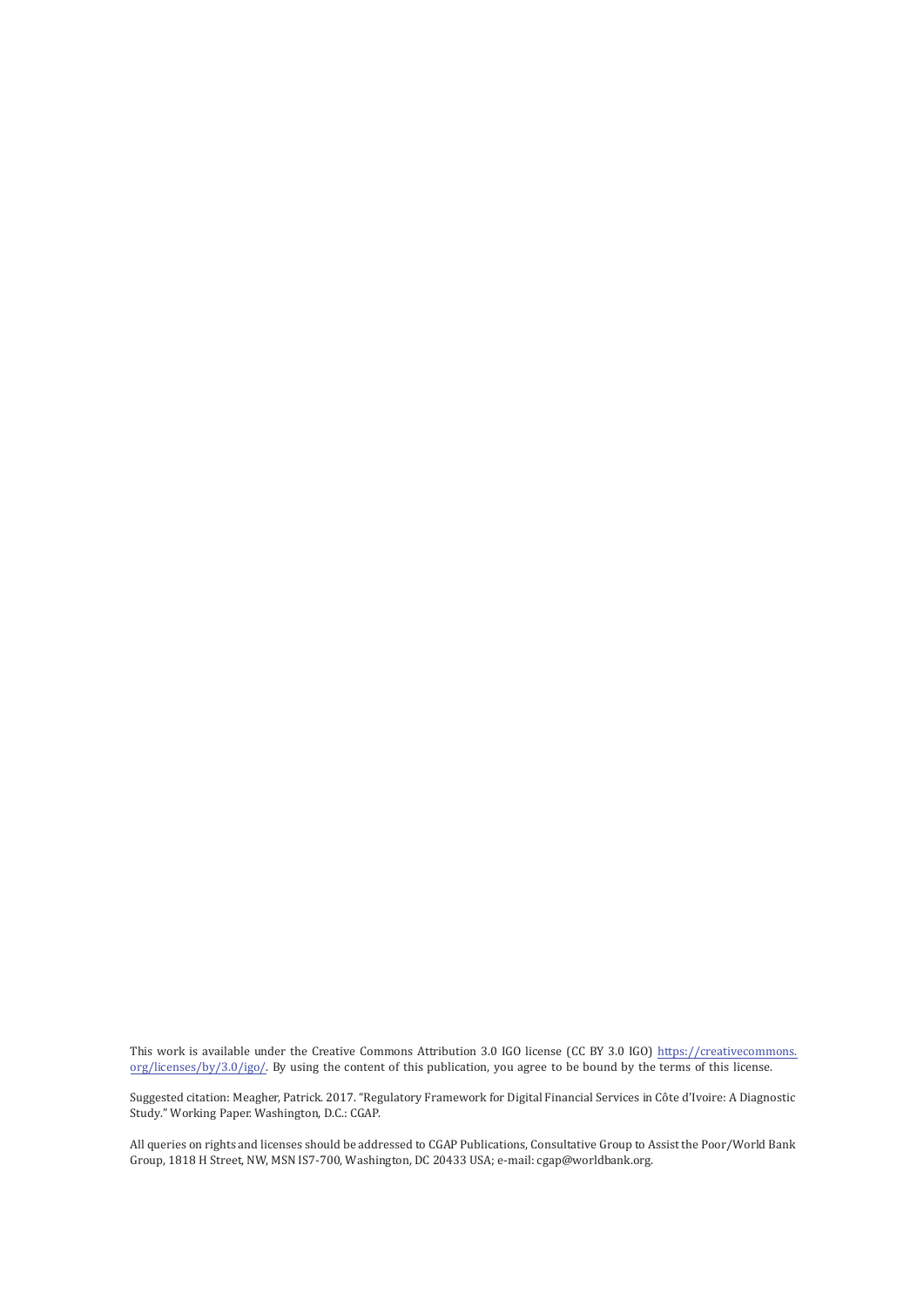## **TABLE OF CONTENTS**

| 1. |                  |  |
|----|------------------|--|
| 2. |                  |  |
|    |                  |  |
|    |                  |  |
| 3. |                  |  |
|    |                  |  |
|    | 3.2 <sub>2</sub> |  |
|    |                  |  |
|    | 3.4              |  |
|    | 3.5              |  |
| 4. |                  |  |
|    |                  |  |
|    |                  |  |
|    |                  |  |
| 5. |                  |  |
|    |                  |  |
|    |                  |  |
|    |                  |  |
|    |                  |  |
|    |                  |  |
|    | 6.2              |  |
|    |                  |  |
| 7. |                  |  |
|    | 7.1              |  |
|    | 7.2              |  |
|    | 7.3              |  |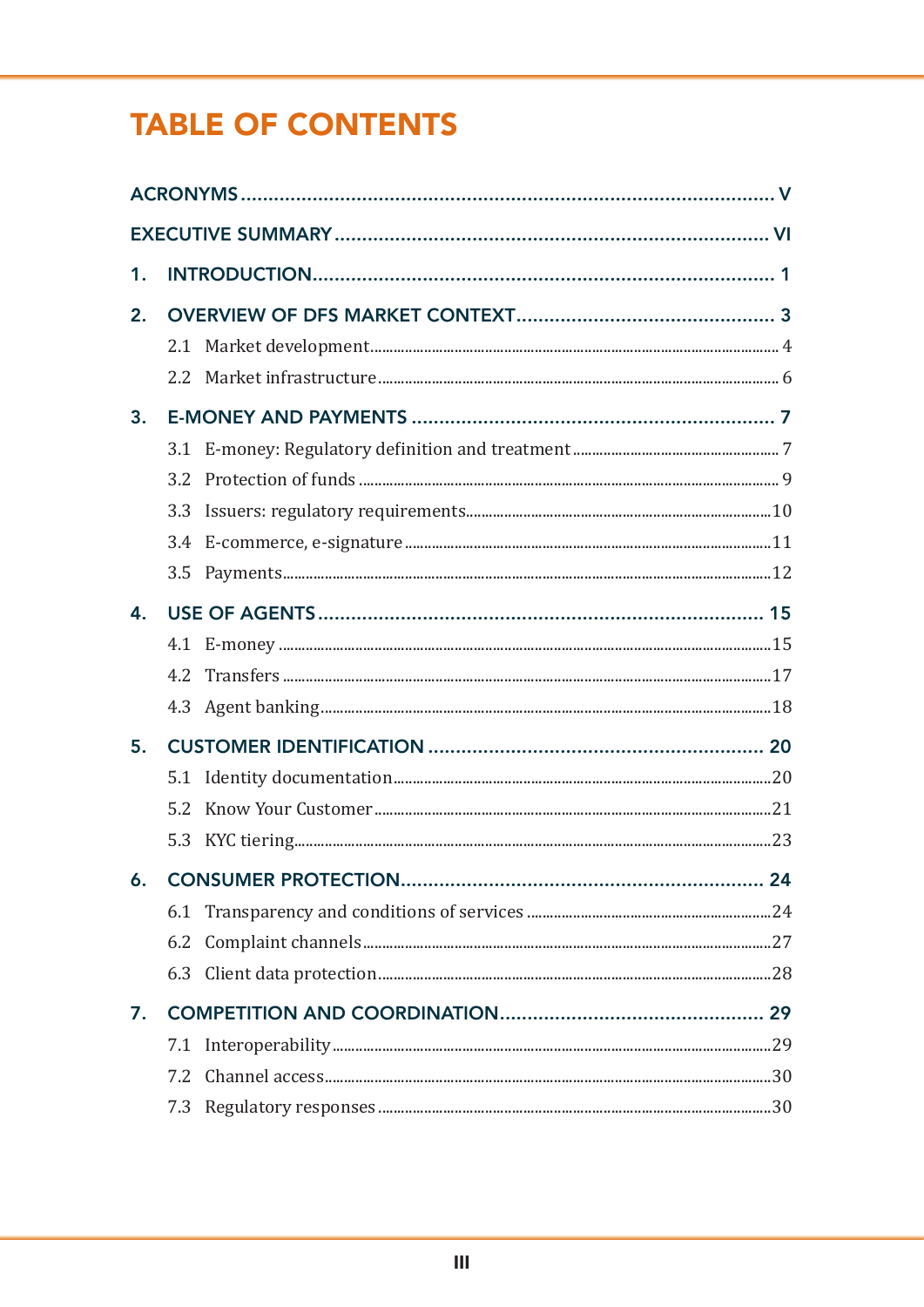|  | LEGISLATION CONCERNING DFS IN WAEMU AND COTE D'IVOIRE 40 |  |
|--|----------------------------------------------------------|--|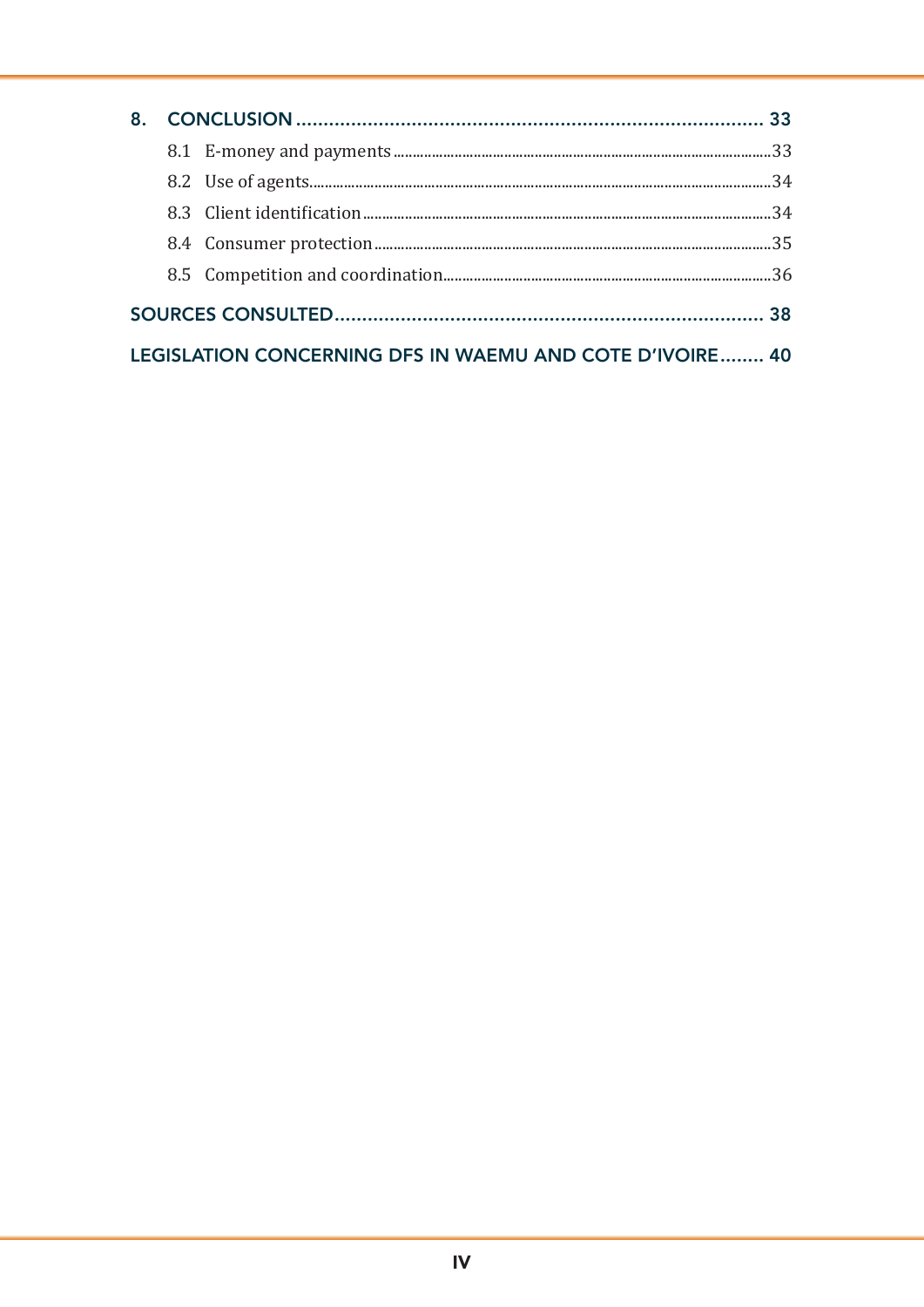### ACRONYMS

| <b>ARTCI</b>     | Ivoirian telecom regulator (Autorité de Régulation des<br>Télécommunications/TIC de Côte d'Ivoire)             |
|------------------|----------------------------------------------------------------------------------------------------------------|
| <b>ATM</b>       | Automatic teller machine                                                                                       |
| <b>BCEAO</b>     | Regional central bank (Banque Centrale des Etats de l'Afrique de<br>l'Ouest)                                   |
| <b>CENTIF</b>    | Financial Intelligence Unit in Côte d'Ivoire (Cellule Nationale de<br>Traitement des Informations Financières) |
| <b>DFS</b>       | Digital financial services                                                                                     |
| <b>EME</b>       | E-money issuer that is not a financial institution ( <i>Etablissement</i> )<br>de Monnaie Electronique)        |
| FCP              | Financial consumer protection                                                                                  |
| <b>FI</b>        | Financial institution                                                                                          |
| <b>FIU</b>       | Financial Intelligence Unit                                                                                    |
| <b>GIM-UEMOA</b> | Regional payments switch (Groupement interbancaire monétique<br>de l'UEMOA)                                    |
| <b>IOB</b>       | Type of bank agent used in Côte d'Ivoire (Intermédiaire en<br>Opérations de Banque)                            |
| <b>KYC</b>       | Know your customer                                                                                             |
| <b>MFI</b>       | Microfinance institution                                                                                       |
| <b>MNO</b>       | Mobile network operator                                                                                        |
| <b>NBFI</b>      | Nonbank financial institution                                                                                  |
| <b>OTC</b>       | Over the counter                                                                                               |
| P <sub>2</sub> P | Person-to-person                                                                                               |
| <b>POS</b>       | Point of service (device)                                                                                      |
| SICA-UEMOA       | Regional payment and settlement system (Système Interbancaire<br>de Compensation Automatisé dans l'UEMOA)      |
| STAR-UEMOA       | Regional wholesale payment system (Système de Transfert<br>Automatisé et de Règlement dans l'UEMOA)            |
| <b>USSD</b>      | Unstructured supplementary service data                                                                        |
| <b>WAEMU</b>     | West African Economic and Monetary Union (UEMOA)                                                               |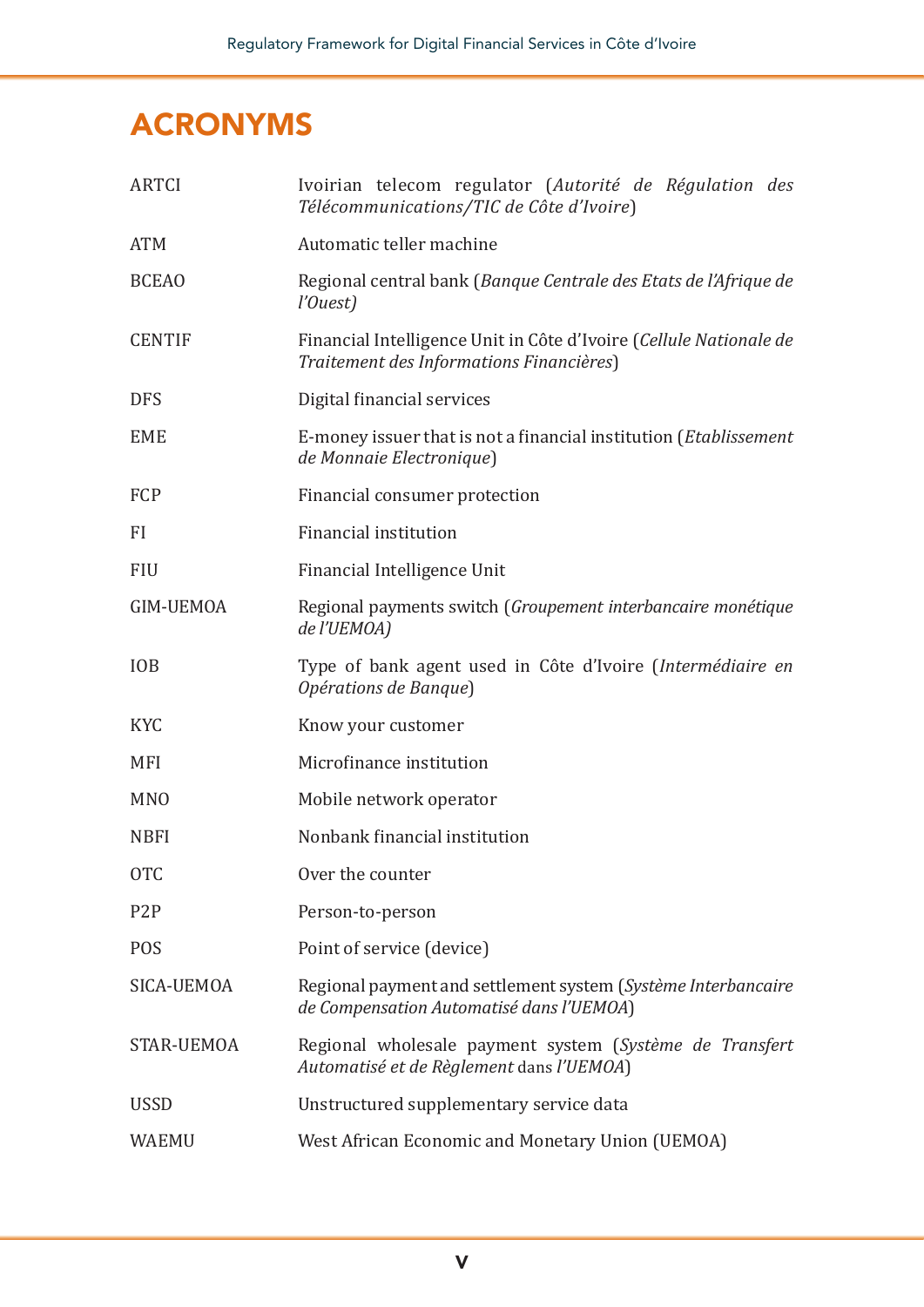#### EXECUTIVE SUMMARY

Regulation plays a critical role in the development and spread of digital financial services (DFS). This paper offers an analysis of the regulatory framework for DFS in Côte d'Ivoire, including its coverage, its conducive features, and its gaps and obstacles.

Côte d'Ivoire is a regional leader in DFS, particularly in the use of mobile money. It is a lower-middle-income country that has nearly 8 percent annual GDP growth. It has a high rate of mobile phone penetration (estimated at 113 percent), and a more modest rate of formal financial inclusion (46 percent of adults, including bank, microfinance, postal, and mobile money accounts). Mobile network operators (MNOs) have been the lead players thus far. They account for three of the five mobile money deployments and the majority of agents. MNOs have mainly partnered with banks that issue e-money. However, in the wake of recent regulatory changes, MNOs are moving to establish e-money subsidiaries.<sup>1</sup> Over-the-counter (OTC) services providers, who provide affordable transfer services to clients, including those without digital accounts, are also significant.

Any discussion of legal or policy matters in Côte d'Ivoire must pay close attention to the rules laid down by the West African regional institutions of which that country is a member. In this paper, we are principally concerned with the West African Economic and Monetary Union (WAEMU), a currency union and evolving free trade zone. The WAEMU's central bank, BCEAO (*Banque Centrale des Etats de l'Afrique de l'Ouest*), exercises exclusive authority over the money supply and is the primary authority (with the participation of the regional Banking Commission) for the regulation and supervision of financial institutions (FIs), payment systems, and digital finance.

The WAEMU Commission's jurisdiction extends to activities that may have a potential impact on the regional market, for example, in competition regulation. Member countries, including Côte d'Ivoire, retain legal authority in other areas affecting DFS, such as telecommunication (telecom) regulation and general consumer protection. Thus, for example, while BCEAO retains sole authority to regulate financial services from a financial consumer protection (FCP) perspective, countries such as Côte d'Ivoire have general consumer protection laws and oversight institutions that impact financial services.

Policy makers at the national and regional (WAEMU) level are taking steps to expand DFS access. Côte d'Ivoire has taken aim at the digital divide and is improving fiberoptic infrastructure and simplifying telecom licensing. It is moving toward a national system of individual identity numbers and is digitizing public-sector payments. A regional payments switch is in place. Financial legislation provides for an array of service tiers, including banks and other credit providers, payment companies, and microfinance institutions (MFIs). In addition, a number of basic banking services are now required to be provided free of charge.2 Further, a regional financial inclusion strategy was adopted by the WAEMU Council of Ministers in June 2016. Côte d'Ivoire also has a national-level financial inclusion strategy.

Although supportive measures are being taken, the DFS approach in Côte d'Ivoire has not yet reached its potential. Reasons for this include significant gaps in

<sup>1</sup> Orange and MTN have established e-money subsidiaries licensed by BCEAO (situation at the end of May 2017).

<sup>2</sup> In the relevant instruction, the services are simply listed, but without a definition. Reportedly, as a result, some banks have changed the names of the relevant services and are charging for them.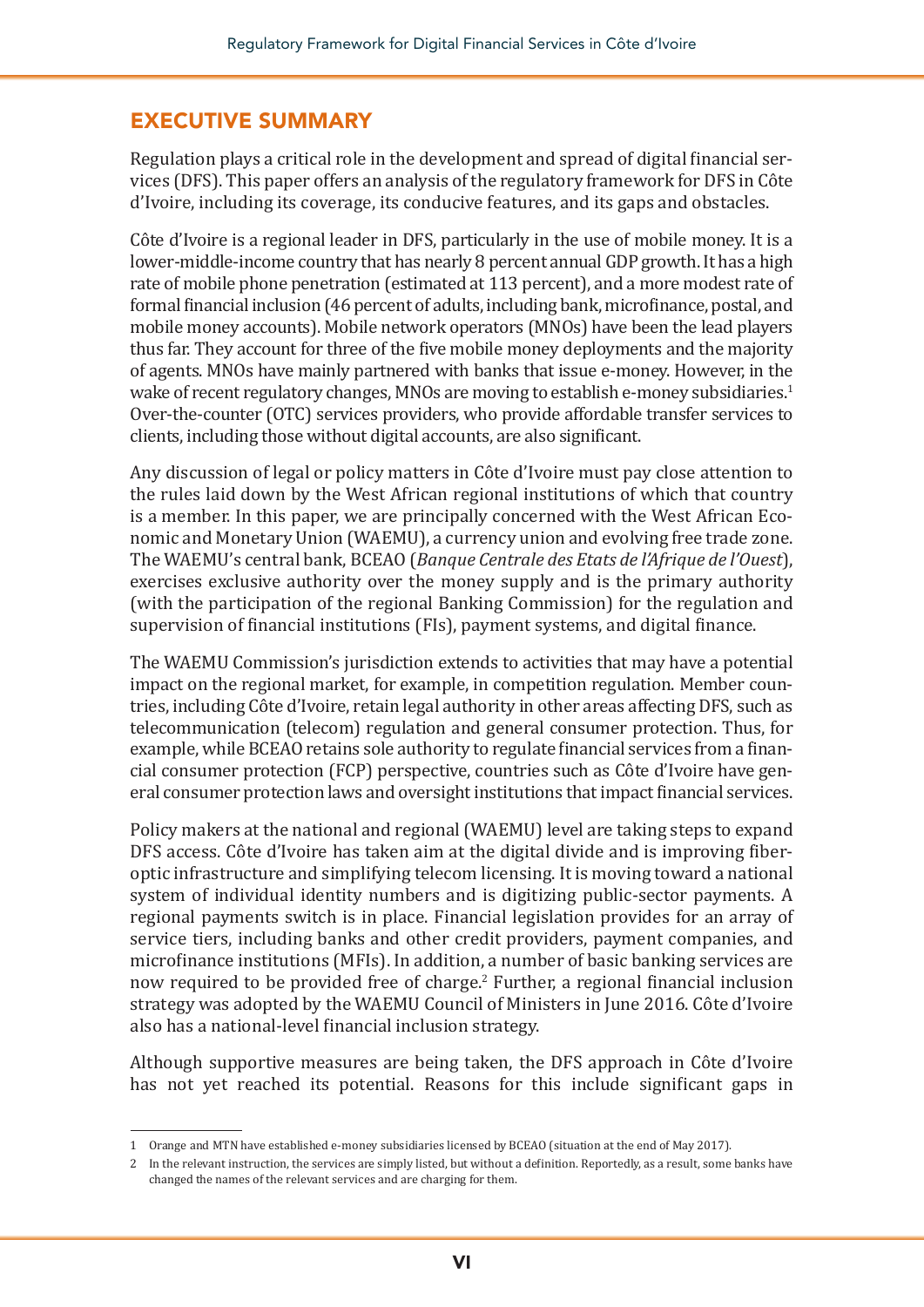interoperability between digital financial platforms, cash preference and other "adoption" challenges, and the regulatory obstacles addressed in this paper. This paper focuses on the implications in Côte d'Ivoire, but the challenges are often posed at the regional level. The constraints include broader policies impinging on financial inclusion, notably an interest rate cap, which will affect the provision of digital credit going forward, and a limitation on MFIs' ability to move beyond savings and credit services into other activities, such as e-money issuance.

#### E-money and payments

**E-money.** The cornerstone of DFS is the issuance of electronic money. In a 2015 instruction that updates earlier rules covering Côte d'Ivoire and the other WAEMU markets, BCEAO defines e-money as a monetary value in electronic form, issued without delay against funds in (at least) equal amount, and accepted as a means of payment by third parties.

The instruction enables issuers to accept funds from the public for purposes of e-money issuance without (simply for that reason) having to obtain a deposit-taking license. It allows for a range of e-money issuers. Banks, payment financial companies, MFIs, and e-money institutions are permitted to issue e-money with a few preconditions. Microfinance regulations severely limit MFIs' involvement in noncore activities such as e-money issuance. Other issuers, for example, nonfinancial companies, are called *Etablissements de Monnaie Electronique* (EMEs). To become licensed, EMEs must meet separate standards on corporate governance and be solely dedicated to e-money issuance. As mentioned, some MNOs are in the process of setting up (or have already set up) e-money subsidiaries to use this EME license.

Issuers must promptly deposit funds received from e-money clients in accounts specifically for this purpose at one or more banks or MFIs. This e-money "float" is to be separately identified in the accounts of the issuer and depositary institution—and the total value held by each issuer must be at least equal the amount of e-money outstanding at all times. The placement of these funds is prescribed. An issuer must place at least 75 percent of the value of all its e-money in circulation in sight/demand deposits, and the rest in specified types of investments (no trust, escrow, or similar structure is required).

Côte d'Ivoire's deposit guarantee scheme should, by its terms, cover EME float deposits up to the ceiling amount. But the scheme is not yet in operation, nor is it fully clear how it would treat e-money float in practice. The e-money instruction prohibits issuers from issuing e-money as credit and from paying interest on e-money float (but this does not prevent banks and MFIs from linking a client's e-money account to her/his other accounts—e.g., credit or savings).

The e-money instruction imposes quantitative limits on e-money holdings per client: a maximum e-money balance with a particular issuer of 2 million FCFA ( $\sim$ US\$3,400) and a maximum of 10 million FCFA ( $\sim$ US\$17,000) in recharges (topping-up of balance) per month across all institutions.

**E-commerce and e-signature.** E-money (and DFS generally) depends to a great extent on the framework for e-transactions. The critical component here is the certification of digital documents (with e-signatures) that have replaced paper documents.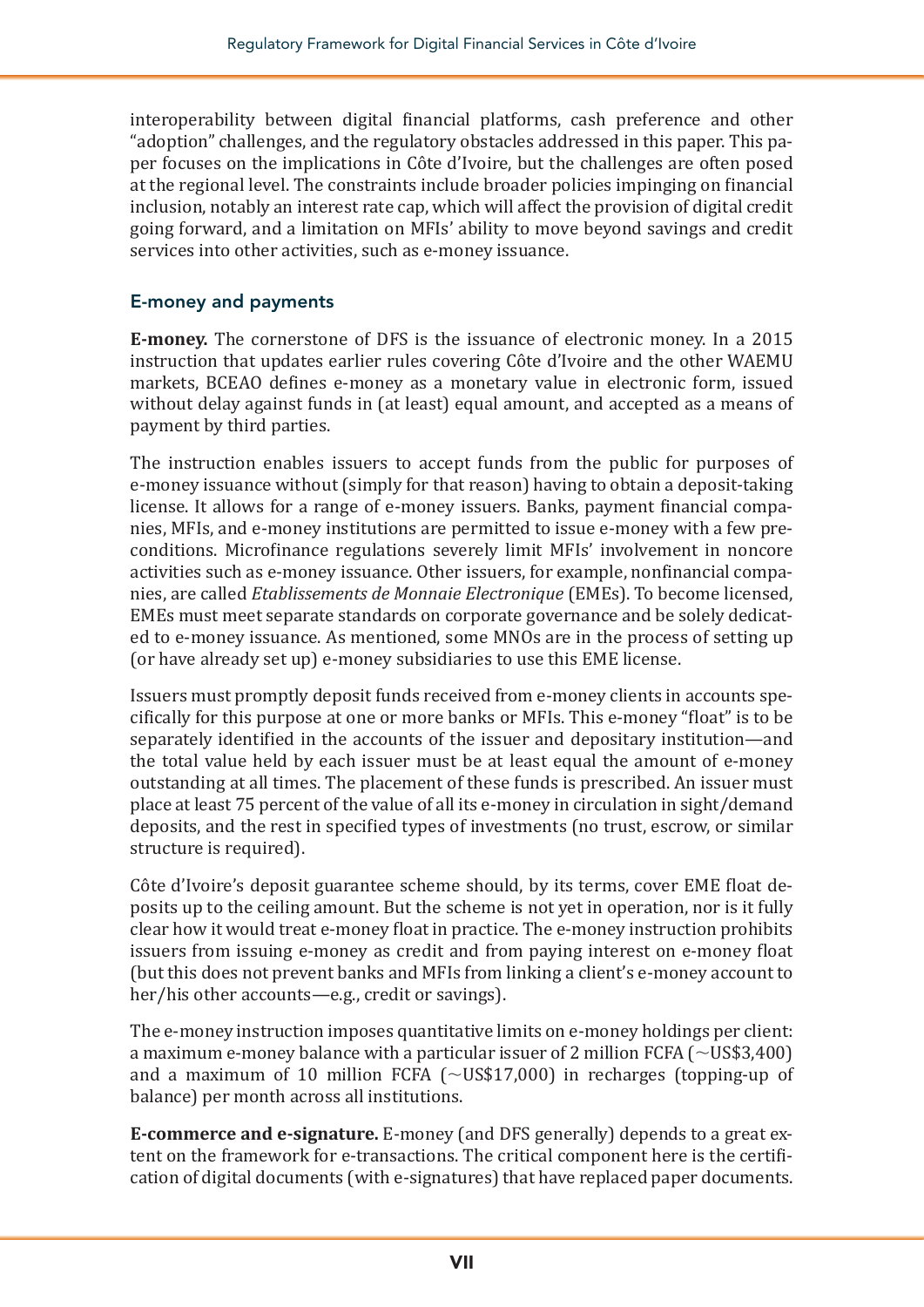There is both national and regional legislation in this area. The WAEMU regulation applies by virtue of its (and BCEAO's) predominant authority over financial services. As the domestic authority for e-commerce, the Ivoirian telecoms regulator (*Autorité de Régulation des Télécommunications/TIC de Côte d'Ivoire* or ARTCI) has jurisdiction over e-signatures in general. Both regional and national legislation provide in principle for transactions to be carried out and signatures to be made effective entirely by digital means, once a certified e-signature is in place. Both provide procedures for certification and for the registration of certification services providers.

In practice, however, it is reported that fully electronic processes for account opening are not possible in Côte d'Ivoire because hard-copy certificates are required to back e-signatures. This complicates the opening of digital accounts, and (prospectively) the conclusion of digital credit agreements.

**Payments.** As for payment services, a 2002 WAEMU regulation authorizes banks, MFIs, and specialized nonbank payment companies to provide these services. It places them under the supervisory authority of BCEAO. Payments instruments covered include e-transfers, bank cards (ATM and payment cards), and prepaid cards. Payment services providers must abide by the rules set by each payment system, as well as with general standards for reliability, security, and enforcement. The payments regulation does not differentiate between wholesale and retail payments. The bank-based payment systems account for most large-volume and bulk payments (as well as much of the retail payments traffic). In practice, the e-money system is focused on small-value, low-volume transactions. Payment services offered by the Post also come within the purview of BCEAO, under the 2002 WAEMU payments regulation.

#### Use of agents

Widespread access to agents that operate under appropriate safeguards is critical to DFS and financial inclusion, generally. Authorizing the use of agents opens up the possibility of broad distribution networks. The regulatory framework in WAEMU enables financial services providers to use agents for e-money and rapid (OTC) fund transfers, but is more restrictive with respect to agent banking. (In this paper, "agent" refers generally to distributors, retail agents, intermediaries, and other third parties that handle the outsourcing of financial services.)

**E-money and transfers.** The e-money instruction provides for a two-tier system of primary agents (distributors) and retail-level subagents. Those permitted to serve as primary agents are retailers and other businesses (registered companies or individuals), MFIs and other nonbank FIs, and the Post. These agents may then outsource to subagents that must be registered businesses (including individuals and companies). Services that can be outsourced to agents come under the heading of marketing and supply of services related to e-money. They include signing up clients to e-money accounts, cash-in and cash-out, and payment services. Exclusive agency agreements (i.e., requiring an agent to serve a single issuer exclusively) are prohibited.

The issuer (principal) remains legally responsible to its clients and third parties for all the services contracted out to its primary agents and for the agents' liquidity and due diligence. Thus, issuers bear primary responsibility for supervising their agent networks, with BCEAO playing a higher-level oversight and inspection role.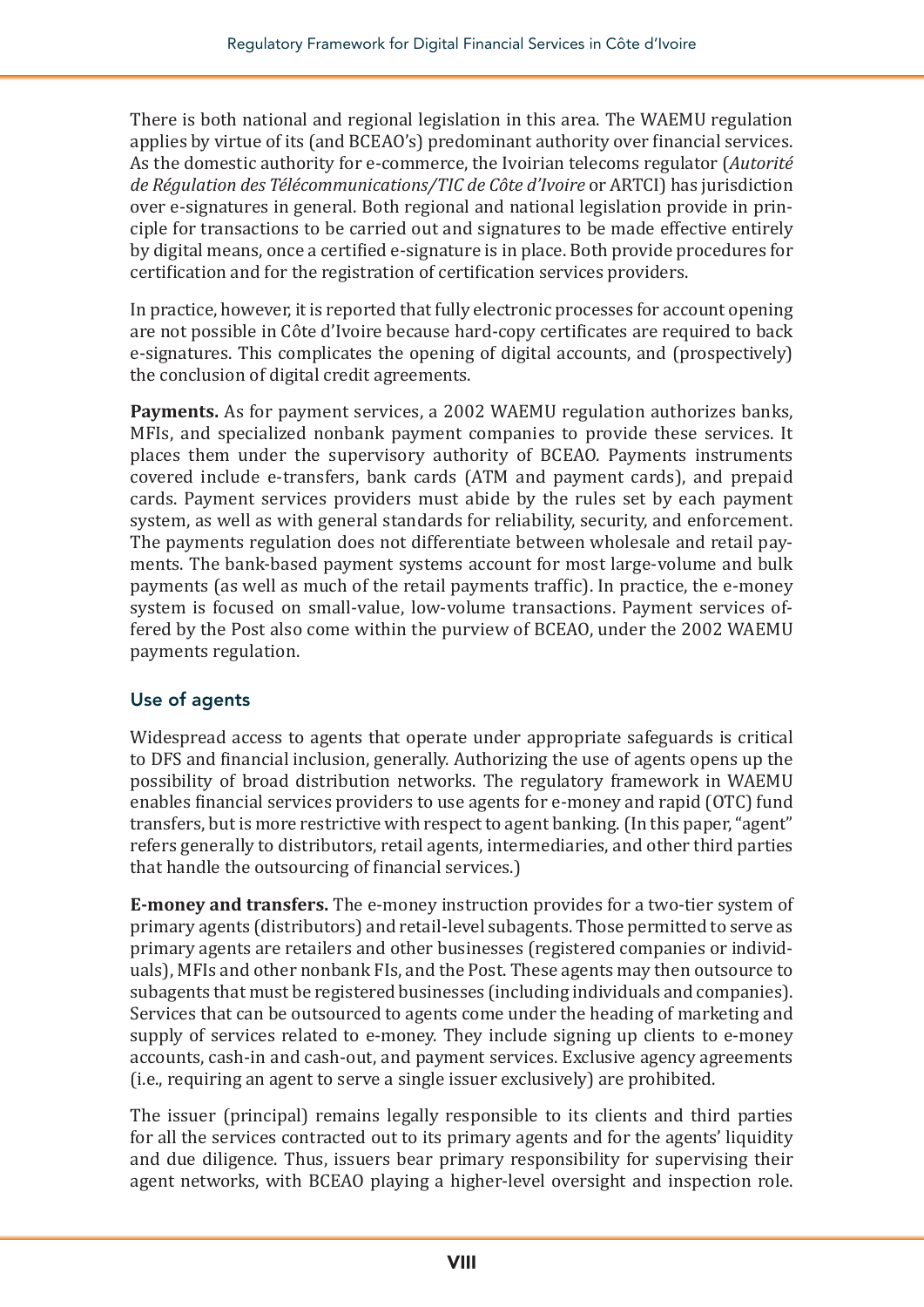The e-money rules expressly grant BCEAO authority to inspect EMEs along with their e-money agents and technical services providers.

In addition, a 2015 BCEAO instruction authorizes banks, NBFIs, and MFIs to use retail agents (subagents) for rapid funds transfers—real-time OTC transfers at an authorized provider or agent (not involving any bank or e-money account of the sender or recipient). These agents (OTC providers) are prohibited from collecting funds for reasons other than OTC transfer (e.g., deposits) unless the agent is an MFI. Again, exclusive agencies are prohibited. The agents act under the comprehensive responsibility of the principal (FI) and for the principal's account.

**Agent banking.** Beyond the e-money and transfers setting, the scope for using agents is less clear. Agent banking has proven difficult. Banks are authorized to use agents of a type called *Intermédiaires en Opérations de Banque* (IOB), under fairly stringent conditions, by the banking law and a 2010 BCEAO instruction. These IOBs are subject to prior authorization, fit and proper standards, financial guarantees (by a principal bank), and regular reporting. Banks are responsible for direct supervision of these agents. From the introduction of the rules in 2010 until end-2016, only five IOBs have been approved in three of the WAEMU countries (none in Côte d'Ivoire). In practice, IOBs have branches and satellite offices, but the instruction does not authorize them to contract out functions to subagents (in contrast to the legislation on e-money and rapid transfers). The IOB model thus does not enable agent banking initiatives to expand financial inclusion.

For MFIs, the issue of providing credit and savings services through agents is not addressed directly. Conditions and standards for MFI agent services are not defined in legislation, but in practice they appear to be within the authority of BCEAO to set on a case-by-case basis.

#### Customer identification

A 2015 WAEMU directive provides anti-money laundering and combatting the financing of terrorism (AML/CFT) safeguards for the financial sector and a wide range of actors involved in relevant activities. The list of entities covered includes banks, MFIs, e-money issuers, payments and transfers companies, commercial and consumer credit providers, insurance providers, and agents that provide financial services. Know your customer (KYC) procedures are spelled out in the directive. Before any business is transacted, all covered entities must identify their clients—both individuals and organizations. This means obtaining the client's full name, place and date of birth, and primary address and verifying these by checking a valid "official document" with a photograph (to be copied) and documentary proof of address.

**Identity documents.** Under the AML/CFT directive, identity information is to be collected at various points and retained. This applies to opening accounts, transferring funds, and establishing a business relationship. Strict procedures are to be used where there are frequent cash transactions or any suspicion of money laundering, terrorism financing, or use of false documentation. Covered entities must continuously collect and update specified client information for the duration of the business relationship. Additional AML/CFT precautions are to be taken in the case of most e-transfers and for many transactions by occasional clients. Anonymous accounts or those under assumed names are prohibited.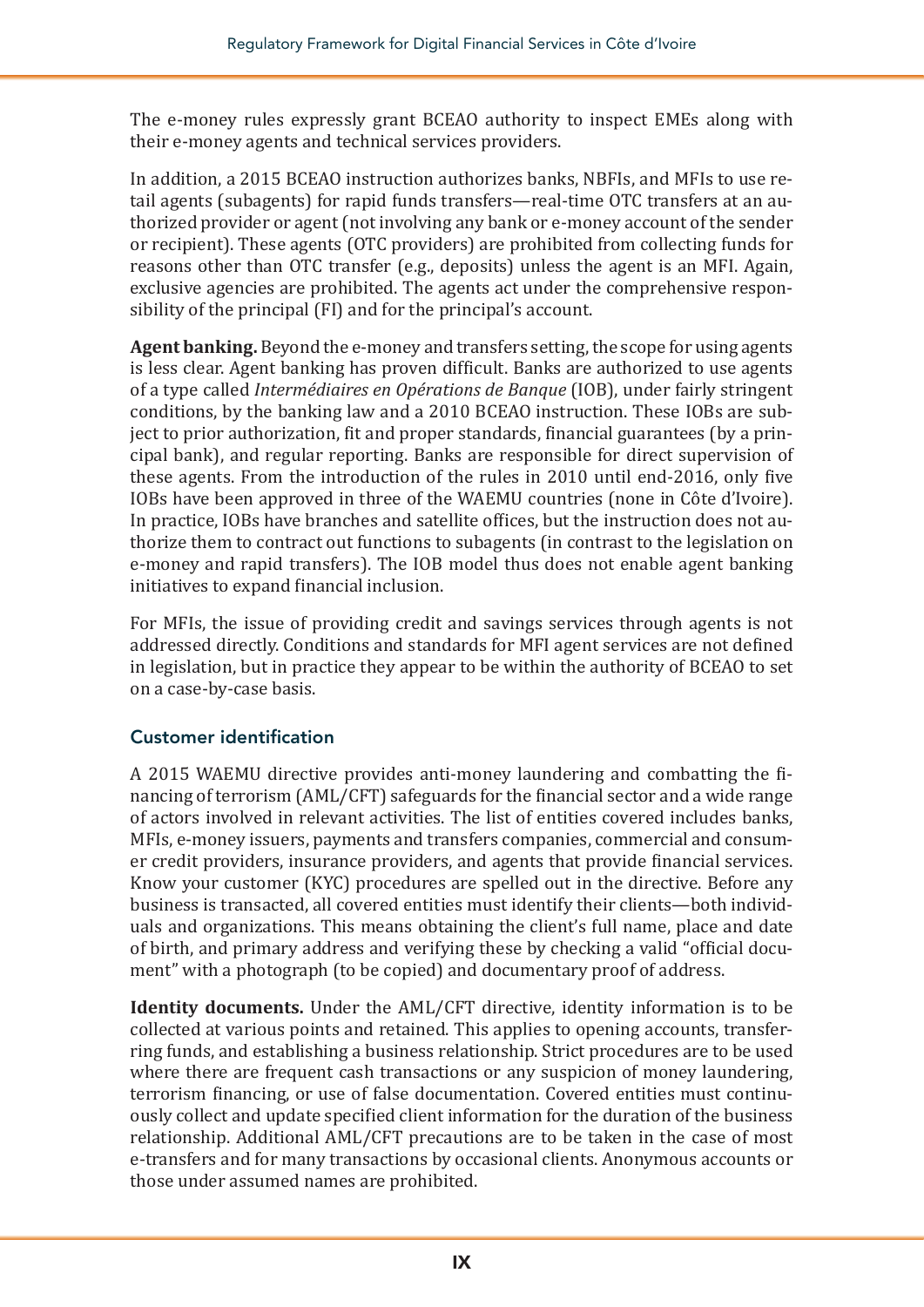Côte d'Ivoire provides for official identity documentation as a matter of national policy. Whereas identification has often proven a constraint to financial inclusion, and DFS in particular, recent efforts by the government have resulted in some 70 percent of the Ivoirian population (as of mid-2016) having official identification documents. Further, the National Office for Identification is in the process of establishing a comprehensive digital identifier system.

The Ivoirian telecoms regulator (ARTCI) sets the rules for identifying customers wishing to obtain SIM cards, internet subscriptions, and other forms of digital access. Mobile phone and internet services providers must check a valid form of identification from every individual customer and record her/his full name, place and date of birth, address (postal and physical), phone number, occupation, and details of identity document (this information is not available from a central database).

**Know your customer.** Striking the right balance in KYC requirements means taking a risk-based approach in which standards are graduated or tiered to accommodate financial inclusion. The 2015 WAEMU directive on AML/CFT provides some riskbased accommodation in the form of lighter-touch KYC, but does not create KYC tiers. The directive only varies the way in which ID requirements are applied it does not provide exceptions for clients without official identity documents. In its application to e-money issuers, the directive in effect nullifies the exception for small transactions under the 2015 e-money instruction.

The AML/CFT directive addresses the use of agents and the required internal safeguards. Covered entities are permitted to outsource client identification and oversight while retaining ultimate responsibility for these obligations. All covered institutions are required to train their personnel and establish control systems to ensure compliance. E-money issuers must supervise their agents and subagents, ensuring there are security and monitoring provisions sufficient to meet standards in the AML/CFT regulations.

#### Consumer protection

Because heightened consumer risks arise in the DFS context, there is a need for well-designed protections. Apart from general safeguards discussed earlier, there are three further important elements: (1) fair and transparent dealing, (2) channels for consumer complaints, and (3) treatment of client data.

**Transparency and conduct.** The 2015 e-money instruction requires the issuer and customer to sign a contract to open an account. Mandatory provisions include disclosure of the limits, risks, and caution required in using e-money and the procedures in case of fraud, loss, and claims for reimbursement. The issuer is also required to make its fee schedule easily accessible to all customers and to issue an electronic receipt for all transactions. Additional provisions are noted in other financial sector and payments regulations. The 2002 payments regulation requires the conditions for the use of payment instruments and accounts to be clearly explained to the customer and incorporated into a written agreement. The regulation limits the interval between the arrival of a payment order and the crediting of the beneficiary's account. Other basic consumer provisions appear in banking and microfinance laws—and apply to accounts accessed digitally. These include, for example, transparency in fees and codes of conduct in dealing with customers.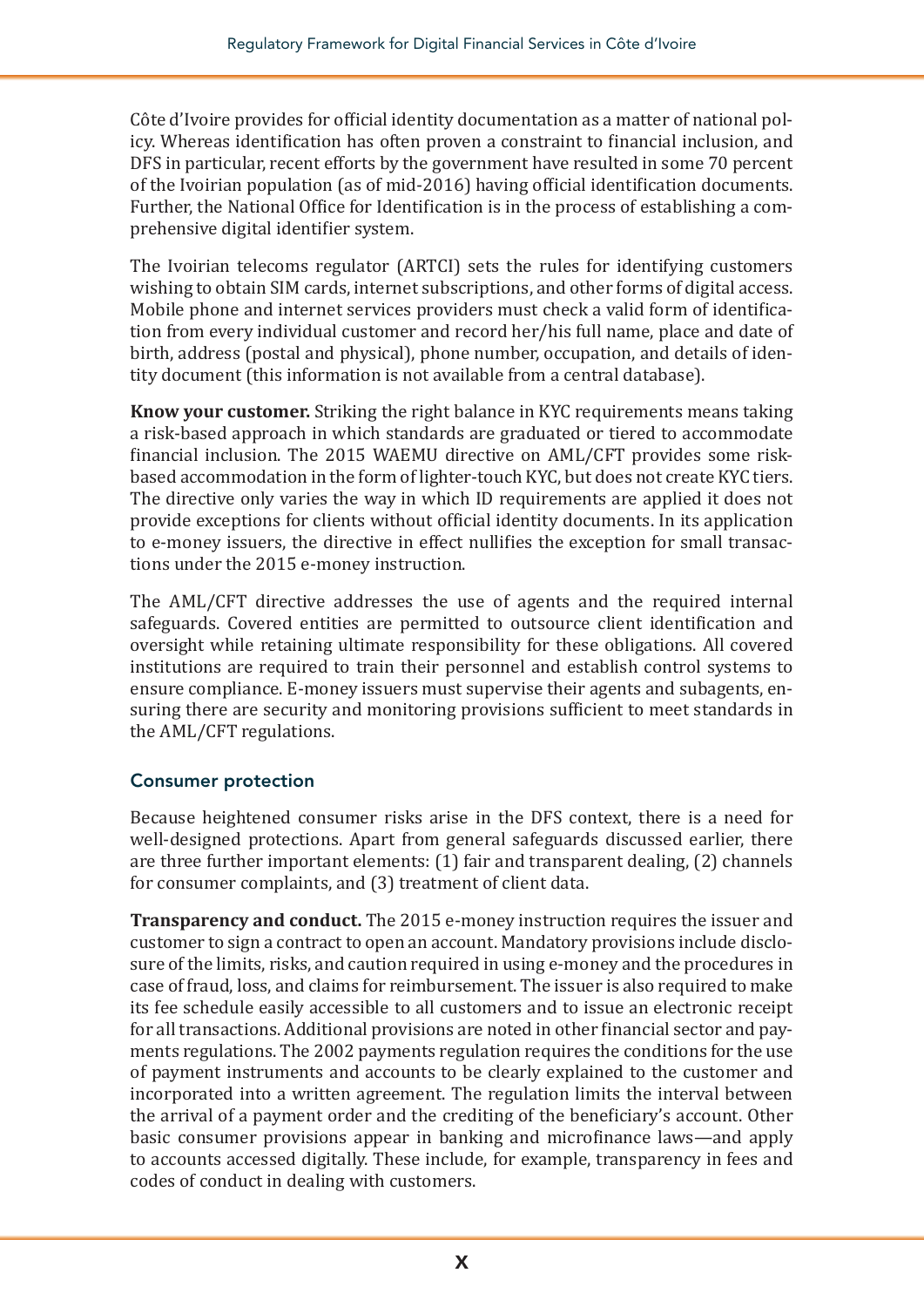Standardization of these e-money and payments contracts, however, is not practiced or required. This can make comparison unduly difficult. Nor is there any requirement regarding format (e.g., length or font requirements) or language (e.g., plain language or local language). Polling of customers indicates that this is a problem area.

Côte d'Ivoire's 2013 e-commerce law provides standards on advertising, offers, contract provisions, transparency of prices (including fees and taxes), and disclosure of identifying information on the seller of goods and services. Contractual provisions and procedures for acceptance are to be spelled out clearly. Also, Côte d'Ivoire has adopted a consumer law that establishes a consumer protection commission and provides specific rules on consumer and housing finance.

A concern of special relevance to DFS is the application of consumer protections to agents. Only the e-money and rapid transfer instructions have provisions dealing to any extent regarding this. The e-money instruction requires issuers to ensure that their agents post visible, legible information, such as name and contacts, for the principal issuer. It also holds issuers legally responsible to clients and other third parties for the agent's performance. Rapid transfer subagents are to include the logo of the FIs they serve on their signage and post their tariffs at the teller windows. IOBs act under the full responsibility of the bank (the principal), which must formally undertake to repair any damage caused to third parties by its agents.

**Complaint channels.** Pending the implementation of the new consumer protection law, financial consumer complaints are addressed in explicit terms only in the e-money instruction. There, issuers are required to set up forums for complaint handling, for both clients and their payees. These systems must be accessible by multiple communication channels at all times, establish deadlines for resolution of claims, and track all complaints received and addressed. These requirements are not spelled out in detail. Thus, procedures are not standardized, nor are providers required to inform consumers about how their complaints are to be handled.

BCEAO's regional financial inclusion strategy envisions the replication of the *Observatoire* model. Côte d'Ivoire is establishing such an institution with the assistance of the World Bank. The Ivoirian *Observatoire* will include a consumer complaint channel and research and policy development functions. It will also allow for functional comparison between institutions that offer transfer services (including between banks, MFIs, and EMEs) and institutions offering transactions accounts (including between banks, MFIs, and EMEs).

**Client data.**Data protection is covered by general provisions on confidentiality and personal data security in banking, microfinance, and e-money regulations. Regional legislation on credit information bureaus contains further provisions on handling client data.

Côte d'Ivoire has adopted protections for customer data in its 2012 telecoms ordinance, the 2013 law on electronic transactions, and the 2013 personal data legislation. All of these acts are enforced by ARTCI. The laws cover types of sensitive data likely to be handled in DFS operations, such as identity, biometric, household, and legal information. The 2013 data protection law and decree require prior consent of the affected person for the collection and handling of personal data.

The 2012 telecoms ordinance requires services providers to protect personal data and ensure the integrity and confidentiality of communications. The platforms and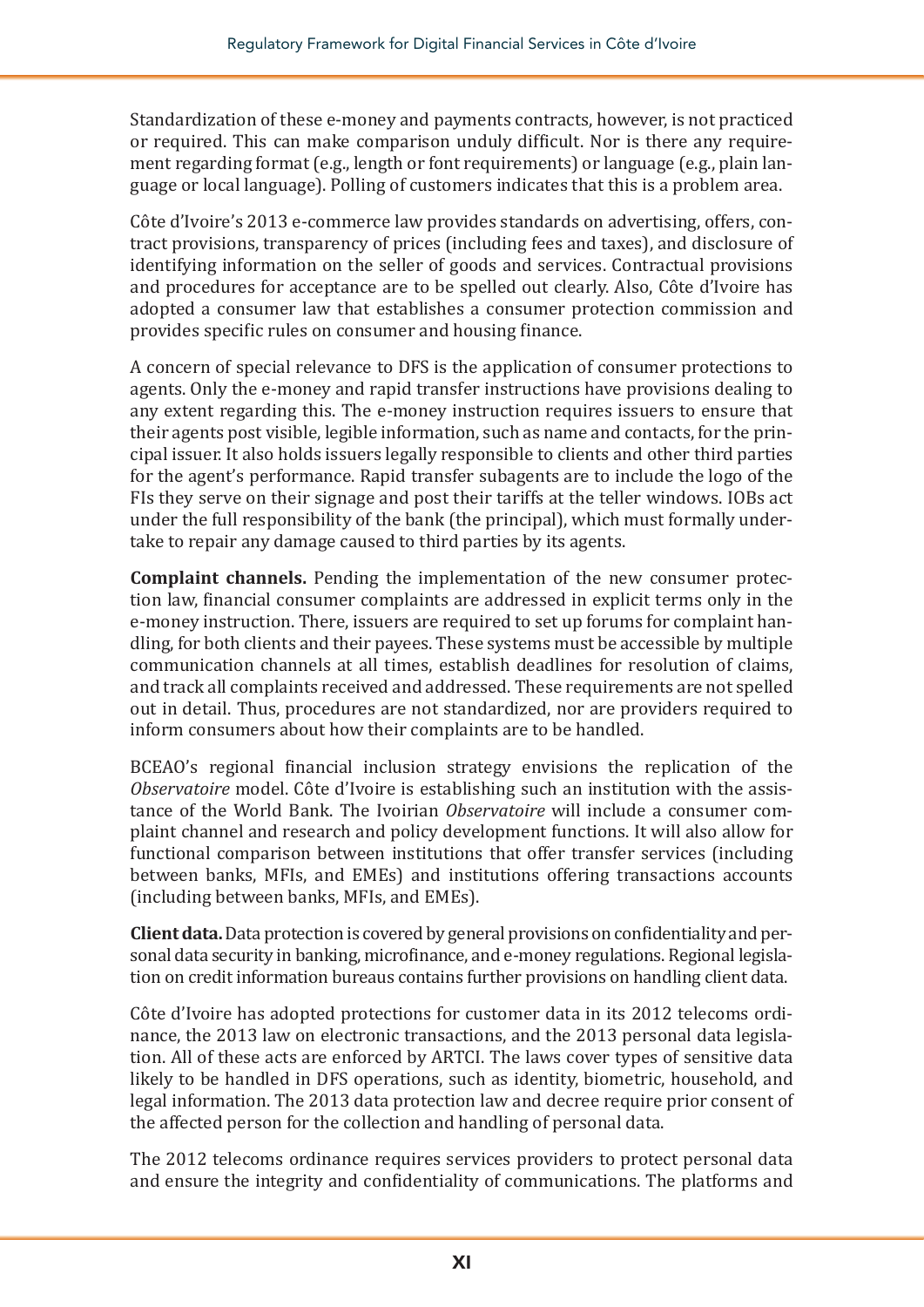associated digital transmissions provided by MNOs fall as well within the authority of ARTCI and the standards on telecoms, data protection, and e-commerce (an overlap with BCEAO's authority over DFS).

#### Competition and coordination

The potential of DFS to increase volume, efficiency, and inclusiveness in the financial system depends on connectivity among relevant communication channels and accounts. Two important constraints in Côte d'Ivoire, as in some other settings, are uneven access to mobile communication channels and limited interoperability between competing DFS providers and their networks.

**Interoperability.** Early rapid growth of one DFS provider tends to defer the advent of interoperability, in turn favoring dominant actors and limiting competitive growth. Thus, an interoperability policy or scheme is often essential for competition in these markets, but in most settings, it is absent or incomplete. It is often difficult to bring about voluntary agreement on interoperability in the near term, especially where there is a dominant provider. But interoperability can emerge when market players understand the potential shared benefits of network effects. BCEAO is developing a "road map for interoperability."

DFS in Côte d'Ivoire and the WAEMU region could be described as comprising closed loops and distinct operating standards, with limited but growing interoperability. A prime example of evolving integration in the region is GIM-UEMOA, which is a regional switch for ATM and POS payments. This switch is available to EMEs across the region. MFIs in the region are slated to get access to this switch, which could also be made available to all e-money issuers. Apparently, FI issuers have not been interested. By contrast, our research found that ATMs have achieved near total interoperability, but not as much progress has been achieved with POS.

**Channel access.** Another typical constraint to DFS expansion arises from lack of reliable access to mobile messaging channels. MNOs control the SIM card with its identity data on each mobile user, as well as the phone's communications channels, including the Unstructured Supplementary Service Data (USSD) channel, which is used by most DFS providers.

MNOs not only provide the channel for e-banking services but they also are competitors (through their EME affiliates) of FIs that want to offer mobile financial services and of EMEs that are not affiliated with MNOs. This gives the MNOs an opportunity to price-discriminate against financial services providers that are seeking access, or even to deny access, and to favor aggregators who bring them a large volume of business. There are reports from stakeholders in Côte d'Ivoire that MNOs have in some cases denied USSD access to FinTech companies or financial institutions. In other cases, MNOs have charged a lot for access or have limited access in terms of time or connection quality. But MNOs are providing channel access to their e-money subsidiaries while restricting access to others.

**Regulatory responses.** The frameworks for financial, telecom, and competition regulation—at national and regional levels—provide relevant standards that might be used to address the issues discussed here. For example, the e-money instruction requires issuers to facilitate *interoperability*. There has not yet been a strong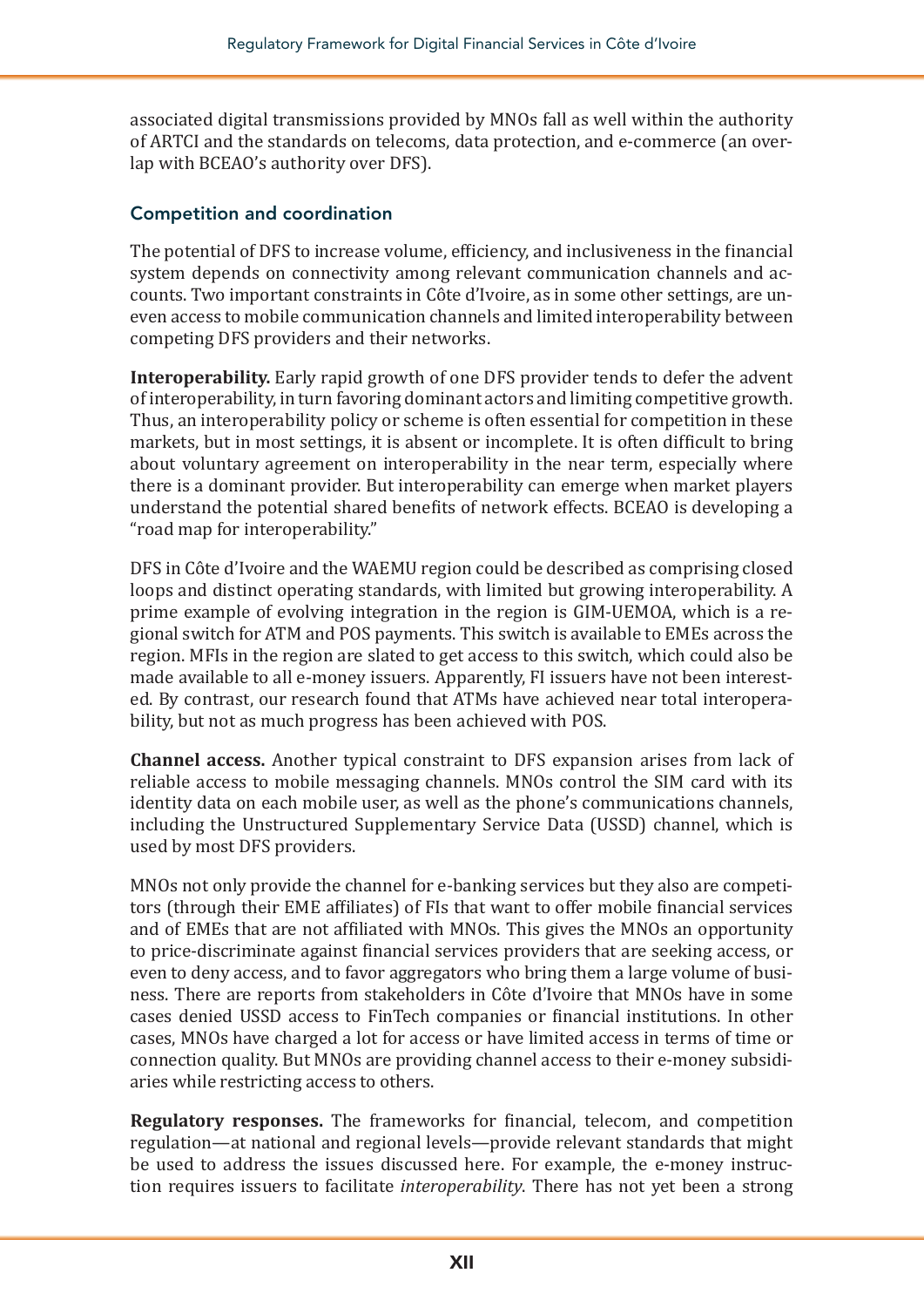regulatory push to ensure that different participants in DFS can play together on the same, level playing field. Most observers favor suasion over coercion. Introducing, or mandating, interoperability too early may be counterproductive—it may drive up compliance costs and technical complexity. BCEAO's objective is to ensure full interoperability when the market is ready.

ARTCI has authority to approve rates and enforce tariff transparency on behalf of MNO customers. It also regulates value-added services (i.e., adjuncts to core telephone and data services). It is responsible for enforcing the laws governing e-commerce and e-signature certification. The agency is tasked with establishing an appropriate mechanism for consumer complaints and follow-up and ensuring quality of service and effective and fair competition (in cooperation with other relevant authorities).

Clearly, ARTCI's authority over mobile providers and e-commerce overlaps with that of BCEAO. This overlap argues in favor of some framework for coordination. ARTCI is mandated to cooperate with other regulatory bodies in Côte d'Ivoire and the region to regulate competition in the telecoms and data markets. At the same time, BCEAO is authorized under financial legislation, such as the e-money instruction, to bring in other regulatory authorities to carry out joint inspections. In the DFS context, ARTCI and BCEAO have established a joint working group that is analyzing several areas of concern, including interoperability. ARTCI is also developing a framework for collaboration with the national and regional competition agencies to monitor the development of the telecom sector.

In the field of USSD access, ARTCI has a basis to intervene. The telecoms legislation states that network access, interconnection, and sharing of essential infrastructure should be provided on an equal, nondiscriminatory basis. Refusal to share essential infrastructure can be deemed anti-competitive, while dominant providers have a duty to offer interconnection. ARTCI is required to monitor conditions of access, and it may enforce access as a last resort. Denial of sale, price discrimination, and agreements in restraint of trade are prohibited.

In fact, ARTCI reports that it is now requiring MNOs to open the USSD channel to external services providers and to make public their respective access offer with a price list. ARTCI was reviewing these prices at the time of the diagnostic.

#### Recommendations

Most of the measures suggested are within the responsibility of regional authorities, mainly BCEAO. Recommendations that concern the Ivoirian national authorities (e.g., for some aspects of customer identification and consumer protection) are noted as such.

**E-money and payments.** The 2015 e-money instruction has consolidated and clarified the rules in this area. But questions remain about how supportive the rules in other, related, areas are—such as banking and e-commerce. Our recommendations are as follows:

Reconsider the interest rate caps in force across the region. These limits are likely to constrain the offer of innovative digital credit and savings products to the unbanked. At least a partial or phased liberalization is advisable. It would be best to couple this with stricter transparency requirements, including standardized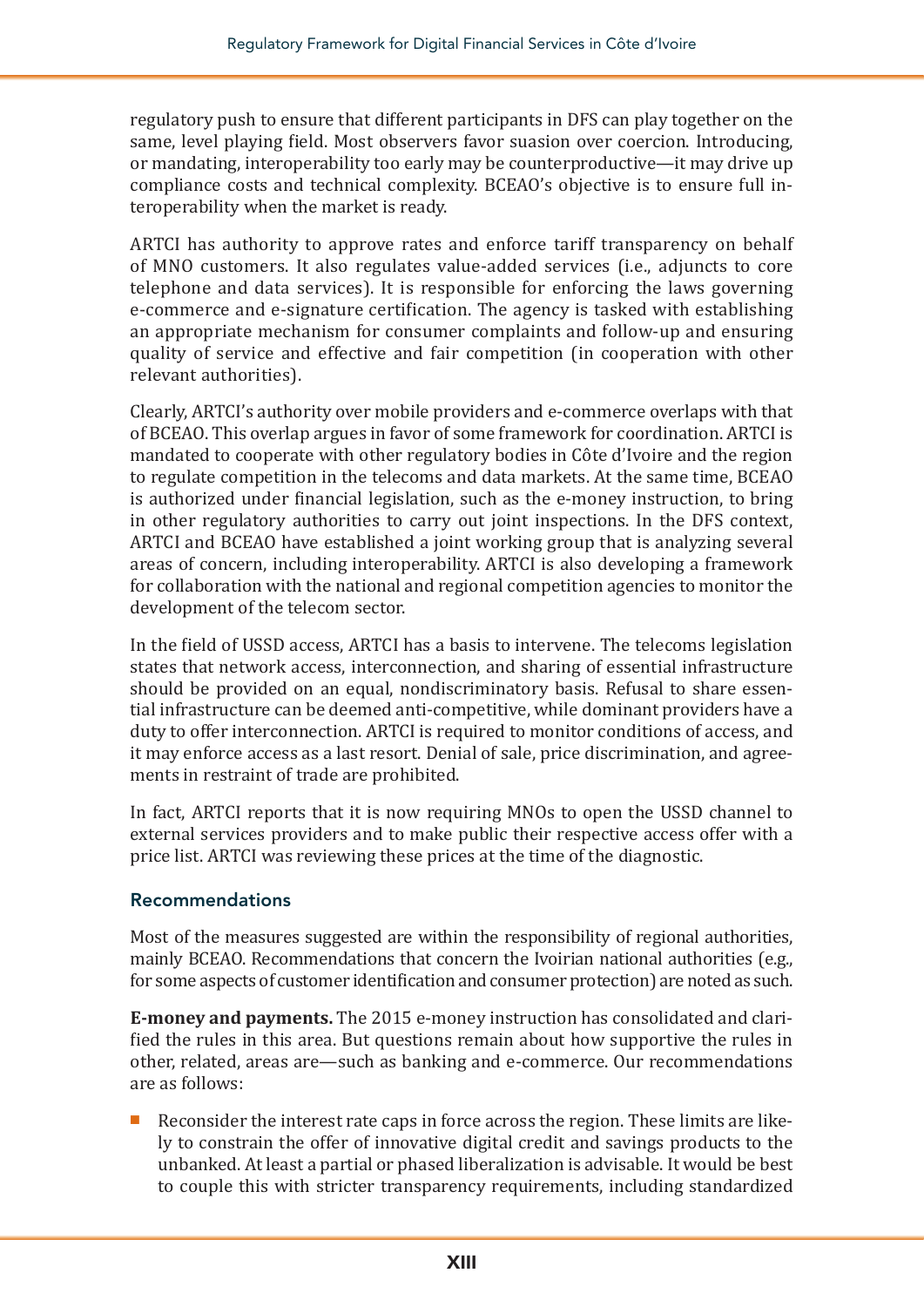disclosures. This step would support competition, help keep interest rates low, and make it possible to phase out rate caps. This issue is relevant to licensed banks, credit institutions, and MFIs whose loan products may become available via digital channels.

- Revise the tight limit on MFI activities beyond their traditional ones of savings and credit. BCEAO should adopt an exception, or at least a higher limit, on earnings from e-money and related activities by MFIs. Care should be taken to ensure that the rule's prudential objectives continue to be met.
- Clarify protections for e-money float funds. The e-money instruction requires segregation of float funds by the issuer and the depositary institution. The treatment of these funds in the case of the issuer's bankruptcy is not clear. Thus, requiring a trust account structure might be advisable here to insulate the float from claims by the issuer and its creditors. Also, as Côte d'Ivoire's deposit guarantee system goes into operation, its scope of coverage should be clarified to ensure adequate, equitable protection of e-money float. Adopting a system of per-client "pass-through" insurance should be considered.
- Harmonize regional and national rules on e-signature acceptance and certification, and ensure coordination and clear jurisdictional lines between BCEAO and ARTCI in this area. The key is to ensure that fully digital signatures and certifications can be routinely used—without recourse to paper documents and in such a way that is easily affordable for low-income people. BCEAO reports that work is underway on revisions to the regional payments regulation for this purpose.

**Use of agents.** The 2015 instructions on e-money and rapid money transfers clarified the rules on agency, and took a critical step in incorporating both primary agents and subagents. On the other hand, the conditions for agent banking appear far too restrictive for the banks, and not clearly articulated for the MFIs. We recommend the following:

Develop uniform, or at least harmonized, agency rules and standards for financial services outreach across the board—including agent banking, e-money agents, and rapid transfer agents. A functional, risk-based approach should be adopted, in preference to the current patchwork of mostly institution-based regulation.

**Customer identification.** Our key question is whether the new regional AML/CFT regime sufficiently accommodates financial inclusion and DFS through tiered, riskbased KYC standards. It does not, and it adds to the patchwork of limited and conflicting due diligence exceptions. On the other hand, Côte d'Ivoire's program of expanding access to official identification documents will help ease KYC procedures and thus enhance financial inclusion. Our recommendations are as follows:

Replace the patchwork of KYC carve-outs for small transactions (including caseby-case adjustments) with a clear, consistent set of risk-based KYC tiers. The tiers should provide comprehensive coverage of financial services, including DFS, and should provide exceptions from requirements more likely to exclude traditionally unbanked groups, such as poor and rural populations (e.g., documentation of a permanent address). General Financial Action Task Force principles in the 2015 and 2012 WAEMU legislation need to be spelled out concretely in legislation applicable at the national level.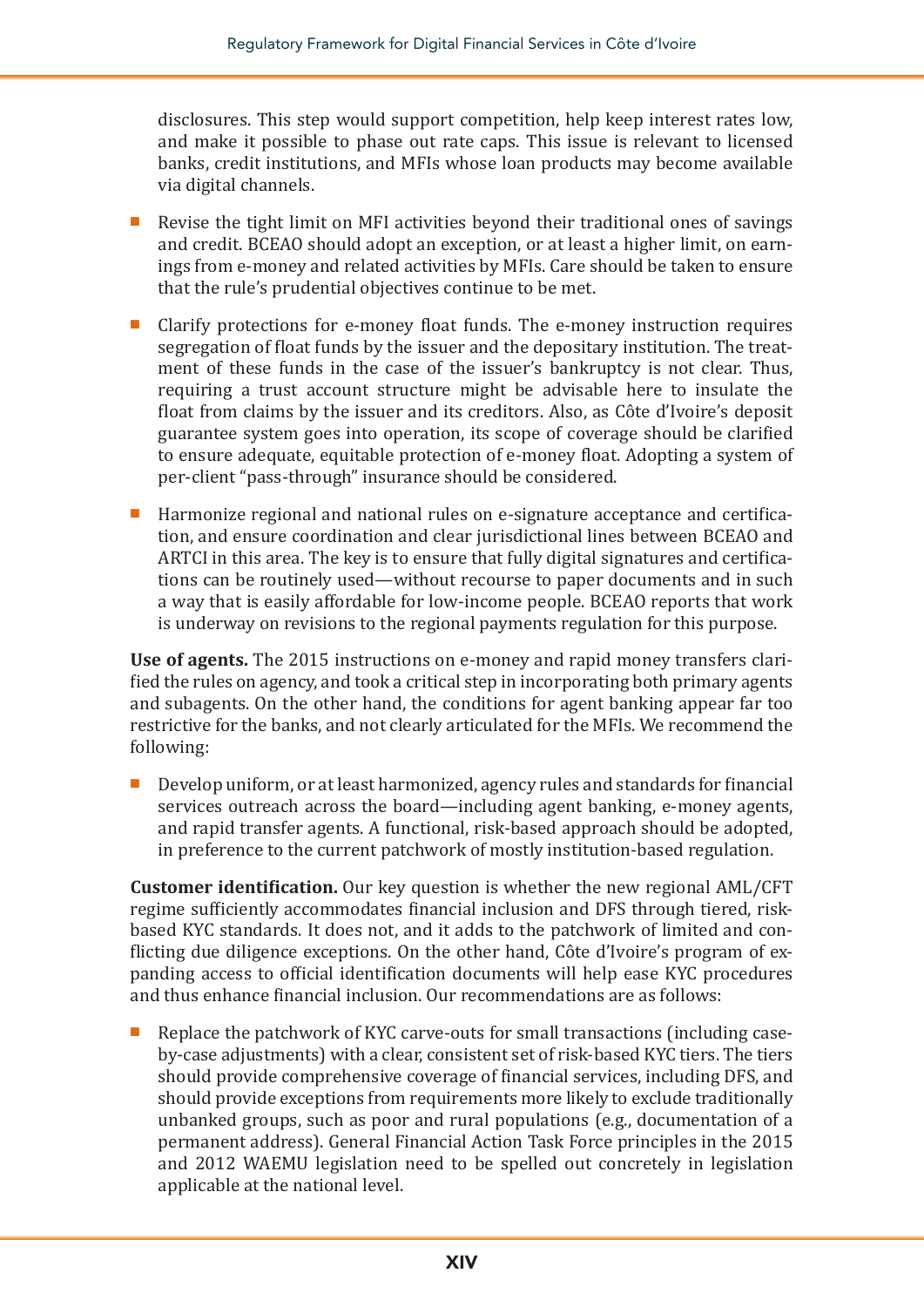■ Coordinate identification requirements for SIM cards and DFS. One promising approach that could be explored is to carry over the same identity verification procedure used for SIM cards into the KYC process—and perhaps national identification cards and databases as well.

**Consumer protection.** The consumer protections applicable to DFS are improving but lack comprehensiveness and consistency. The following are our recommendations:

- Strengthen and harmonize consumer protections across the full range of DFS including digital links to savings and credit accounts as these become feasible. Provisions on fraud, security, data protection, and bankruptcy and other contingencies should be similarly expanded. Application of consumer norms to agents should be clearer and more consistent across the board.
- Enhance transparency and comparability by requiring standardized fee information for payments accounts, or at least by introducing standard requirements for format and manner of disclosure.
- A tribunal or ombudsman for retail finance, including DFS, is also important. Côte d'Ivoire is setting up a financial sector *Observatoire* and a Consumer Commission. Explicit, specific provisions related to DFS will help to strengthen protection in this subsector. Further, the protections will be most effective if all financial services providers (not just e-money issuers, as is now the case) are required to have in-house complaint systems, and for these to offer a route of appeal to the Commission and *Observatoire*, and hence to the courts.
- There is a need to make consumer protections effective in practice through systematic supervision. As matters stand, some provisions reportedly are not applied at all by providers. Good practice here involves regulatory oversight of consumer practices as a market conduct and prudential matter.
- Data collection on consumer practices should be strengthened and systematized. Data analysis can reveal patterns of practice and risks posed by noncompliance with consumer norms and effectiveness of enforcement.

**Competition and coordination.** Difficulties arise from the overlaps between markets, service delivery infrastructure, and regulatory regimes. The key issues here are interoperability and access to the USSD channel. Constraints in these areas act as a drag on overall DFS development and financial inclusion. Importantly, ARTCI is now requiring MNOs to open the USSD channel to external services providers. In this area, we recommend the following:

- BCEAO, ARTCI, and perhaps the competition authorities should elaborate the framework for cooperation that they have discussed and map out a strategy for rationalizing the governance of the DFS market. Recent steps taken by the two regulatory bodies are promising in this regard.
- ARTCI, in coordination with the other regulators, should monitor MNOs for potential discriminatory pricing and service quality in USSD access because this affects DFS delivery.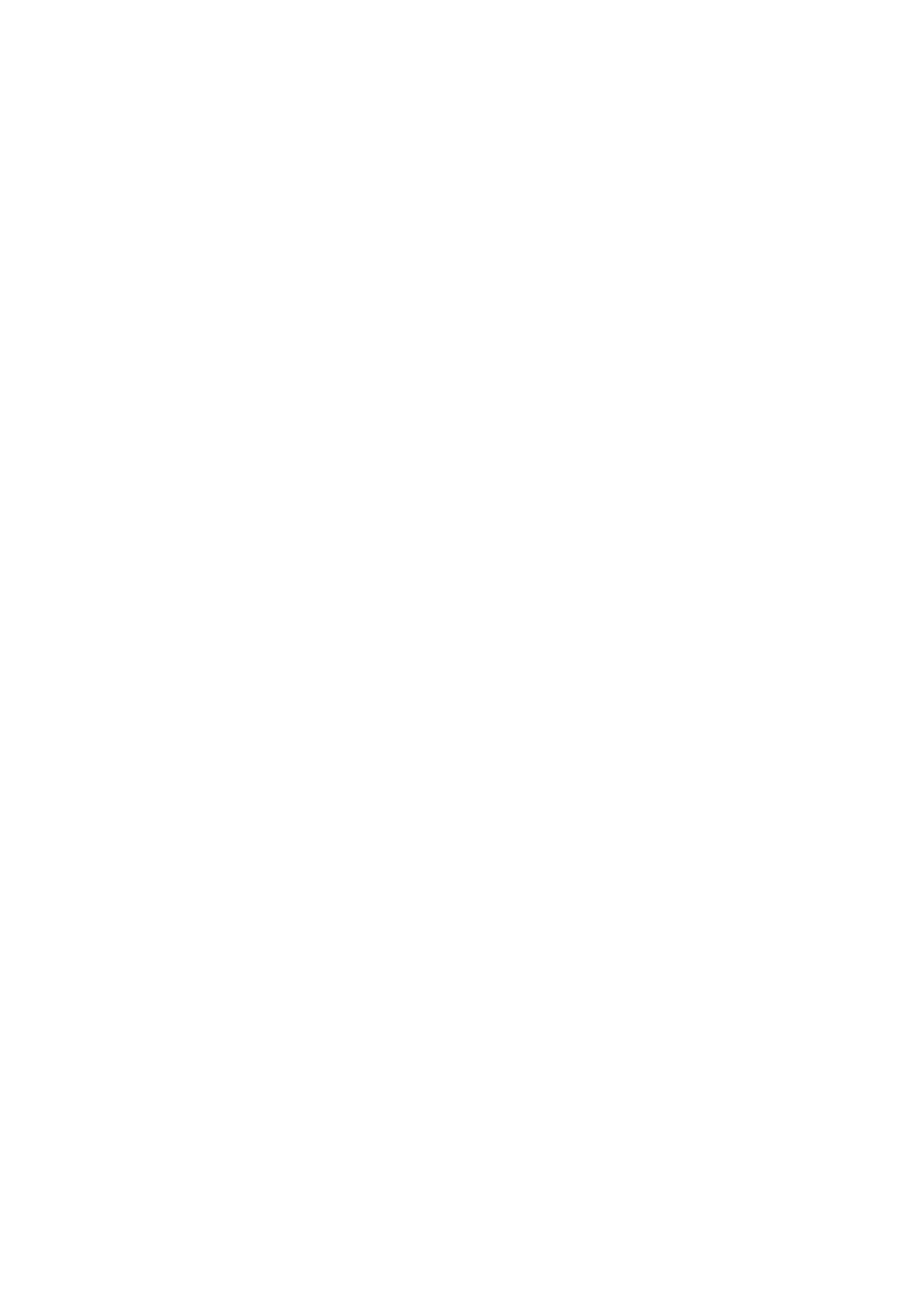#### 1. INTRODUCTION

Regulation plays a critical role in the development and spread of digital financial services (DFS). This paper offers an analysis of the regulatory framework for DFS in Côte d'Ivoire, including its coverage, its enabling features, and its gaps and obstacles. (See Box 1 for a definition of DFS.) We discuss priority areas for strengthening and reform, to be addressed at the national level and at the level of the West African Economic and Monetary Union (WAEMU), of which Côte d'Ivoire is a member state. We aim to provide analysis that is relevant and useful to policy makers in Côte d'Ivoire and to others interested in DFS regulation and its links with financial inclusion.

Part 2 provides a brief overview of the Ivoirian context in key market and policy developments. In the four parts that follow, we review the core elements of the regulatory framework for DFS in Côte d'Ivoire (i.e., what CGAP calls "basic regulatory enablers"). We consider the provisions governing e-money issuance and the use of agents in DFS (parts 3–4)—these are necessary conditions for moving financial services into the digital realm and making them broadly accessible in this form. Next, we examine the provisions on customer identification and consumer protection (parts 5–6). Such safeguards, along with protections embedded in e-commerce and personal

#### BOX 1. Definition of DFS

We define DFS as the suite of financial services, potentially including both traditional and new products, offered by banks and nonbank providers through digital transactions platforms. The services are accessed by digital devices, such as mobile phones, cards used with point-of-service (POS) devices or automatic teller machines (ATMs), and internet connections. Agents play a critical role here, particularly in conversion between cash and electronic funds (cash-in, cash-out). The following key elements should be emphasized:

- A digital device—either a mobile phone or a payment card plus a POS device that transmits and receives transaction data.
- Agents—individuals, retail stores or outlets, or ATMs where customers can put cash in (i.e., convert cash into digitally stored value or make a digital payment or transfer) and take cash out (e.g., withdrawing from a digital stored-value account or receiving a digital remittance or other transfer or payment).
- A digital transaction platform (*i*) enables payments, transfers, and value storage through a digital device and (*ii*) connects to an account with a bank or nonbank permitted to store e-value.
- The offer of additional financial products and services through the combination of banks and nonbanks (including nonfinancial companies) that leverages digital transactional platforms.

Source: Global Partnership for Financial Inclusion (2016), p. 46.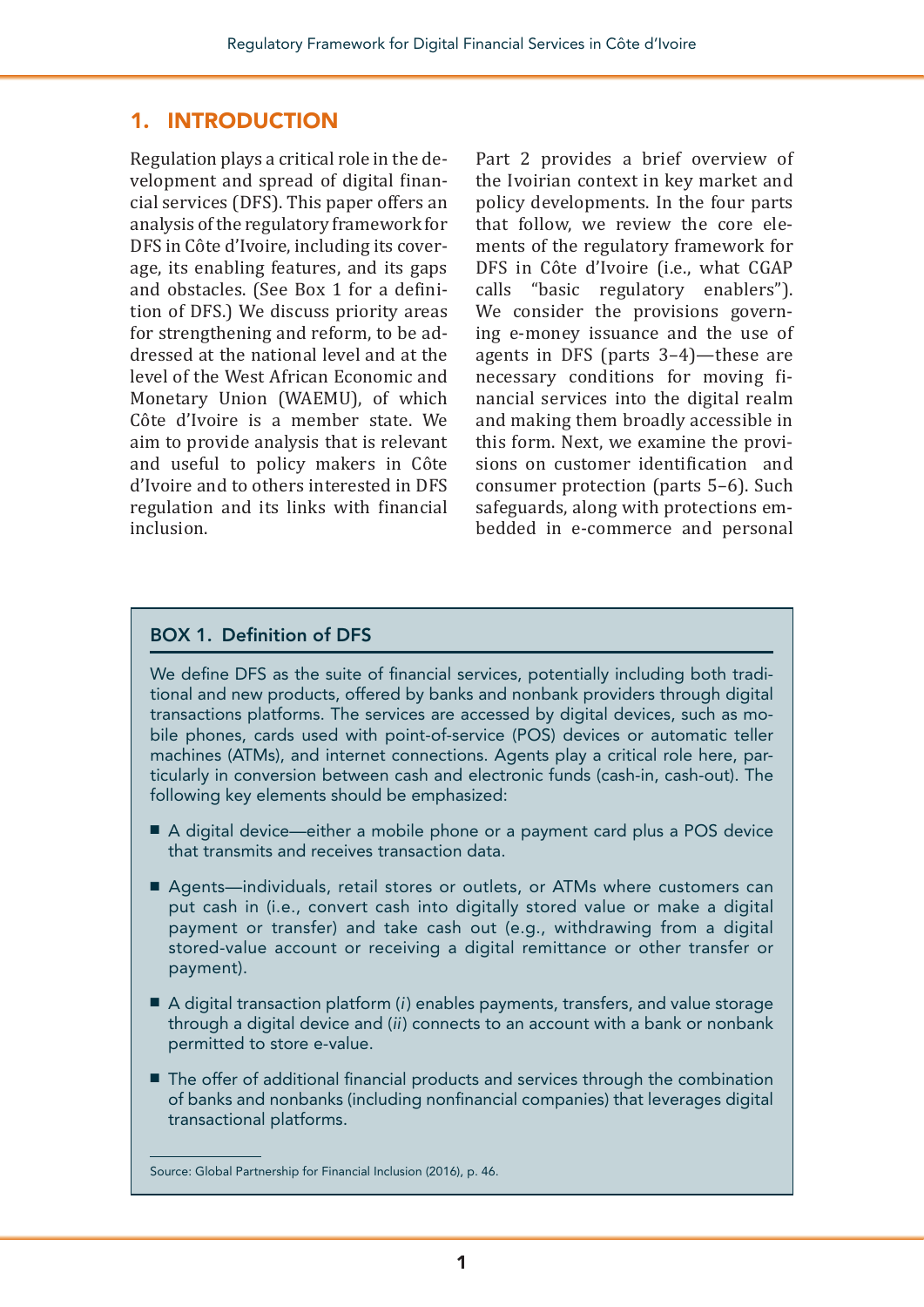data handling regulations, should strengthen security and confidence in the safety of DFS, provide for the enforcement of customer rights, and thereby encourage wider use of DFS. Part 7 covers the complex of regulatory authorities involved in this field, along

with the competitive challenges that result. We look at the ongoing efforts of authorities at the level of WAEMU and the Côte d'Ivoire government in addressing these special difficulties. We conclude with a short policy review and recommendations.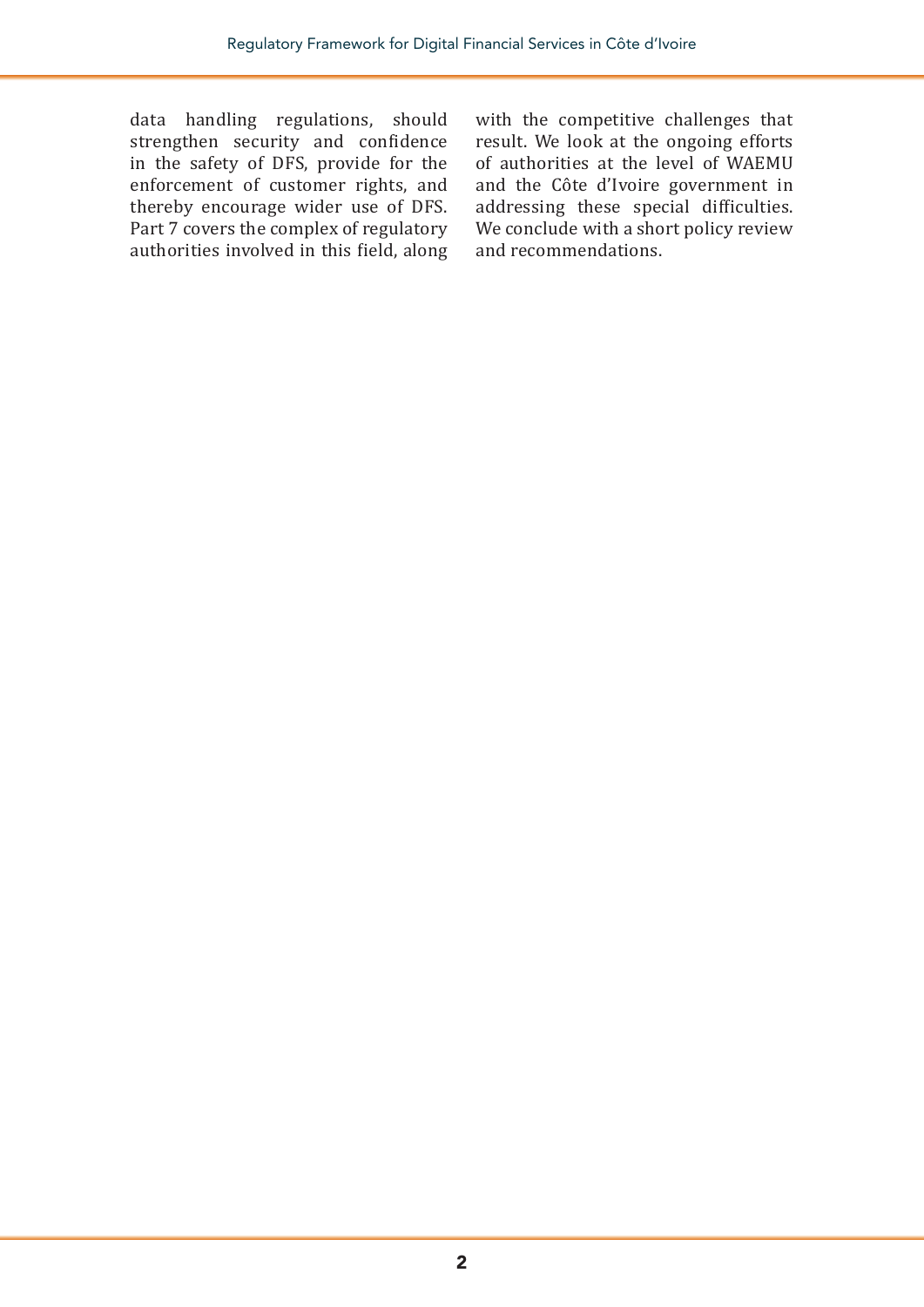#### 2. OVERVIEW OF DFS MARKET CONTEXT

What are the salient features of the DFS market in Côte d'Ivoire? What are some of the key features and trends in the development of this market? This discussion sets the stage for the enabling framework analysis that follows. The specific shape and modalities of DFS in practice point to specific issues in policy, law, and regulation.

Any discussion of legal or policy matters in Côte d'Ivoire must pay close attention to the rules laid down by the West African regional institutions of which that country is a member. WAEMU is a currency union and evolving free trade zone. WAEMU's leaders, acting in concert,<sup>3</sup> adopt legislation and policy decisions in areas such as trade, competition, finance, and monetary policy. Its central bank, BCEAO (*Banque Centrale des Etats de l'Afrique de l'Ouest*), exercises exclusive authority over the money supply and is the primary authority for the

regulation and supervision of financial institutions (FIs), payment systems, and digital finance. A Banking Council has overall responsibility for the financial sector, and the region's Ministers of Finance. It also participates in decisions—but ongoing regulation and supervision are handled mainly by the Central Bank, with the participation of the Banking Commission. (See Figure 1.)

Thus, regional institutions have primary authority for the financial sector and monetary policy, as well as for regulation of activities that may have a potential impact on the regional market, for example, in terms of competition (including aspects of consumer protection). The member countries, including Côte d'Ivoire, retain legal authority in other areas affecting DFS, such as telecom regulation and general consumer protection. For example, while BCEAO retains sole authority to regulate financial services

FIGURE 1. Regulators of the DFS space: Regional and national

#### **WAEMU BCEAO:** Financial services E-money Payments (e-signature) Agents KYC rules Consumer protection **Regional market:** Competition **CÔTE D'IVOIRE ARTCI:** E-commerce (e-signature) Telecoms, Post Data handling & protection **ID system National market:** Consumer & competition rules

3 I.e., acting through the Union's Conference of Heads of State and Government and its Council of Ministers.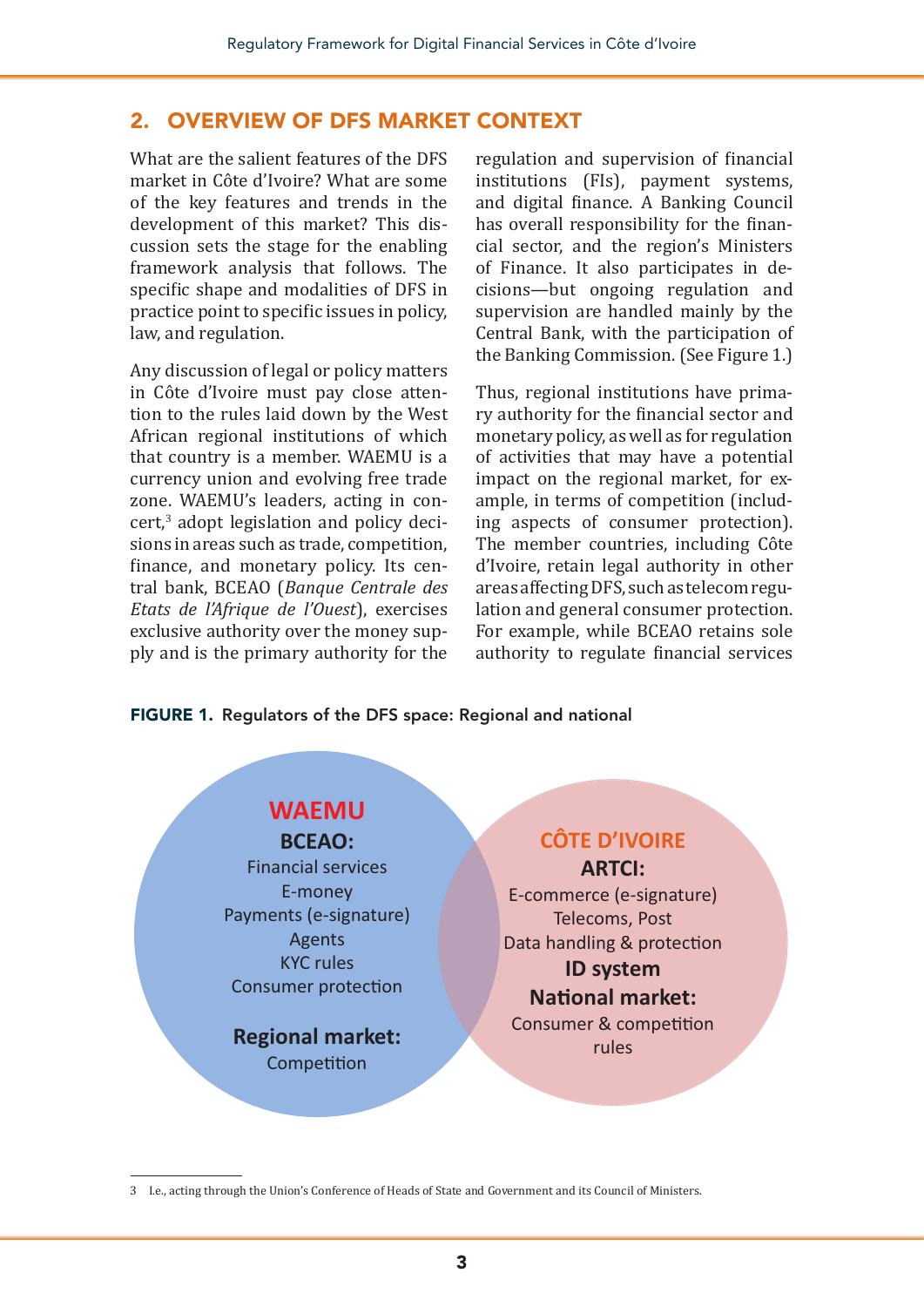from a financial consumer protection (FCP) perspective, countries such as Côte d'Ivoire have consumer protection laws and oversight institutions that impact financial services.<sup>4</sup>

#### 2.1 Market development

Côte d'Ivoire is a regional leader in DFS, particularly in regard to mobile money. It is a lower-middle income country that has nearly 8 percent annual GDP growth (in the wake of civil conflict). It has a population of 22.7 million; nearly half of the population lives in rural areas. It has an adult literacy rate of 41 percent. An estimated 18.3 percent of the adult population holds a bank account, according to BCEAO (at end 2015). Including microfinance, postal, and mobile money accounts,<sup>5</sup> the rate of financial inclusion is 46 percent, according to a BCEAO estimate. Mobile-phone (i.e., SIM card) penetration is quite high, at 113 percent, as compared to the 14.6 percent rate of internet access (Koné 2016).<sup>6</sup>

In terms of DFS, the number of mobile money subscribers is an estimated 10.4 million; 41 percent of these accounts have been active in 2015. Mobile money transactions in 2015 were reported to be a total of 3.8 billion FCFA (US\$6.3 million). Côte d'Ivoire is the leading mobile money market in WAEMU. According to BCEAO, at the end of 2015, Côte d'Ivoire represented 41 percent of the total mobile-money registered customers in the region; 46 percent of the total transactions in volume and 51 percent in value. Côte d'Ivoire also has the largest volume of cross-border remittances in the region, reflecting its sizeable immigrant population. There are an estimated 20,000 mobile money agents in Côte d'Ivoire compared to over 900 branches of FIs and 832 ATMs. Mobile network operators (MNOs) have been the lead players thus far. They account for three of the five mobile money deployments and the majority of agents. The MNOs have mainly partnered with banks that issue e-money. However, in the wake of recent regulatory changes, two of the three MNOs have now moved toward establishing e-money subsidiaries.

Although policy makers at the national and regional level are taking steps to expand DFS access, Côte d'Ivoire has not yet seen this sector reach its full potential. Reasons for this include the limited attractiveness of DFS offers to date, relatively high costs of service, cash preference and other "adoption" challenges, and regulatory constraints. This paper focuses on the implications in Côte d'Ivoire, but the challenges are often posed, and relevant policies adopted, at the regional level.

Several positive developments in the direction of expanding access are worth highlighting. Regional financial legislation that provides for an array of service tiers, including banks and other credit providers, $\theta$  payment companies, and MFIs (*Systèmes Financiers Décentralisés-SFD*<sup>8</sup> ), is in place. The MFI law replaced earlier legislation that was based on a mutualist model and had a more flexible arrangement. In addition, several basic banking services are now

<sup>4</sup> Côte d'Ivoire is also a member of the Economic Community of West African States (ECOWAS), which operates parallel to WAEMU and adopts policies to support the regional market. For example, the ECOWAS policy on e-transactions was adopted into law by Côte d'Ivoire in 2013.

<sup>5</sup> E-money delivered by mobile phone, including the most basic handsets.

<sup>6</sup> Note d'information n°48, Décembre 2016, BCEAO.

<sup>7</sup> The legislation provides for a category of *établissements de crédit* that includes banks and *établissements financiers à caractère bancaire*.

<sup>8</sup> In this paper, "microfinance institutions" (MFIs) is used generically.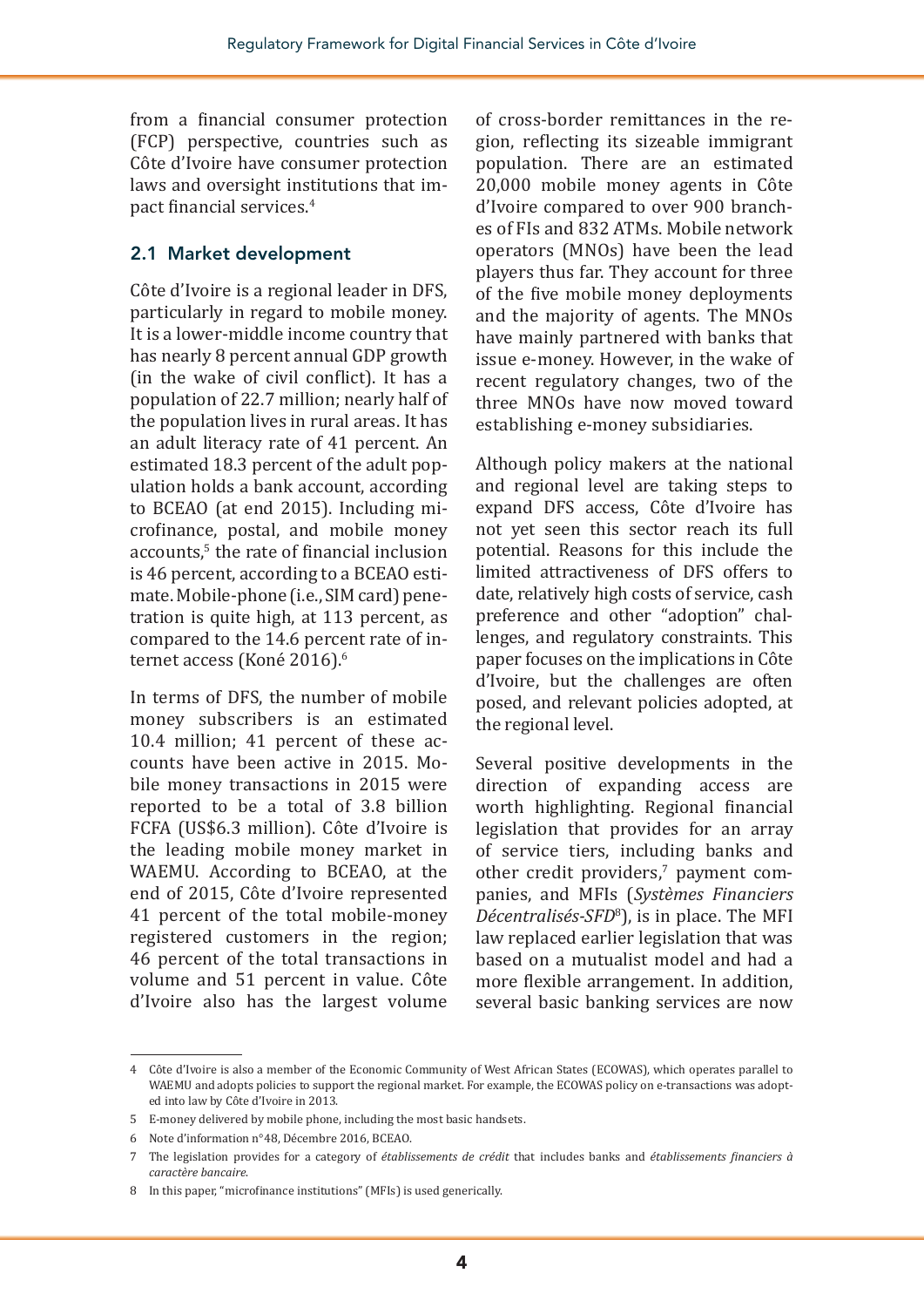required to be provided free of charge.<sup>9</sup> Further, a regional financial inclusion strategy was adopted by the WAEMU Council of Ministers in June 2016. Côte d'Ivoire has a national-level policy on this.<sup>10</sup>

Legislation on e-payments (2002), and especially e-money (2006), prompted DFS innovation, with payments, transfers, and airtime recharges ("first generation" products) being offered by bank-MNO partnerships and the development of cross-border remittance corridors. A series of regulations adopted in 2012–2015 have helped to clarify the respective roles of telecoms, FIs, and others in this sector.

During the latter period, the MNOs' search for new sources of revenue led them to move increasingly into the mobile money sector. Orange has emerged as the dominant provider in Côte d'Ivoire, accounting for at least 70 percent of overall mobile money transaction value, over half of all mobile money customers, and thousands of agents (at least 11,000 total, 7,500 active at end 2015). In 2016, Orange Money and MTN established affiliates that are now licensed as e-money issuers under the new regulation adopted in 2015.

Non-MNOs have a foothold in this market as well. Among (nonbank) e-money issuers, the two non-MNO competitors are a payments company and an MFI. The MFIs apparently have an interest in going digital, but face obstacles including deficits in human resources and a customer base that may not be big enough to justify the investment. (MFIs also face the constraint posed by a regulatory limitation on noncore business revenue.)

Also significant are OTC services providers,11 who furnish affordable transfer services to clients, including nonsubscribers.<sup>12</sup> The OTC providers are, formally, subagents operating on behalf of licensed FIs. In practice, they operate with wide autonomy and include well-established OTC companies that operate throughout WAEMU. The OTC providers are significant for a number of reasons. First, they extend access to payments and money transfer services to customers who may not have digital accounts (or may not use them). The providers are not e-money issuers or payment services companies, and their services are perceived as relatively cheap. On the other hand, OTC services are limited to person-to-person (P2P) fund transfers and some bill payments, and so are not as convenient as having one's own mobile money account. Second, firms such as Wari and Joni Joni provide OTC services on a large (regional) scale, using wide retail networks that potentially give them a very strong competitive base to offer agent

<sup>9</sup> These include account opening, certain teller and ATM services, account statements and others. *Instruction n° 04/06/2014 relative aux services bancaires gratuits offerts par les établissements bancaires de l'UEMOA à leur clientèle.* In the instruction, BCEAO simply listed the services without defining them. Reportedly, as a result, some banks have changed the names of the relevant services and charge for them.

<sup>10</sup> This strategy has been approved but not yet implemented. The relevant action plan is available at [http://microfinance](http://microfinance.tresor.gouv.ci/m/wp-content/uploads/2016/download/autres/Strategie-plan-d-actions.pdf) [.tresor.gouv.ci/m/wp-content/uploads/2016/download/autres/Strategie-plan-d-actions.pdf.](http://microfinance.tresor.gouv.ci/m/wp-content/uploads/2016/download/autres/Strategie-plan-d-actions.pdf) Côte d'Ivoire has also improved the tax treatment of DFS. Fiscal legislation in 2015 shifted the value-added tax (VAT) on money transfers from a system of differentiated rates based on the types of institutions involved to a uniform rate of 18 percent. The base for this tax appears to be the fee or commission, not the transfer amount.

<sup>11</sup> We use "OTC provider" or "OTC company" to refer to the operator who interacts with customers in delivering fund transfer services, even though this operator is legally a subagent of an FI.

<sup>12</sup> These agents use an online platform linked to a bank account. It is important to distinguish this OTC model from those prevalent in other regions and countries, where the same terminology refers to a different arrangement such as where the client's own account is used.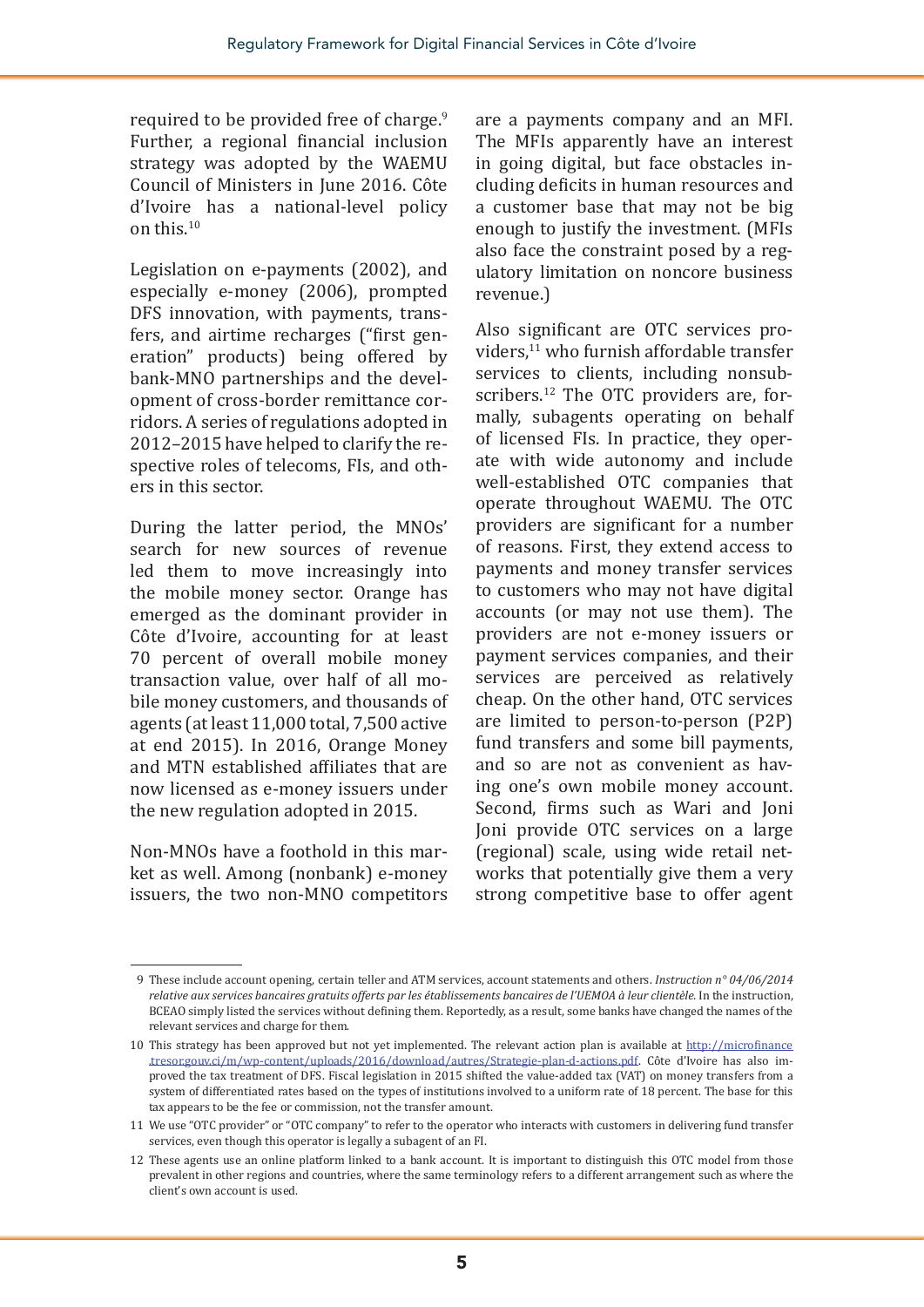banking and e-money issuance. Wari, a regional OTC services provider, competes with the MNO-affiliated issuers in Côte d'Ivoire and has launched a Visa card in partnership with a bank linked to the regional card switch.

#### 2.2 Market infrastructure

In terms of DFS-related infrastructure, Côte d'Ivoire is modernizing infrastructures that relate to DFS and addressing deficits that accumulated during its period of conflict. The government is pursuing a strategy aimed at closing the digital divide. A key component is the creation of a 7,000 km-fiber-optic "backbone" for digital communication, of which about one-third has been laid. The expectation is that this will attract private investment in digital communication and information systems. In addition, the telecom authority has moved to simplify licensing, while government has adopted a policy of moving administrative services online.

Côte d'Ivoire has also made progress on the digitization of government payments, in contrast to many of the other WAEMU countries (Koné 2016). All secondary school registration fees in Côte d'Ivoire have been paid via mobile money since 2014, and this is leading other public agencies to digitize incoming

payments as well. This digitization should encourage DFS development as it has elsewhere.

Until recently, the national ID system had been a hindrance to DFS outreach. It is now reaching the majority of the population. A national ID database is being developed and should facilitate the move to fully digital account access. In parallel, the telecom regulator in Côte d'Ivoire has been tasked with identifying all SIM card subscribers; this is expected to ease digital security concerns.

Agent networks for FIs have been constrained, in large part by policy factors, but MNOs have growing networks that are increasingly involved in DFS. (Orange alone has about 10 times the number of service points as the banking system.) Agents are still fairly concentrated in urban areas and do not always have sufficient access to technical support and liquidity.

Limited interoperability between payment systems, cards, and mobile wallets is still an important problem. This issue, which has both technical and policy dimensions, has been under discussion. A key part of the eventual solution is now in place with the establishment of a regional payments switch, GIM-UEMOA (*Groupement interbancaire monétique de l'UEMOA*) (discussed in the next section).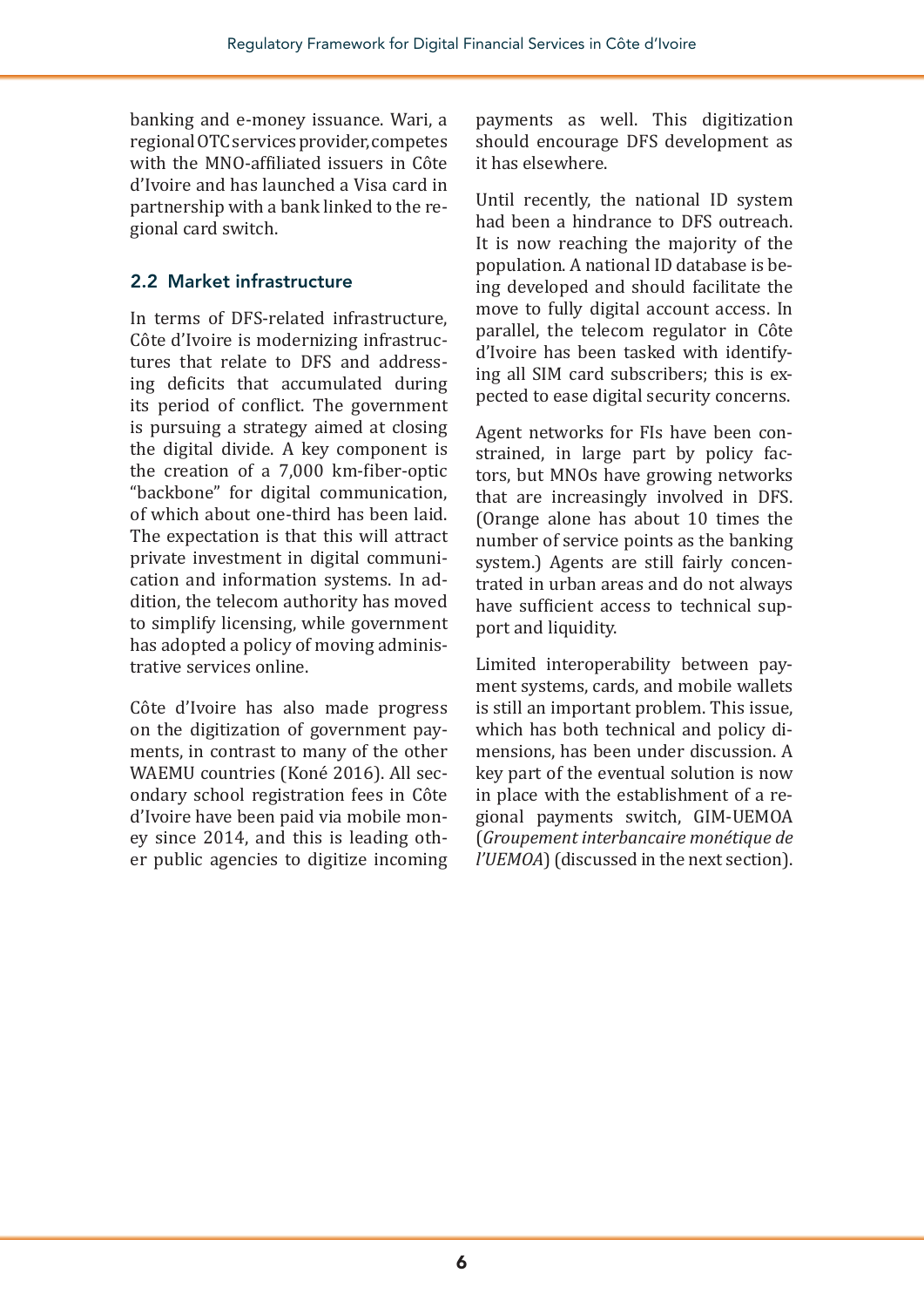#### 3. E-MONEY AND PAYMENTS

The cornerstone of many DFS frameworks is the legal and regulatory regime that governs e-money. This comprises rules on e-commerce, authorization and oversight of e-money providers, and allocation of activities to distinct service and regulatory fields, such as banking and payment systems.

#### 3.1 E-money: Regulatory definition and treatment

The key instrument here is the 2015 BCEAO instruction, $13$  which updates the 2006 rules on e-money. This instruction (art. 3) governs all e-money transactions, including those carried out by card, internet, and telephone. (An overview of key e-money rules is given in Table 1.) E-money is defined (art. 1.16) as:

- A monetary value, representing a liability for the issuer, stored in electronic (including magnetic) form.
- Issued without delay against funds provided in at least an equal amount.
- Accepted as a means of payment by third parties (both individuals and companies).<sup>14</sup>

#### *This definition appears to conform to good international practice as represented, for example, by the European*

*Union's E-Money Directive (2009/110/ EC). Importantly, the definition in the instruction enables issuers to accept funds from the public for purposes of e-money issuance without (simply for that reason) having to obtain a deposit-taking license*.

The instruction allows for a few different kinds of issuers. The banking and microfinance laws<sup>15</sup> provide for the following categories of FIs: (*i*) commercial banks; (*ii*) payment services companies,16 a category of nonbank financial institutions (NBFIs) (*établissements financiers à caractère bancaire*); and (*iii*) MFIs. Under the e-money instruction, all three of these types of institutions are permitted to issue e-money with a few preconditions. However, the MFIs face a (potentially) major limitation here with respect to e-money and related activities other than savings and credit. Under the microfinance regulation, an MFI's revenue from nonsavings/credit services is strictly capped (at 5 percent of the institution's "risks"), unless permission is obtained from the Minister of Finances with consent from BCEAO.17

Banks and payment services companies must notify BCEAO (two months) in advance of any deployment, while MFIs must get prior authorization $18$  from the Minister of Finances after BCEAO

<sup>13</sup> Instruction N°008-05-2015 *régissant les conditions et modalités d'exercice des activités des émetteurs de monnaie électronique dans les Etats membres de l'Union Monétaire Ouest Africaine* (UMOA).

<sup>14</sup> The full definition is as follows: "*une valeur monétaire représentant une créance sur l'établissement émetteur qui est stockée sous forme électronique, y compris magnétique, émise sans délai contre la remise de fonds d'un montant qui n'est pas inférieur à la valeur monétaire émise, et acceptée comme moyen de paiement par des personnes physiques ou morales autres que l'établissement émetteur.*"

<sup>15</sup> *Loi-cadre portant réglementation bancaire; Loi portant réglementation des systèmes financiers décentralisés*; *Instruction n° 011-12/2010/RB relative au classement, aux opérations et à la forme juridique des établissements financiers à caractère bancaire; Décret d'application de la loi portant réglementation des systèmes financiers décentralisés*.

<sup>16</sup> *Etablissements financiers de paiement.*

<sup>17</sup> Annexe vi-Limitation des opérations autres que les activités d'épargne et de crédit (article 36, *Loi portant réglementation*  des SFD). "Risks" here refers to provisions against all risk assets. BCEAO points out that this rule has a prudential rationale, i.e., to help ensure that the core MFI business is strongly established before other activities are undertaken. Discussions are under way on adjustments to the MFI regulations, including this provision.

<sup>18</sup> E-money instruction, arts. 8–14. We distinguish "authorization" (*autorisation*) from "license" (*agrément*). An authorization is an approval by the central bank (technically, per the MFI law, the Minister of Finances acting on the advice of BCEAO) for an FI to issue e-money, an activity that the institution is permitted to carry out with prior approval. A license is a permit to issue e-money obtained by a non-FI, and this requires more thorough scrutiny by the central bank.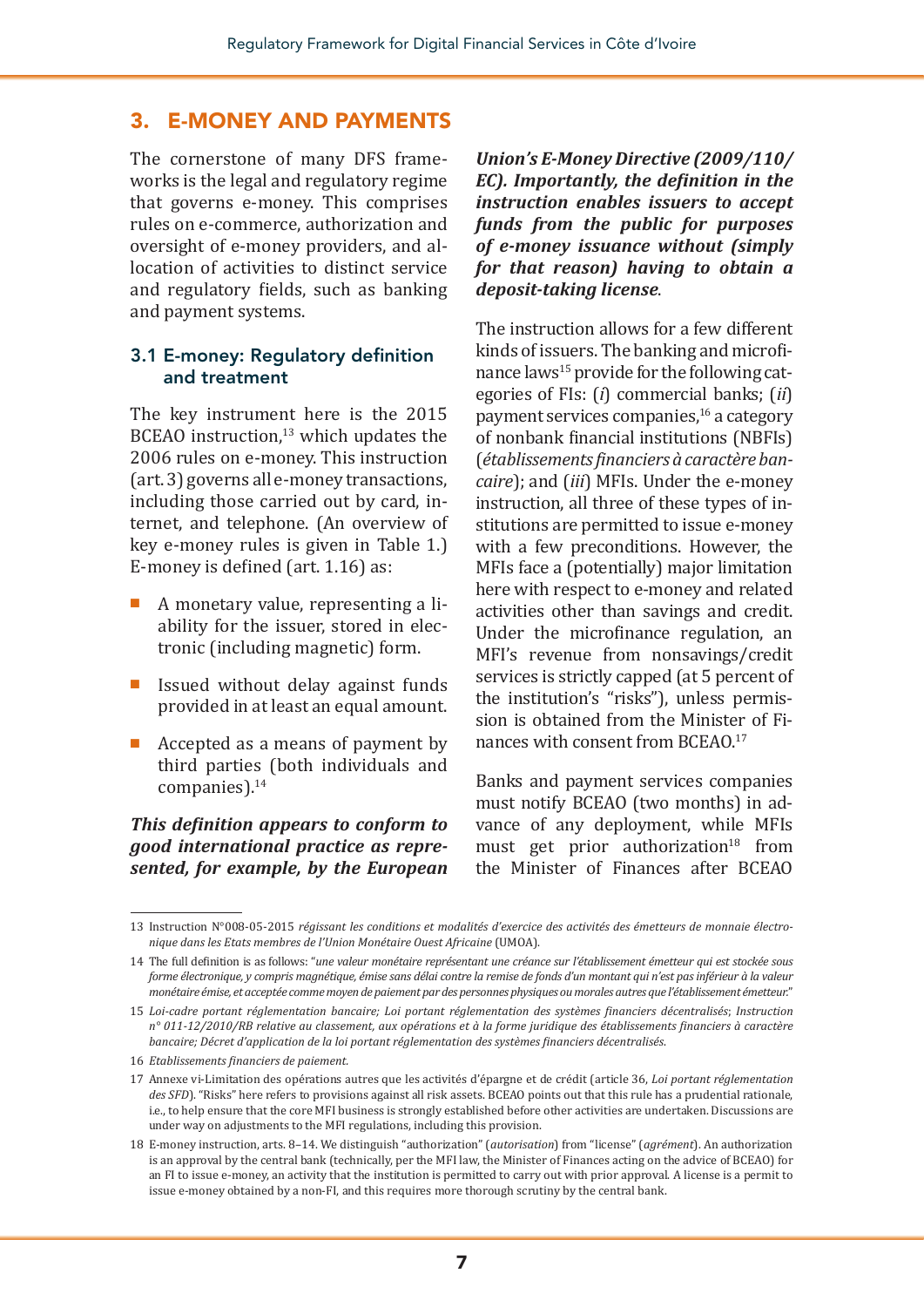| <b>Regulatory features</b>        | <b>WAEMU provisions</b>                                                                                                                                                                                                                                                                                                                                                                                                                                                                                                                                                                                                                                                                                                                             |
|-----------------------------------|-----------------------------------------------------------------------------------------------------------------------------------------------------------------------------------------------------------------------------------------------------------------------------------------------------------------------------------------------------------------------------------------------------------------------------------------------------------------------------------------------------------------------------------------------------------------------------------------------------------------------------------------------------------------------------------------------------------------------------------------------------|
| Definition of e-money             | E-money is defined as (i) a monetary value, representing<br>a liability for the issuer, stored in electronic (including<br>magnetic) form; (ii) issued without delay against funds<br>provided in at least an equal amount; and (iii) accepted<br>as a means of payment by third parties (both individ-<br>uals and companies). It does not include closed-loop<br>mechanisms.                                                                                                                                                                                                                                                                                                                                                                      |
| Who may be an<br>e-money issuer   | E-money issuers can be banks, payments companies<br>(category of NBFI), MFIs, and authorized nonfinancial<br>companies (including affiliate companies set up<br>by MNOs).                                                                                                                                                                                                                                                                                                                                                                                                                                                                                                                                                                           |
| Prudential requirements           | Banks, payments companies, and MFIs must meet<br>ongoing prudential requirements per their licenses and<br>BCEAO supervision. Non-FI issuers (EMEs) must meet<br>an initial paid-up capital threshold of 300 million FCFA<br>(~US\$500,000). MFIs meet this requirement if their<br>own funds and total client deposits on their books,<br>combined, meet the threshold. EMEs must, at all times,<br>have equity of at least 3% of outstanding e-money<br>issued (and at least equal to their minimum share capital<br>requirement).                                                                                                                                                                                                                |
| <b>Reporting requirements</b>     | Monthly reports on e-money outstanding and e-money<br>float balances in trust accounts. Quarterly reports on<br>capital ratios against e-money outstanding, balances in<br>trust accounts, balance sheet, e-money account volume<br>and activity, total numbers of agents and service points,<br>figures on mobile money and card transactions, risk<br>indicators for new products, and fraudulent transactions.<br>Annual audited financial reports.                                                                                                                                                                                                                                                                                              |
| Fund safeguarding<br>requirements | Funds converted to e-money to be placed in bank or MFI<br>accounts set up for this purpose-and separately identi-<br>fied in the accounts of the issuer and depositary institu-<br>tion. The funds must be reconciled daily against e-money<br>issued, and settlement must be carried out by means<br>of a payments system approved by BCEAO. E-money<br>float must always be at least equal e-money outstand-<br>ing. At least 75% of the value of all e-money in circula-<br>tion must be kept in sight/demand deposits. Beyond<br>this, funds may alternatively be placed in time deposits,<br>T-bills, or corporate securities (of listed companies). No<br>trust account structure required; applicability of deposit<br>guarantee is unclear. |
| Rules on float account            | E-money float is not to be exploited for the account of<br>the issuer. No interest may be paid on the float. Issuers<br>may be required to repay funds at any time at the par<br>value of the outstanding e-money balance. Otherwise,<br>reimbursement terms are set by contract.                                                                                                                                                                                                                                                                                                                                                                                                                                                                   |

#### TABLE 1. WAEMU rules on e-money: Key features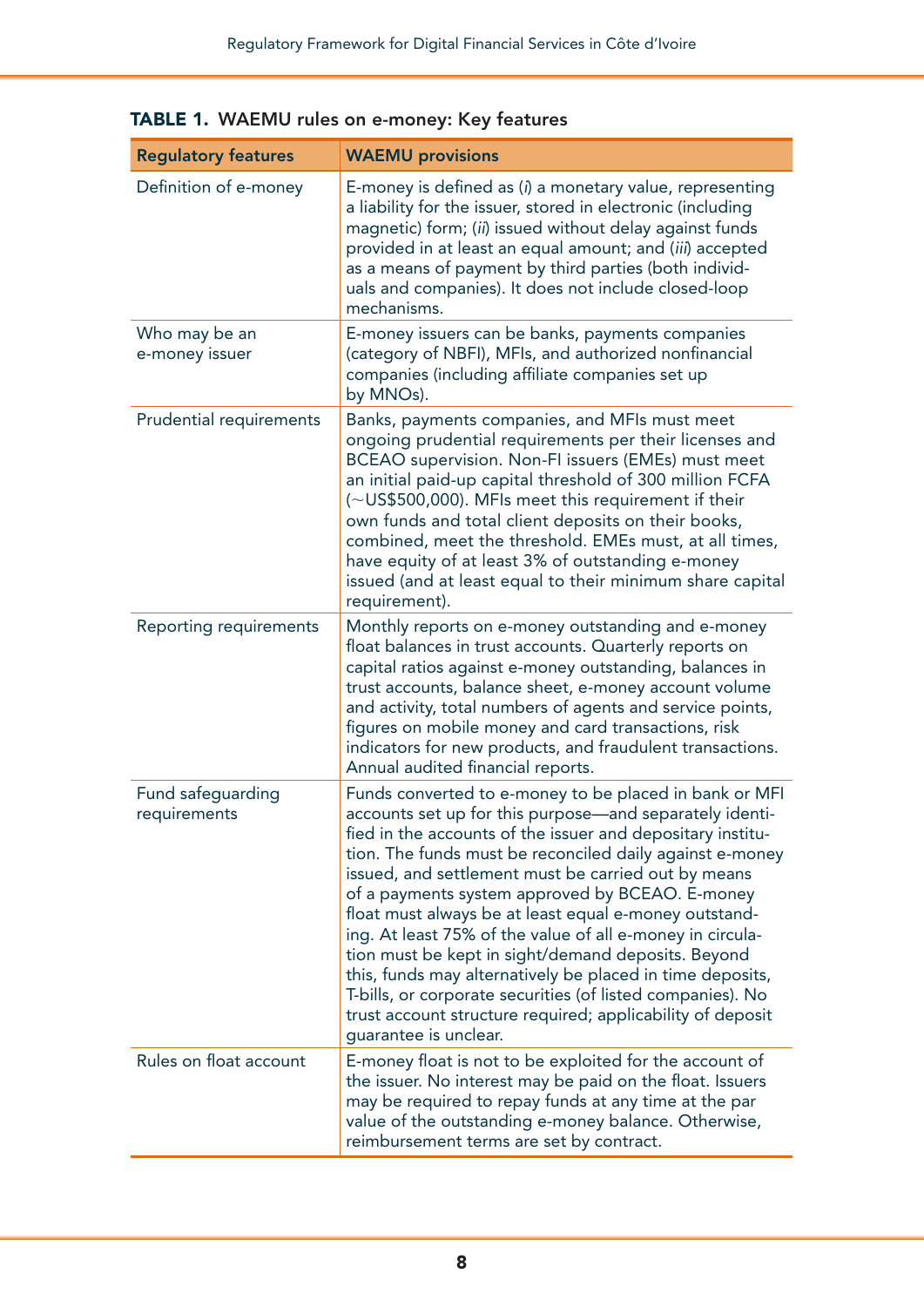consent. All must meet generally applicable standards and comply with the e-money rules. We refer to these FIs, who hold existing BCEAO licenses along with e-money authorizations, as "FI issuers."

Nonfinancial companies may also issue e-money after obtaining a license. These issuers are called *Etablissements de Monnaie Electronique* (EMEs or "non-FI issuers"). They must meet separate standards on corporate governance and related matters (e.g., fit-and-proper standards, internal controls) to obtain a license.19 These EME companies must be solely dedicated to e-money issuance, (i.e., providing payment, transfer, and cash-in/out services [*distribution de monnaie électronique*]). They cannot provide savings or credit services. EMEs can own shares only in other entities involved in e-money issuance.

As mentioned, some MNOs are in the process of setting up e-money subsidiaries to use this EME license—or have done so already<sup>20</sup>—in preference to partnering with (or acquiring) a bank. The e-money instruction (art. 4) limits issuers' partnership arrangements. Issuers may enter such agreements only with technical operators who restrict their activities to the "technical treatment" of e-money (and who are not responsible for issuing e-money). This provision appears designed to clarify the roles and responsibilities between the e-money issuers and the technical operators, and to encourage MNOs to focus on providing the technology platform. Thus, an MNO may be the technical operator for either (*i*) a partner bank (or other partner FI) or (*ii*) an EME (non-FI) that the MNO partners with or establishes as an affiliate.

The two groups (FI issuers and EMEs), considered together, are called *établissements émetteurs*, and can simply be referred to as "issuers." Thus, the following institutions, if they meet their respective BCEAO authorization or notice requirements, may issue e-money: banks, payment services companies, MFIs, and EMEs (non-FI issuers). The following sections address the scope, limitations, and requirements in connection to this.

#### 3.2 Protection of funds

Issuers must promptly deposit funds received from e-money clients in accounts specifically for this purpose at one or more banks or MFIs. This e-money float is to be separately identified in the accounts of the issuer and depositary institution—and the total held by each issuer must be at least equal to the amount of e-money outstanding at all times. The placement of these funds is prescribed. An issuer must place at least 75 percent of the value of all its e-money in circulation in sight/demand deposits; beyond this threshold, time deposits, T-bills, and corporate securities (of listed companies) are acceptable. The funds received must be reconciled daily (by the issuer and the depositary institution) against e-money issued, and settlement must be carried out by means of a payments system approved by BCEA0.<sup>21</sup>

The instruction prohibits issuers from issuing e-money as credit and from paying interest on e-money float. But this does not prevent banks and MFIs from linking a client's e-money account to her/ his other accounts—for example, credit or savings.<sup>22</sup> Issuers are responsible

<sup>19</sup> These standards are not applied to FI issuers for purposes of e-money authorization because their existing BCEAO licenses require them to meet at least equivalent standards.

<sup>20</sup> I.e., Orange and MTN in Côte d'Ivoire.

<sup>21</sup> E-money instruction, arts. 32–35. Other placements of e-money float are not permitted: "*Ils ne doivent pas être utilisés au financement des besoins de l'exploitation de l'établissement émetteur*" (art. 32).

<sup>22</sup> E-money instruction, art. 5: *"Les établissements émetteurs ne sont pas autorisés à consentir . . . des services de crédit à leur clientèle, ni à payer des intérêts sur les fonds perçus en contrepartie . . . .Toutefois, les fonds provenant d'un crédit octroyé à un client par une banque ou un SFD peuvent être utilisés pour émettre de la monnaie électronique."*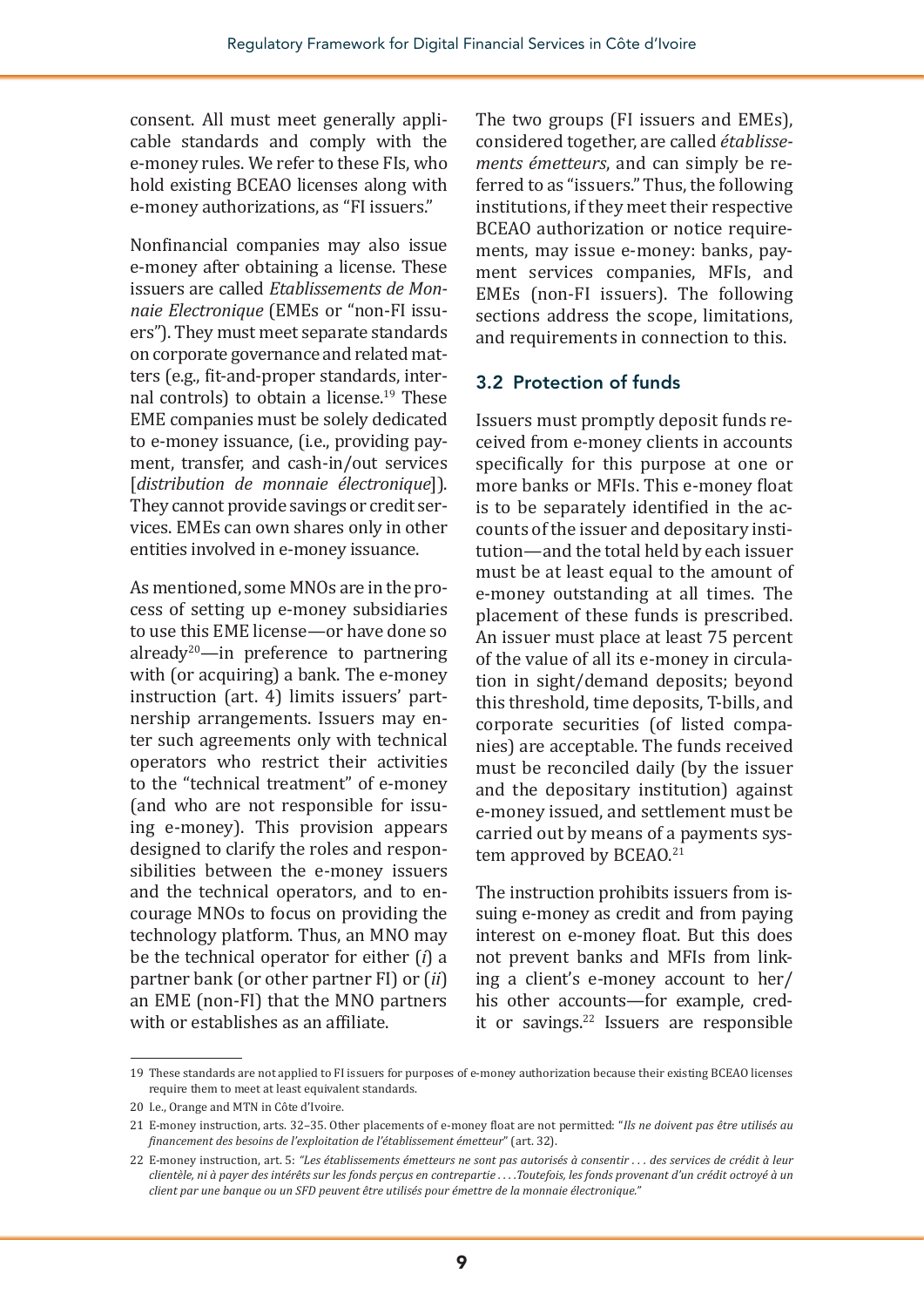for ensuring prompt reimbursement of unused funds upon the client's demand, according to the terms of the e-money contract—but in any case within three business days.23 In contrast to practice elsewhere (e.g., Kenya, Rwanda), the BCEAO e-money instruction does not require placement of the funds in a specially structured account (trust or escrow) to isolate them from claims on the issuer. *In case of the issuer's bankruptcy, for example, it appears that the issuer's creditors would be able to assert claims against the float funds.*

Beyond this, the protection of e-money float depends on whether deposits are insured. Côte d'Ivoire has adopted a deposit guarantee scheme (based on regional standards) that covers individual and business accounts, but not wholesale deposits by banks, MFIs, or investment companies.<sup>24</sup> This scheme is not yet in operation, nor is it fully clear how it would treat e-money float. In principle, bank deposits by EMEs (including the required proportion of e-money float placed in sight deposits) would be covered by the guarantee.25 But it is not yet clear how e-money float deposits would be treated in practice. Presumably, e-money float received and held by the same FI issuer could be covered by the guarantee, but not funds placed elsewhere (including another bank or MFI) by that issuer. In any event, large pooled deposits would quickly exceed the deposit guarantee ceiling (per account). *The DFS market would be strengthened if policy makers in Côte d'Ivoire (and across WAEMU) could clarify or* 

#### *rationalize the application of deposit guarantees to e-money float.*

The e-money instruction (art. 31) imposes quantitative limits on e-money holdings per client: a maximum e-money balance with a single issuer of 2 million FCFA ( $\sim$ US\$3,400) and a maximum of 10 million FCFA  $(\sim USS17,000)$  in recharges (topping-up of balance) per month across all institutions.<sup>26</sup> These ceilings apply to customers and issuers, but not to e-money agents or payees (merchants). (The agents and merchants are not responsible for customer compliance with the ceilings.) The instruction also has provisions on customer identification (see Section 5).

#### 3.3 Issuers: Regulatory requirements

As a condition for authorization, EMEs must meet an initial paid-up capital threshold of 300 million FCFA  $(\sim U$ S\$500,000) (e-money instruction, art. 11). MFIs may be authorized to issue e-money if the sum of their own funds and the total amount of customer deposits in their books reach this minimum threshold of 300 million FCFA at the end of the financial year preceding the date of the application for authorization. The MFIs, banks, and payments companies must meet ongoing prudential requirements per their licenses and BCEAO supervision. EMEs must, at all times, have equity of at least 3 percent of outstanding e-money issued (and at least equal to their minimum share capital requirement). BCEAO expressly

<sup>23</sup> Clients may obtain reimbursement from an agent of the issuer, but responsibility for timely performance rests with the issuer (art. 35). The issuer's contract with the client may place conditions on reimbursement, consistent with the instruction. This could in principle (and within reason) require clients to approach specially designated agent(s) for this purpose.

<sup>24</sup> *Statuts du fonds de garantie des dépôts dans l'Union Monétaire Ouest Africaine (UMOA) 2014,* art. 22.

<sup>25</sup> EMEs are treated as ordinary businesses depositing money, while FIs and FI-issuers are responsible under their licenses for bearing the risks of any fund placements—and thus are not covered by the guarantee. However, since all these deposits are more like aggregated individual deposits than large-investor deposits, they fit the rationale of the deposit guarantee.

<sup>26</sup> E-money instruction, art. 31. Unlike e-money regulations elsewhere, the BCEAO instruction refers not to transactions but to holdings (*les avoirs*) and recharges of holdings (*rechargements*). This corresponds most closely to a maximum balance (at any time) and a ceiling on cumulative monthly e-money purchases (hence also expenditures/sales).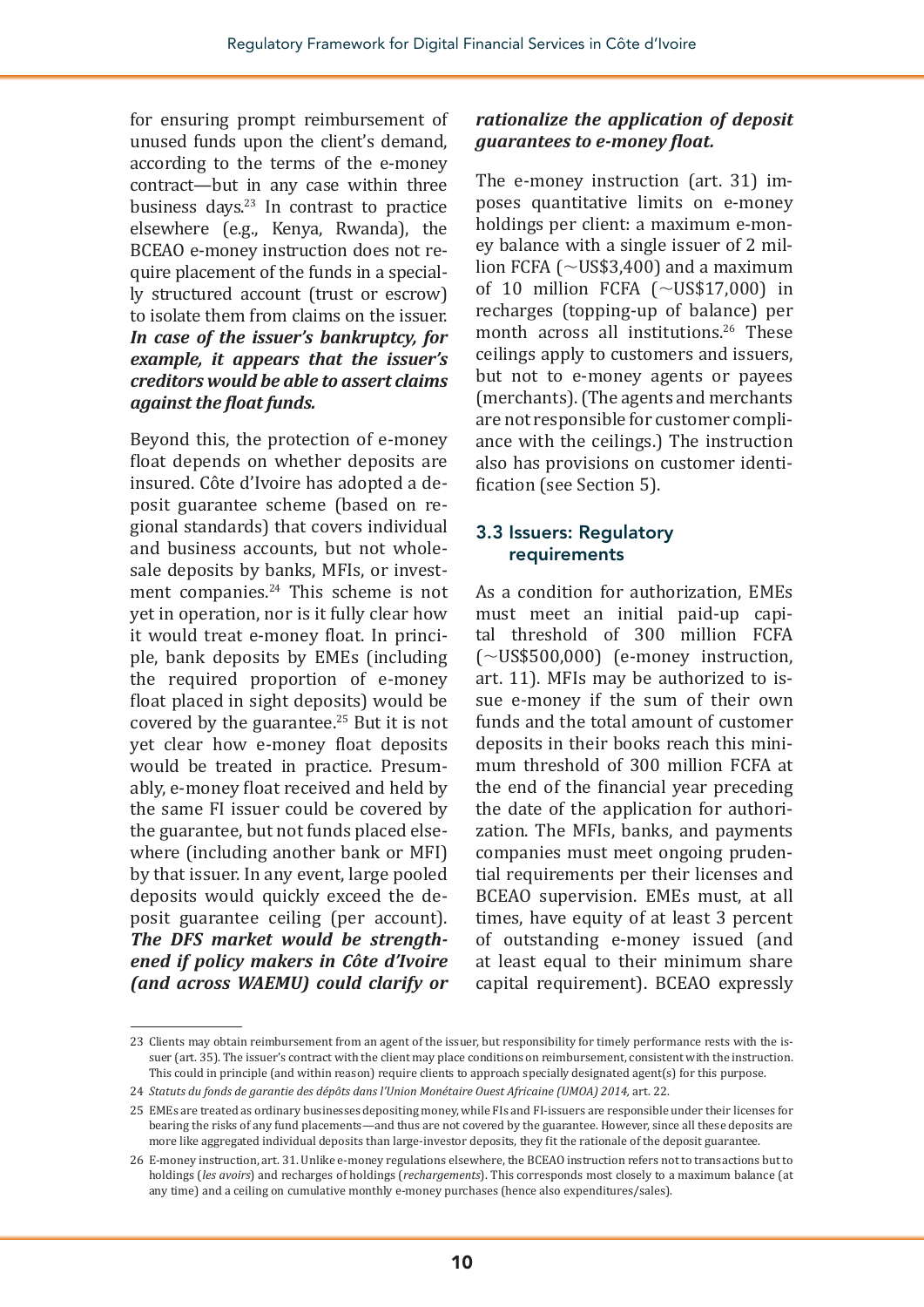reserves the authority to increase the required capital for any EME based on its risk assessment.

Whereas banks must simply notify BCEAO, MFIs must apply for an e-money authorization—and thus meet the capital requirement. This could, in some cases, require them to increase their capital. Under the law on MFIs and subsidiary regulations,<sup>27</sup> there is no fixed minimum capital for MFIs—rather, a capitalization formula in which shareholders' equity or *fonds propres net* exceeds assets by 15 percent. To become an e-money issuer, an MFI must have a minimum of 300 million FCFA in *fonds propres net* combined with total client deposits. Thus, minimum capital and capital ratios vary from one MFI to another, and may be more or less than the e-money license requirement.<sup>28</sup> Also, as in the case of EMEs, BCEAO may decide to call for increased capital based on its assessment of risk. This last point fits with the perception that BCEAO has been quite strict in considering e-money license applications, especially from MFIs, taking into account factors such as overall resources, information systems, and organizational vision.

Authorization and licensing applications require documents such as business plans, financial projections, risk management approach, and technical systems

architecture (e-money instruction, Annex I). All issuers are subject to prudential supervision by BCEAO, including inspection and sanctions, and reporting requirements (monthly and quarterly, arts. 36–37). Issuers are further required to provide for secure and reliable e-money platforms, guarantee the integrity and confidentiality of information used in their services, and establish satisfactory internal control and risk management systems.29

#### 3.4 E-commerce, e-signature

E-money (and DFS, generally) depends on the framework for e-transactions. The critical component here is the certification of digital documents (with e-signatures) that have replaced paper documents. There is both national and regional legislation in this area, including the 2002 WAEMU payments regulation $30$  and more recently (2013–2014) the Ivoirian legislation on e-transactions and e-signatures.<sup>31</sup>

The 2002 WAEMU regulation applies by virtue of the Union's (and BCEAO's) predominant authority over financial services. Under the regulation (arts. 17–30), an e-signature certified by a qualified, approved entity has the same validity as a physical signature (for purposes of payments)—and the certificate need not be presented when the signature is used, unless its authenticity is questioned.

<sup>27</sup> *Loi portant réglementation des systèmes financiers décentralisés; Instruction n° 010-08-2010 relative aux règles prudentielles applicables aux systèmes financiers décentralisés des Etats membres de l'Union Monétaire Ouest Africaine (UMOA); Annexe viii: norme de capitalisation; Instruction n° 005-06-2010 déterminant les éléments constitutifs du dossier de demande d'agrément des systèmes financiers décentralisés dans les états membres de l'Union Monétaire Ouest Africaine (UMOA),* art. 4.

<sup>28</sup> At the time the current microfinance law was enacted in 2008, the sector followed a mutualist model of financial cooperatives, federations, and apexes. Minimum capital and capital adequacy were not given a fixed definition across the sector (as in a number other savings and credit cooperative worldwide). The new law and regulations inserted prudential rules aimed at shoring up the cooperatives and accommodating new MFIs based on a corporate model. For the new corporate MFIs, share capital must be fully paid up before approval of the institution's license (and must be fully subscribed and at least 25 percent paid up before the license application). All MFIs must meet capitalization norms aimed at ensuring solvency. The capitalization formula requires the MFI's own funds or shareholders' capital (*fonds propres net*), broadly defined to include forms of lower-tier capital such as subsidized capital and subordinated debt, to exceed total assets by at least 15 percent.

<sup>29</sup> These arrangements are stated explicitly for EMEs. For FI issuers, they are mentioned in the context of their duty to comply with BCEAO prudential requirements (e-money instruction arts. 16, 25).

<sup>30</sup> R*èglement N° 15/2002/CM/UEMOA relatif aux systèmes de paiement dans les états membres de l'Union Economique et Monétaire Ouest Africaine (UEMOA)*.

<sup>31</sup> *Loi no. 2013-546 du 30 juillet 2013 relative aux transactions électroniques; Décret no.2014-106 du 12 mars 2014 fixant les conditions d'établissement et de conservation de l'écrit et de la signature sous forme électronique.*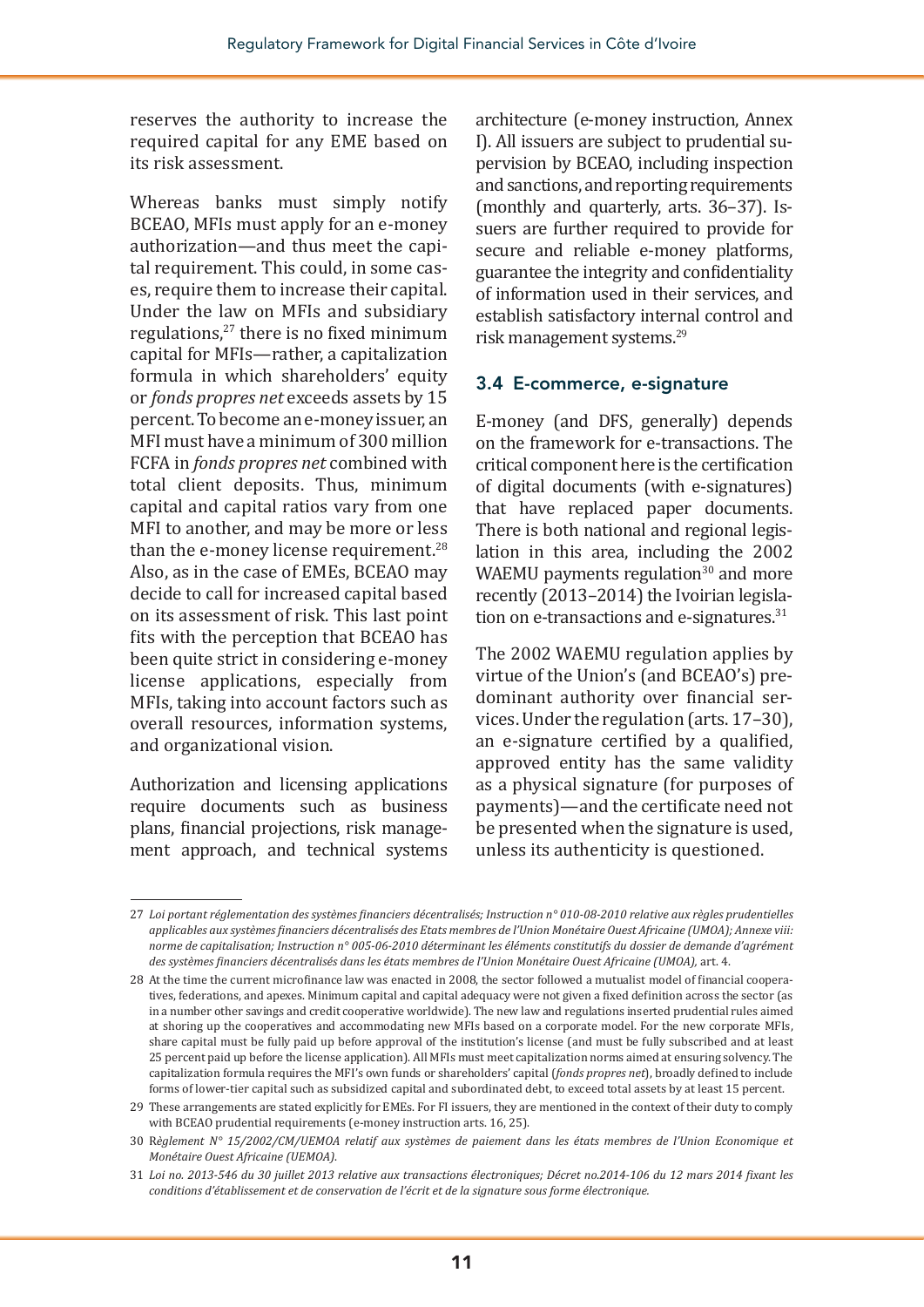Côte d'Ivoire's e-transactions law (art. 50) places e-commerce under the jurisdiction of the national telecoms regulator (*Autorité de Régulation des Télécommunications/TIC de Côte d'Ivoire* or ARTCI). The law includes provisions on advertising, offer and acceptance, contracts, transparency of prices, and ID of the seller/ provider—its definition of e-commerce clearly includes DFS. E-documents (and e-signatures) that meet security standards have the same legal validity as paper copies (arts. 23-35).<sup>32</sup>

The Ivoirian legislation contains provisions parallel to those of the 2002 WAEMU payments regulation on the form, validity, and certification of e-signatures. The 2013 law deals with e-transaction security (arts. 36–39), including e-signatures. The 2014 decree imposes security requirements on e-signatures, for example, exclusive control by the signatory and protection from manipulation and unauthorized use (arts. 3–7). An e-signature cannot be accepted unless it is secured by a qualified e-certificate (arts. 8–12) delivered by ARTCI or an approved provider. The contents of these certificates are defined along with procedures and requirements for approval of the certificate provider.<sup>33</sup>

Thus, regional and national regulations each provide in principle for transactions to be carried out and signatures to be made effective entirely by digital means, once a certified e-signature is in place. In both instances, procedures are outlined for signature certification and for the registration of certification services providers.<sup>34</sup>

In practice, however, it is reported that fully electronic processes for account opening are not possible in Côte d'Ivoire because paper certificates are required to back e-signatures. This complicates the opening of digital accounts, and (prospectively) the conclusion of digital credit agreements. According to ARTCI, individuals must apply for e-certificates directly (i.e., in person or through an authorized representative). It is possible that ARTCI-approved certificates do not meet the requirements of the 2002 payments regulation. *Such inconsistencies would need to be resolved by either interagency agreement or by another appropriate intervention.*

According to BCEAO, work is underway to craft revisions to the 2002 payments regulation, including removal of the requirement to retain physical signatures (art. 19). Further, regionwide certification is expected to be provided by *Système Ouest Africain d'Accréditation* (SOAC)—a body established in 2005, but not yet operational.

#### 3.5 Payments

The e-money rules were introduced into a landscape already shaped by earlier legislation on payment systems. The utility of e-money as a means of payment raises the question of how it fits with existing payments systems. The 2002 WAEMU payment regulation sets the ground rules here. The regulation puts BCEAO in charge of supervising all payment systems (including their security and smooth functioning), and it authorizes banks, MFIs, the Post, and the Treasury to provide payment services.<sup>35</sup> The 2010 BCEAO instruction classifying nonbank institutions includes a specialized

<sup>32</sup> E-commerce documents are to be archived for 10 years (unless there is a provision calling for a shorter period [art. 40]).

<sup>33</sup> These provisions are broadly consistent with the UNCITRAL Model Law on Electronic Signatures, but they lack equivalent detail, which could be developed in Côte d'Ivoire in the course of implementation. Additional security for e-data is provided by *Loi no. 2013-451 du 19 juin 2013 relative à la lutte contre la cybercriminalité.*

<sup>34</sup> As BCEAO points out, regional-level legislation (in fields encompassed by regional jurisdiction) prevails over measures adopted at the national level, and thus in principle there is no conflict. In practice, however, there are some inconsistencies.

<sup>35</sup> BCEAO's supervisory role here was further defined in *Instruction n°127-07-08 du 9 juillet 2008 fixant les modalités de mise en oeuvre de la surveillance par la BCEAO des systèmes de paiement dans les Etats membres de l'UEMOA.*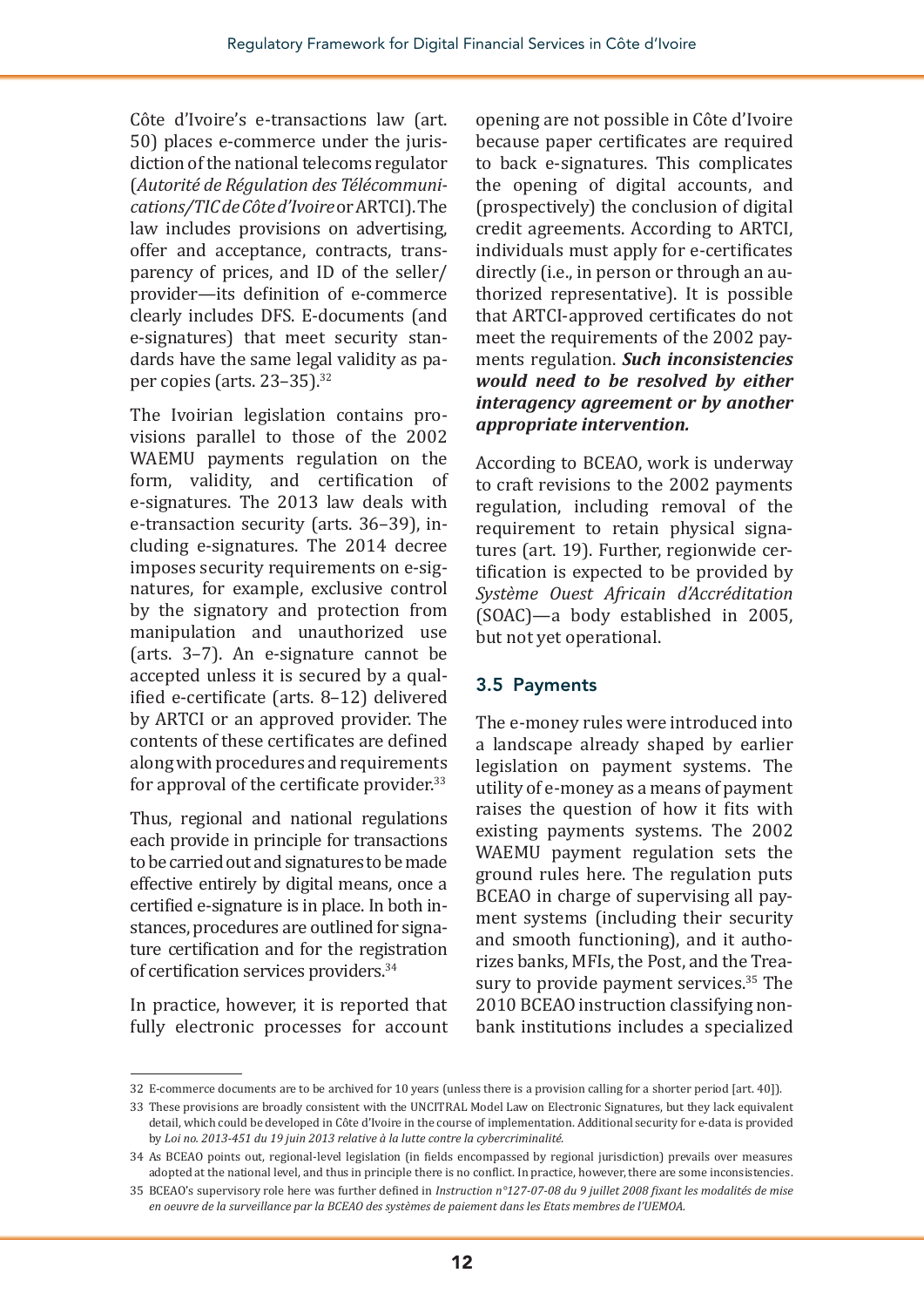#### BOX 2. WAEMU Payment and Settlement Systems<sup>a</sup>

The main systems for digital transfers and settlements in WAEMU are GIM-UEMOA, SICA-UEMOA, and STAR-UEMOA. GIM-UEMOA is a unique ATM and POS switch for card payments across UEMOA. SICA-UEMOA is the automated retail payments exchange and settlement system. It handles transfers of up to 50 million FCFA (US\$85,000). Settlement of payments through SICA-UEMOA and GIM-UEMOA are linked to a deferred settlement arrangement under STAR-UEMOA, the wholesale payments system that handles amounts above the SICA-UEMOA limit. SICA-UEMOA comprises nine settlement systems (a regional system and one for each WAEMU member). STAR-UEMOA essentially handles interbank transfers, settlement of securities transactions (for liquidity purposes), and others in real time, along with (delayed) wholesale settlement for SICA-UEMOA and GIM-UEMOA. BCEAO supervises STAR-UEMOA and SICA-UEMOA, and it owns a majority share in GIM-UEMOA. Membership in these payment systems is limited to BCEAO, banks, NBFIs (STAR-UEMOA), and treasury and postal authorities (SICA-UEMOA). (Per-transaction commissions are set at 100 FCFA for SICA-UEMOA and 150–420 FCFA for STAR-UEMOA, depending on timing and volume.)

a. World Bank, *Diagnostic des paiements de détail et stratégie pour développer leur utilisation dans l'UEMOA*, draft report, October 2014; BCEAO website.

category of companies authorized to provide payment services. Other NBFIs may also provide such services with prior authorization from BCEAO.<sup>36</sup>

Payment methods covered by the 2002 regulation include (in addition to negotiable instruments) e-transfers, bank cards (ATM and payment cards), and prepaid cards.37 The regulation requires participants in payment systems to abide by the rules set by each system, and it sets general standards for reliability, security, and enforcement of e-transactions (later strengthened in Côte d'Ivoire by the 2013 e-commerce legislation). Payment services offered by the Post also come within the purview of BCEAO, under the 2002 payments regulation. Côte d'Ivoire's postal legislation<sup>38</sup> provides for issuance of money orders (*mandats*)—fund transfers that were traditionally sent by mail but are

increasingly electronic. In addition, the Post is authorized to serve as an agent for e-money services (see Section 4). It has sought to market its products in partnership with commercial entities, for example, teaming with Western Union on international transfers and with BHCI bank on a prepaid card and e-wallet smartphone app.

The payments regulation does not differentiate between wholesale and retail payments. The bank-based payment systems account for most large-volume and bulk payments (as well as much of the retail payments traffic). In practice, the e-money system is focused on small-value, low-volume transactions. Payments made by means of e-money are covered by the regional payments legislation, and so are subject to the rules of the relevant payment systems. (See Box 2.)

<sup>36</sup> *Instruction N° 011-12/2010/RB,* arts. 8, 9.

<sup>37</sup> A prepaid card is (somewhat confusingly) designated in the regulation as a *porte-monnaie électronique.*

<sup>38</sup> *Loi no. 2013-702 du 10 octobre 2013 portant Code des Postes*.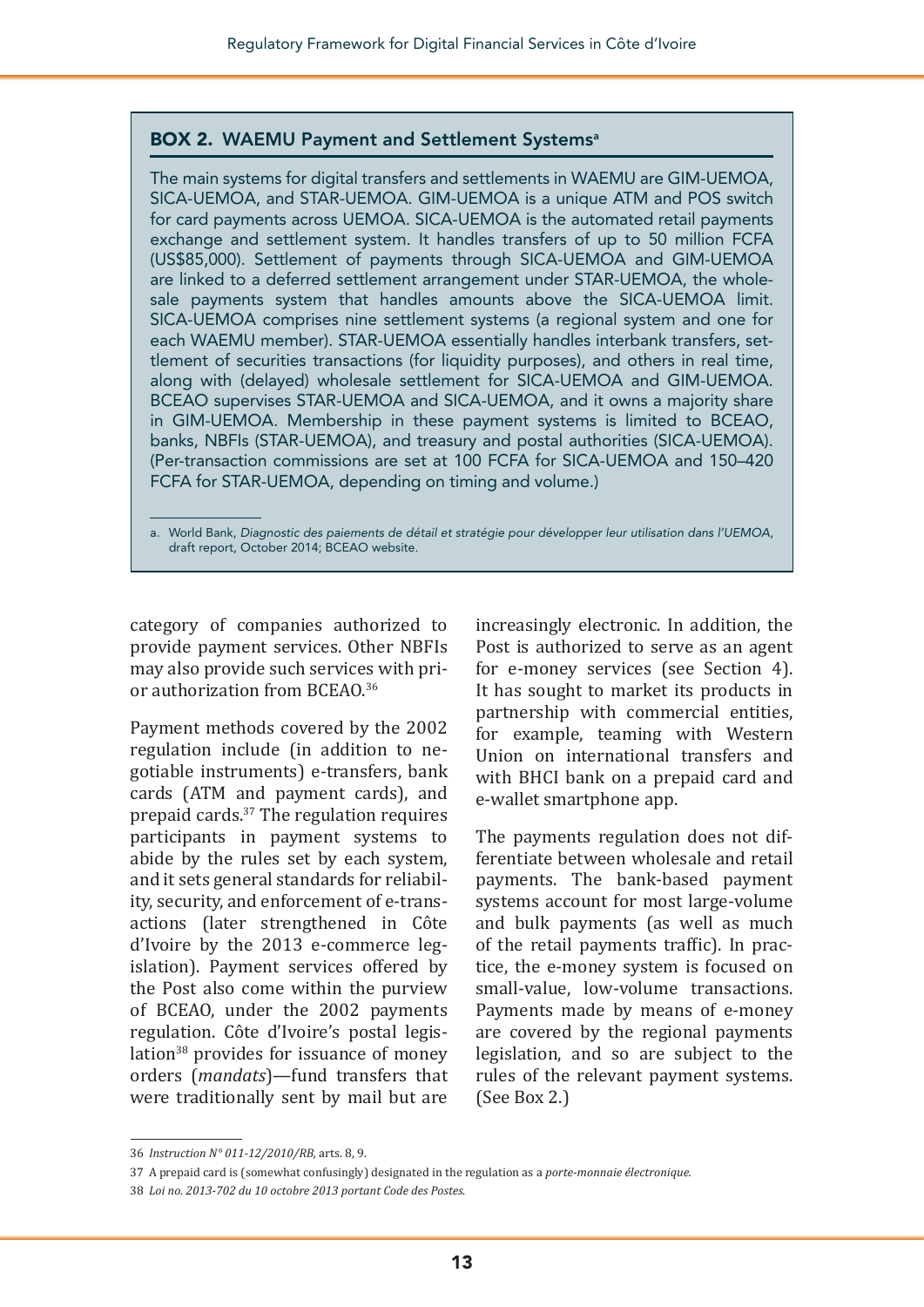*We could describe the payments and e-money systems in WAEMU as a series of loops that are largely closed and not interoperable. BCEAO is responsible for supervising them and ensuring security, but there has yet to be a strong push to rationalize this*  *payments ecosystem so that its different participants can play together on the same level playing field.* Recent studies have advocated such a reform to harmonize the various systems (World Bank 2014). This is discussed further in Section 7.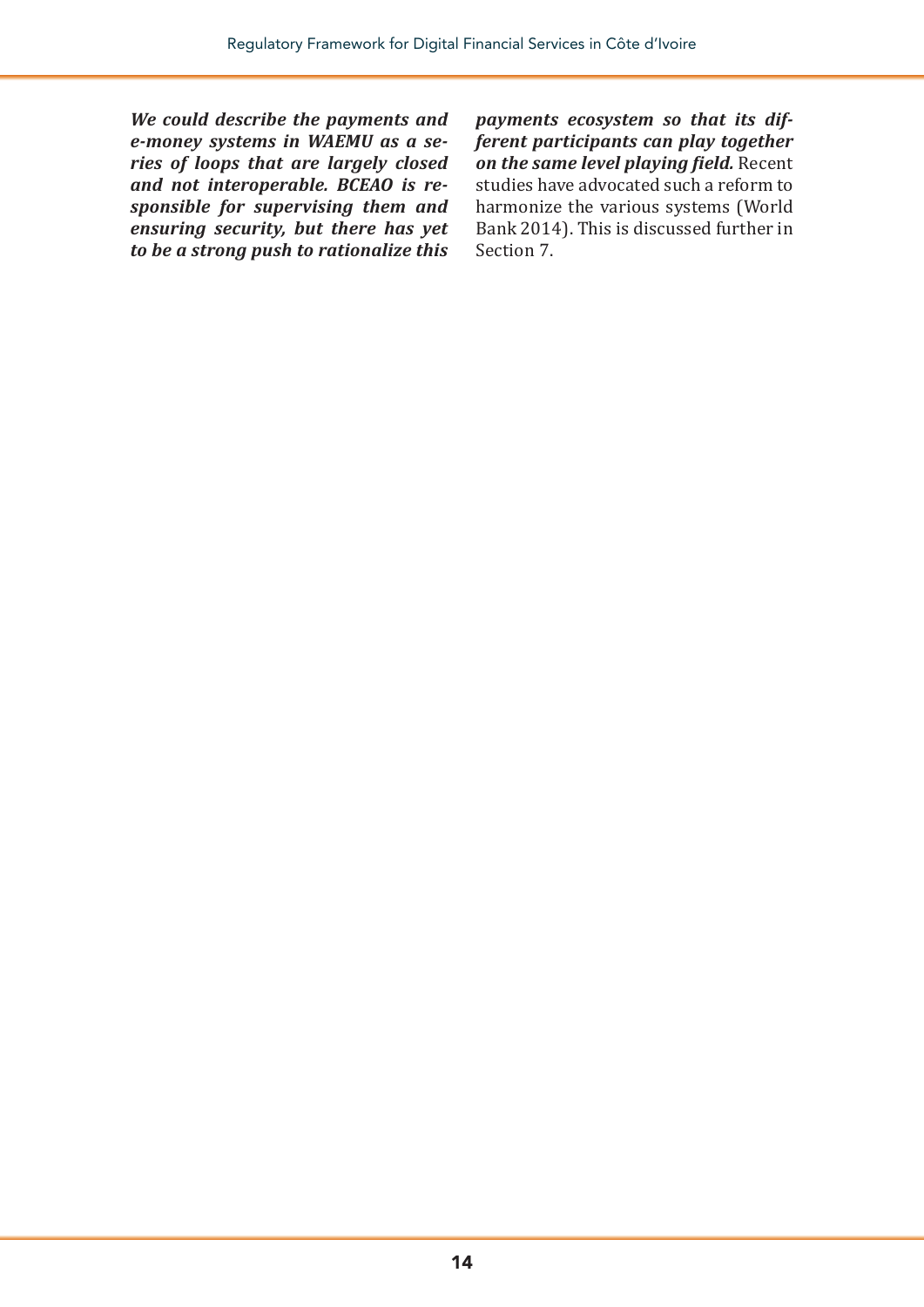#### 4. USE OF AGENTS

Widespread access to agents that operate under appropriate safeguards is also critical to DFS, and to financial inclusion, generally. For simplicity, we use the term "agent" to refer to a third party acting as a primary, retail-level, or subcontracted representative or distributor for DFS or banking services. Authorizing the use of agents opens up the possibility of broad distribution networks. The regulatory framework in WAEMU enables financial services providers to use agents for e-money and rapid (OTC) fund transfers, but it is more restrictive with respect to agent banking. (See Table 2A for a synopsis of key rules on the use of agents.) The scope for use of agents by different organizations in this field is approximately as follows:

- Permitted to use primary agents (distributors) and retail agents (subagents)39 for *e-money services*, under the 2015 e-money instruction: Banks, payments companies, MFIs, and EMEs (including MNOs).
- Permitted to use retail agents (subagents)40 for *OTC transfers* under the 2015 rapid fund transfers regulation: Banks, payments companies and other NBFIs, and MFIs.
- Not legally empowered but may be permitted by BCEAO on an exceptional basis to use agents for *microfinance* services, under the MFI law and recent BCEAO practice: MFIs.<sup>41</sup>

Permitted to use *banking* agents (intermediaries/IOBs)42 under restrictive conditions defined in a 2010 BCEAO instruction: Banks.

#### 4.1 E-money

The e-money instruction (arts. 2, 17) provides for a two-tier system of primary agents and subagents. Those permitted to serve as primary agents are retailers and other businesses (registered companies or individuals) as well as MFIs, the Post, and other NBFIs. These agents may then outsource to subagents, who must be registered businesses (including individuals and companies). The qualifications of agents and subagents are not specified in the instruction, beyond those just mentioned.<sup>43</sup>

As for services that can be outsourced to agents, these come under the heading of marketing and supply of services related to e-money (e-money instruction, art. 17), and include signing up clients to e-money accounts (i.e., processing applications on behalf of the issuer $44$ , cash-in and cash-out, and payment services.<sup>45</sup> Exclusive agency agreements (i.e., those that require an agent to serve a single issuer exclusively) are prohibited.

The issuer (principal) remains legally responsible to its clients and third parties for all of the services contracted out to its primary agents (e-money instruction, arts. 2, 17–18, 25). Among the duties of

<sup>39</sup> Called *distributeurs* and *sous-distributeurs.*

<sup>40</sup> Called *sous-agents.*

<sup>41</sup> BCEAO reports that it received a request to this effect from Microcred Côte d'Ivoire in 2016, but that it is still considering the matter and has not issued a formal decision to authorize or prohibit agents in this case.

<sup>42</sup> This is "agent banking" or providing core banking services such as savings and credit through an agent. Regulations on e-money and rapid transfers permit banks to use ordinary (not IOB) agents for the limited purpose of providing those particular services.

<sup>43</sup> As noted in Section 3, partners are in a different category. They may only supply or operate technology solutions, and are otherwise not permitted to participate in e-money issuance (e-money instruction, art. 4).

<sup>44</sup> "*La souscription des contrats d'utilisation* [user agreements] *avec la clientèle*."

<sup>45</sup> Also, the payments regulation of 2002 (art. 1) supports the use of intermediaries in payments systems.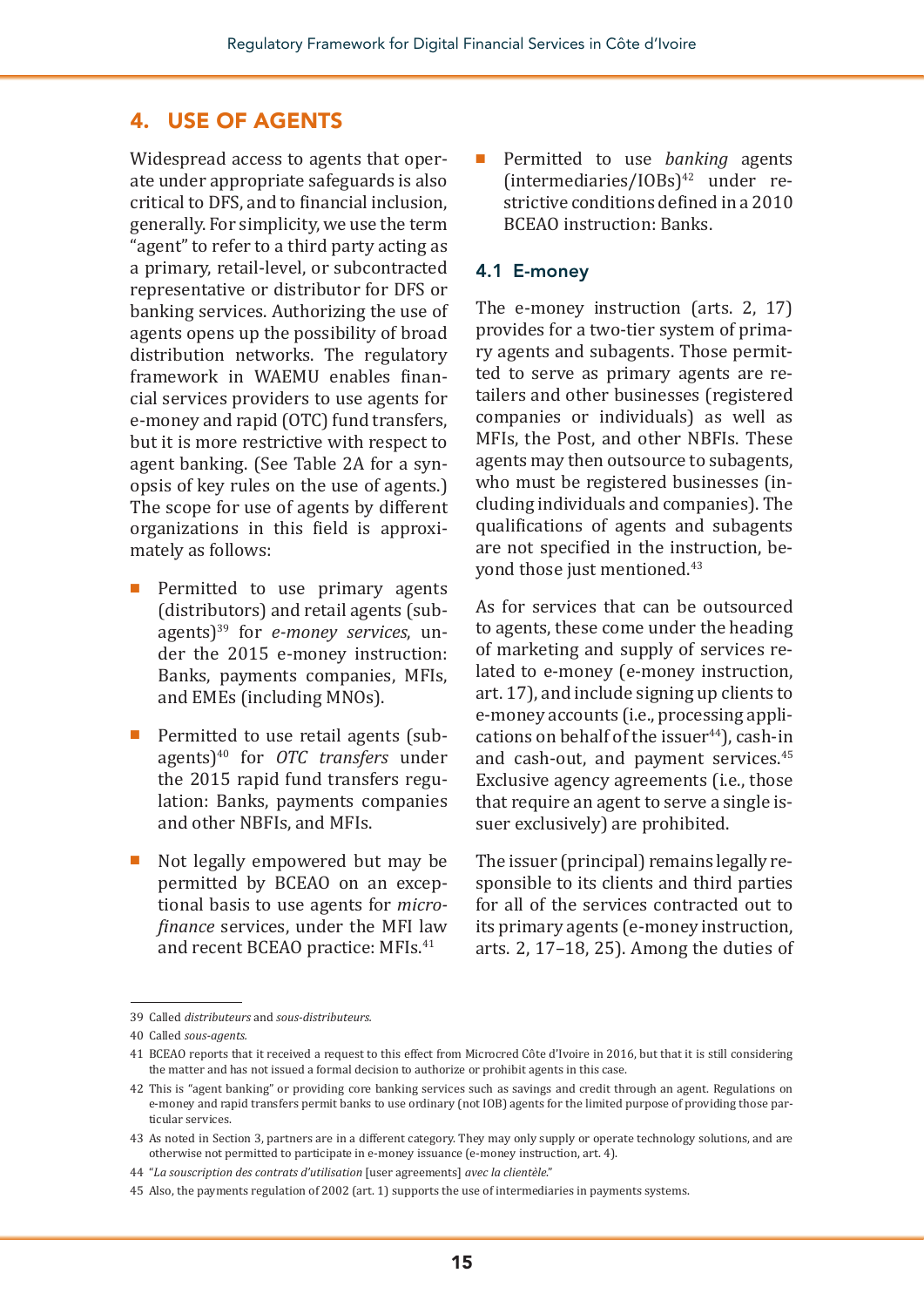|                                                                                  | <b>Regulatory features   WAEMU provisions</b>                                                                                                                                                                                                                                                                                                                                                                                                                                                                                                                                                                                                                                                                                    |
|----------------------------------------------------------------------------------|----------------------------------------------------------------------------------------------------------------------------------------------------------------------------------------------------------------------------------------------------------------------------------------------------------------------------------------------------------------------------------------------------------------------------------------------------------------------------------------------------------------------------------------------------------------------------------------------------------------------------------------------------------------------------------------------------------------------------------|
| Who may use<br>agents, for what<br>purpose                                       | Banks, payments companies, MFIs, and EMEs (including MNOs)<br>permitted to use agents and subagents for e-money services.<br>Banks and MFIs are permitted to use (sub-) agents for rapid<br>fund transfers. Permissibility of using agents for ordinary<br>banking services is limited for banks, and unclear for MFIs.<br>Banks may use agents (IOBs) under restrictive conditions.<br>BCEAO has in effect allowed an MFI in one case to use agents<br>for microfinance services (regulation does not expressly permit).                                                                                                                                                                                                        |
| Who may be an<br>agent: eligibility                                              | E-money agents may be MFIs, NBFIs (including the Post), and<br>registered businesses (individuals or firms)—the last group may<br>also be subagents for e-money and rapid transfer. Qualifications<br>of agents and subagents are not spelled out in DFS legislation.<br>Any fit-and-proper standards would be imposed by the agent's<br>charter or registration.                                                                                                                                                                                                                                                                                                                                                                |
| Liability of DFS<br>provider for agents                                          | E-money issuers are legally responsible to their clients and<br>third parties for their agents. Issuers' responsibilities includes<br>the reliability, security, confidentiality, and traceability of<br>transactions conducted on their behalf by the agents. The same<br>is true for rapid transfer services provided by agents.                                                                                                                                                                                                                                                                                                                                                                                               |
| Risk assessment<br>procedures for<br>provider to use<br>agent channel            | E-money issuers must ensure that their agents have appropriate<br>internal control, accounting, and risk management procedures<br>and manuals. Agents must have sufficient liquidity to meet<br>the needs of e-money holders/clients, and must ensure the<br>traceability of transactions. All issuers must send BCEAO<br>descriptions of the risk management arrangements they have in<br>place-in particular, those dealing with agent liquidity. For rapid<br>transfer, the agency agreement must specify that the agent acts<br>under the comprehensive responsibility of the principal, though<br>due diligence procedures are not spelled out. The principals<br>using agents for transfer services must be banks or MFIs. |
| Permitted and<br>prohibited activities<br>for banking and non-<br>banking agents | E-money services that can be outsourced to agents include<br>the signing of user agreements with clients, cash-in and cash-<br>out, and payment services. Transfer (sub-) agents are limited to<br>sending and receiving transfers and related cash handling, but<br>may not carry out any other banking function such as deposit<br>collection (except if the agent is an MFI). Banking agents (IOBs)<br>provide core banking services under restrictive conditions, and<br>under the banks' supervision and liability.                                                                                                                                                                                                         |
| General reporting<br>requirements to the<br>supervisor                           | E-money issuers must report to BCEAO the current list of<br>agents, and the risk mitigation measures in place in its agent<br>network, including governance and liquidity risks. Transfer<br>agents' principal institutions must send BCEAO annual updated<br>lists of agents, a copy of the model agency contract being used,<br>and monthly reports on transfer operations by their agents.<br>Banking agents (IOBs) must submit periodic reports to BCEAO<br>on the nature and volume of their business.                                                                                                                                                                                                                      |
| Exclusivity                                                                      | Contracts binding an e-money agent exclusively to a single<br>issuer are prohibited. The same rule applies to transfer<br>subagents and their principals. No such rule for IOBs but an<br>IOB can operate for several banks.                                                                                                                                                                                                                                                                                                                                                                                                                                                                                                     |

TABLE 2. Rules on agents in DFS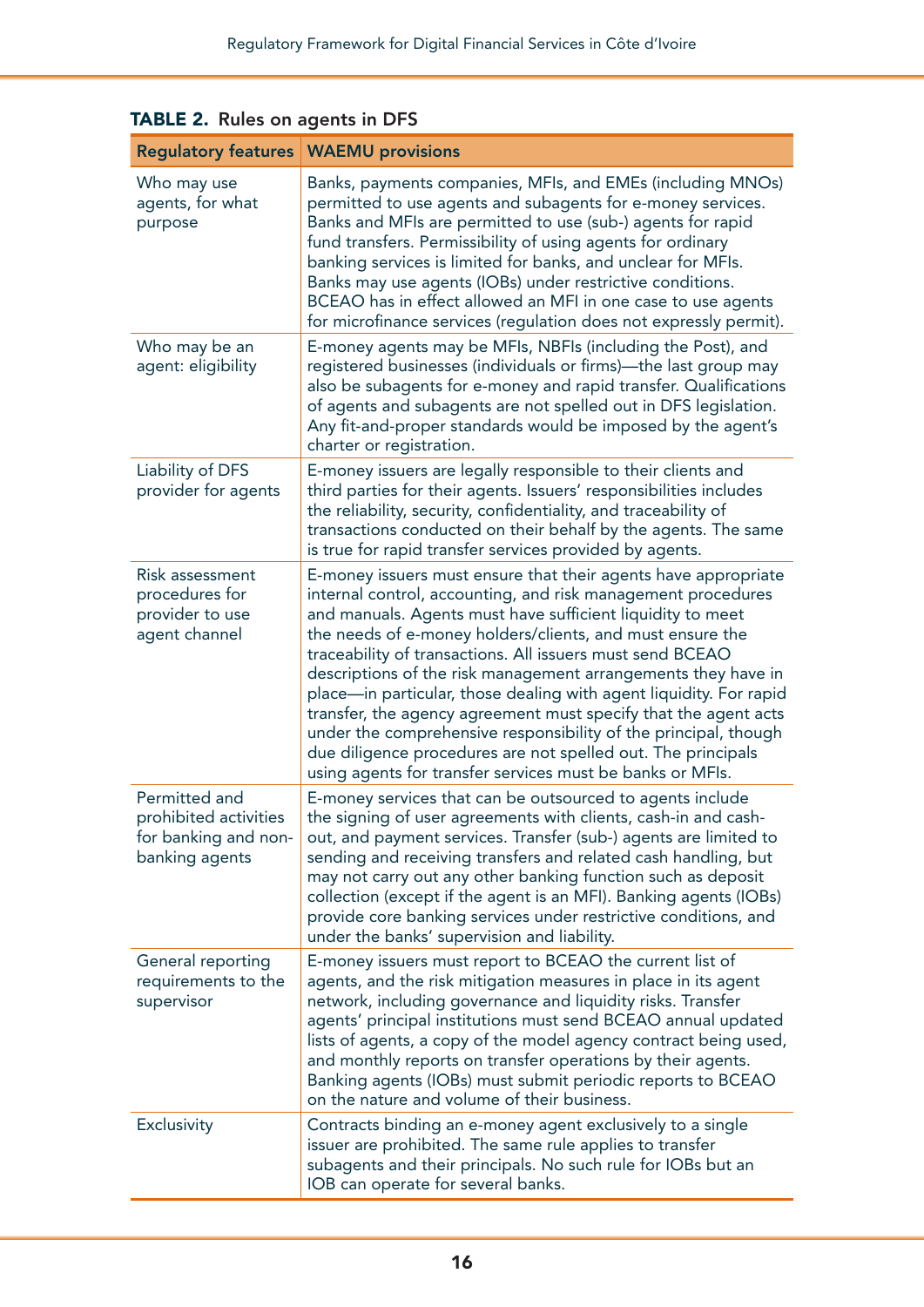the agent, for which the issuer is ultimately responsible, are the following:

- Conducting the necessary due diligence on clients and providing for the security of all its transactions.<sup>46</sup>
- Ensuring the confidentiality and traceability of the transactions they handle.
- Having sufficient liquidity to meet the needs of e-money holders/clients (arts. 17–18, 25).
- Informing the public (by posting and other means) of the identity and contacts of the issuers they represent.

Agents are also required to report activities raising suspicion of money laundering to the issuer, who is responsible for any further steps in this regard (art. 26, see Section 5).

Thus, issuers bear primary responsibility for supervising their agent networks, with BCEAO playing a higher-level oversight and inspection role. All issuers must send BCEAO updated lists of their agents on a regular basis (as part of regular monthly and quarterly reporting), along with descriptions of the risk management arrangements they have in place—particularly those dealing with agent liquidity. There is no requirement of prior approval by the regulator. However, BCEAO may check the legal compliance of agency arrangements *ex post.*

A few additional rules apply to the EMEs—which do not, unlike the other issuers, have an existing financial services license. The e-money rules (art. 37) grant BCEAO the authority to inspect EMEs along with their e-money agents and technical services providers bringing in other regulatory authorities as needed. Further, EMEs are expressly required to have appropriate internal control, accounting, and risk management procedures and manuals—and to ensure that their agents do as well.<sup>47</sup>

#### 4.2 Transfers

In addition, a BCEAO instruction<sup>48</sup> authorizes banks, NBFIs, and MFIs to provide rapid fund transfers—i.e., overthe-counter (OTC) transactions—by means of retail agents (*sous-agents*). The "OTC" designation is used in a variety of ways across different markets. One definition of transactions as OTC is simply that "at least one end of the transaction is conducted without involving the wallet of the user—either the sender or the receiver."49 The BCEAO instruction defines the relevant transactions as real-time transfers (within UEMOA50) performed OTC at an authorized provider or agent, and not involving any bank or e-money account (of either the sender or recipient).

The instruction sets a number of conditions for use of rapid transfer agents. The agents (OTC providers) act under the comprehensive responsibility of the principal (FI) and for the principal's account. Agents have a role in customer due diligence similar to that of e-money

<sup>46</sup> Primary agents execute contracts with clients on behalf of the principal. Subagents, in turn, sign contracts on behalf of the primary agents who hire them, and under the overall responsibility of the issuer.

<sup>47</sup> These rules appear aimed at bringing EMEs under the same oversight as FIs acting as issuers.

<sup>48</sup> *Instruction N° 013–11–2015 relative aux modalités d'exercice de l'activité de transfert rapide d'argent en qualité de sous-agent au sein de l'Union Monétaire Ouest Africaine*.

<sup>49 &</sup>quot;OTC transactions . . . come in many forms in different markets—from the direct deposit by the agent into the end-user's wallet in Kenya to the transfer of money from one agent to another agent, with or without identification, in Pakistan and Bangladesh respectively" (Wright 2014).

<sup>50</sup> Movement of funds to countries outside the region is restricted to institutions such as the Post, change bureaus, and others approved under *Règlement R09/2010/CM/UEMOA du 1er octobre 2010 relatif aux relations financières extérieures des Etats membres de l'UEMOA*, art. 2.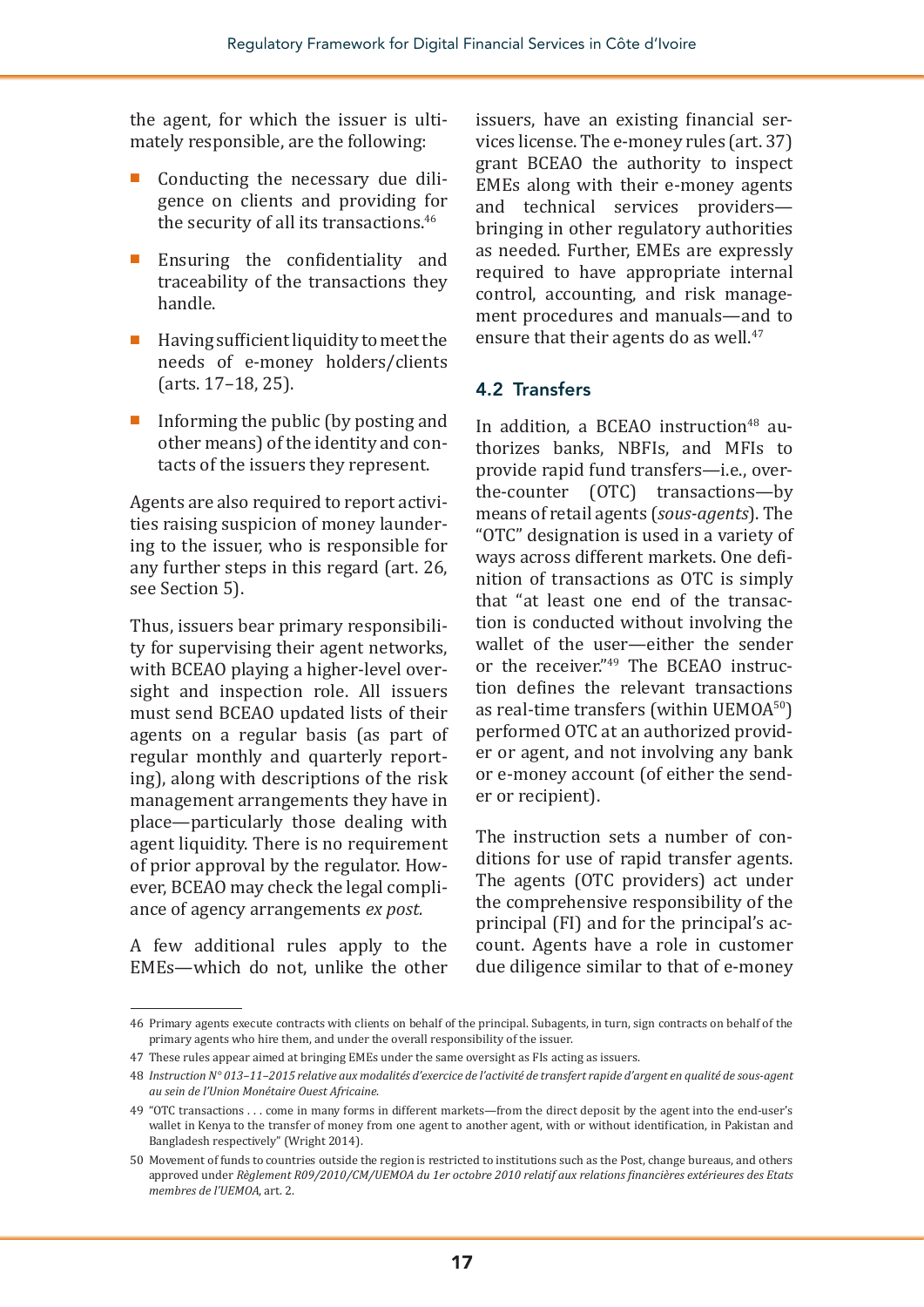agents. The principal institution is primarily responsible for ensuring that its agents comply with the transfer rules, but BCEAO has discretion to inspect the agents directly. Agents are not subject to prior approval, but their principal institutions must send BCEAO (and the Banking Commission and Ministry of Finance) annual updated lists of agents, a copy of the model agency contract being used, and monthly reports on transfer operations by their agents. Exclusive agencies are prohibited, as in the case of e-money agents. Lastly, rapid transfer agents are not allowed to collect funds for reasons other than OTC transfer (e.g., deposits)—unless the agent is an MFI.

FIs and EMEs, among others, have expressed concern about low-cost competition from OTC providers and the relatively light regulation to which the latter are subject. However, given the lower risk profile of transfers as compared to other forms of DFS, such as e-money, a lesser regulatory burden and lower costs are to be expected. The OTC framework appears to make a valuable alternative available to DFS customers.

#### 4.3 Agent banking

Beyond e-money and OTC transfers, the scope for using agents is less clear. Agent banking has proven difficult. The rules are highly restrictive for banks, and there is no explicit framework for MFIs. Banks are authorized to use *Intermédiaires en Opérations de Banque* (IOB), a type of agent, by the banking law (art. 105) and a 2010 BCEAO instruction.<sup>51</sup> This instruction requires each prospective IOB to obtain separate, prior approval from the Ministry of Finance on the advice of BCEAO. Each IOB is subject

to fit-and-proper standards, a required financial guarantee (by a principal  $bank<sup>52</sup>$ ), and regular reporting. Banks are responsible for direct supervision of IOBs and for maintaining an updated list of IOBs with the central bank. Technical, operational, and governance standards for IOBs are not spelled out in the BCEAO instruction. (They are presumably defined in the agency agreement with the principal bank and the terms of approval by the Ministry and central bank.)

World Bank (2016) concludes that this structure is not at all well-designed to support agent banking in the DFS context, especially since it makes the establishment of large agent networks costly and difficult. *Indeed, the IOB model (originally derived from French commercial law) did not come into being as an instrument for expanding financial inclusion. It is a business niche for a "middle man" (intermédiaire) operating within the traditional banking sector and on its (her/his) own account—comparable to an insurance agency. The procedures involved in setting up an IOB, including the requirement of a guarantee, encourage the banks to have fewer (more financially solid) IOBs rather more small outlets.* Thus, from the introduction of the rules in 2010 until early 2016, only five IOBs were approved and registered by BCEAO in the region. Further, in contrast to the e-money instruction, the IOB instruction is silent on whether IOBs can contract out functions to subagents. In the context, this silence is to be understood as a negative. IOBs, then, cannot subcontract, but in practice they do have multiple outlets (branches and satellite offices).<sup>53</sup>

<sup>51</sup> *Instruction N° 015-12/2010/RB fixant les conditions d'exercice des activités d'intermédiaires en opérations de banque*.

<sup>52</sup> E.g., for an IOB handling bank deposits, the required guarantee (or insurance policy) is approximately US\$26,000.

<sup>53</sup> Branches and satellite offices are captured in the term *agence* used several times in the banking law (e.g., arts. 15, 25)—i.e., they are not legal agents but service points staffed by the bank.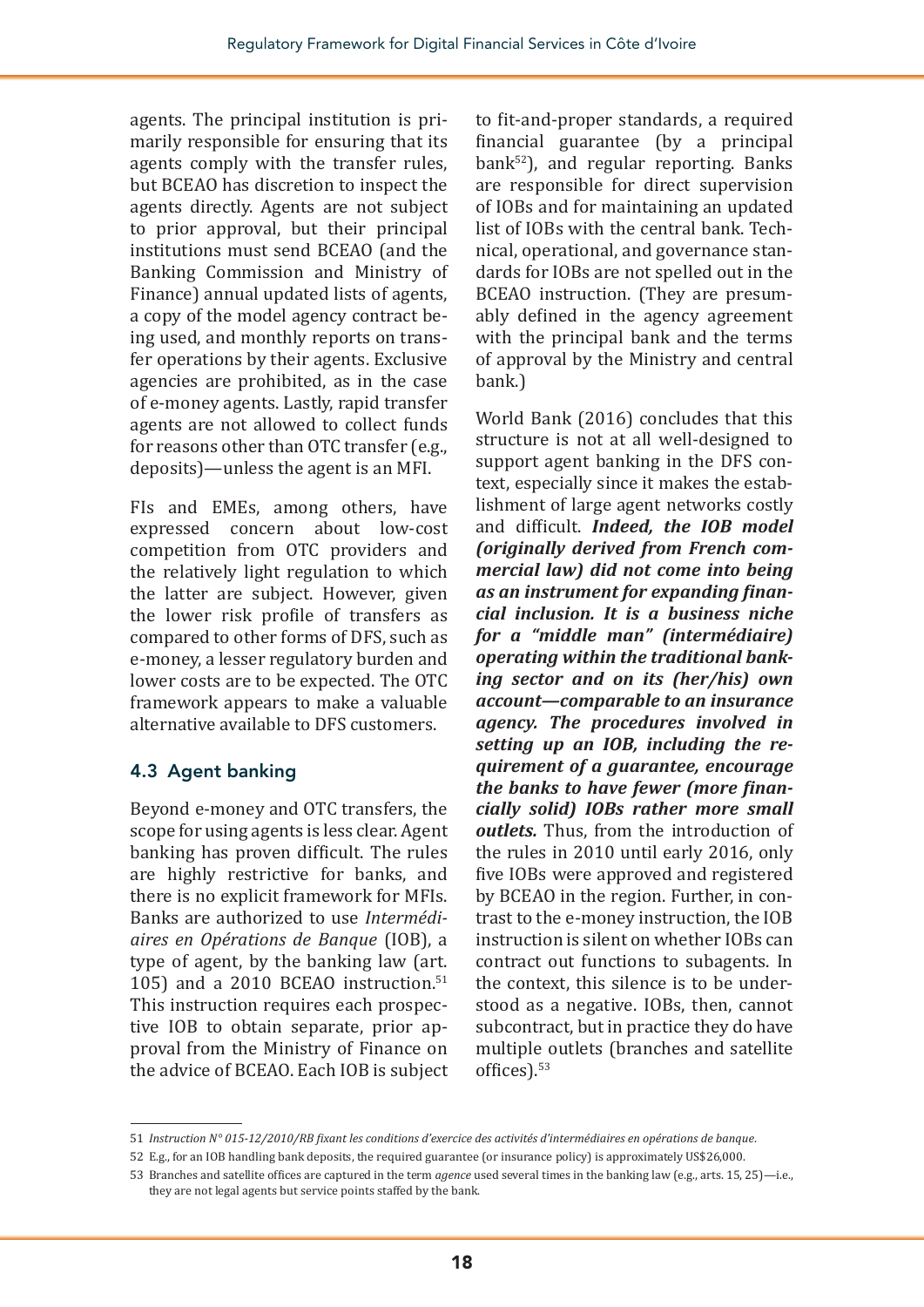For MFIs, the issue of providing credit and savings services through agents is not addressed directly. The microfinance law (art. 36) is silent on the use of agents but recognizes that the MFIs have discretion to enter arrangements to better serve their clients. Conditions and standards

for MFI agent services are not defined in the legislation. In practice, BCEAO has authority to permit MFIs to use agents for core financial services on a case-bycase basis. The central bank recently allowed an MFI (Microcred) to launch an agent banking pilot in Senegal.54

<sup>54</sup> As noted, BCEAO has not made a formal determination, nor has it halted the pilot. It is not clear what conditions apply to agents operating under this pilot. Microcred's agents network concept is briefly described at [http://www.microcredgroup.com/fr/](http://www.microcredgroup.com/fr/solutions/innovation-et-technologie/b/60-87-) [solutions/innovation-et-technologie/b/60-87-](http://www.microcredgroup.com/fr/solutions/innovation-et-technologie/b/60-87-)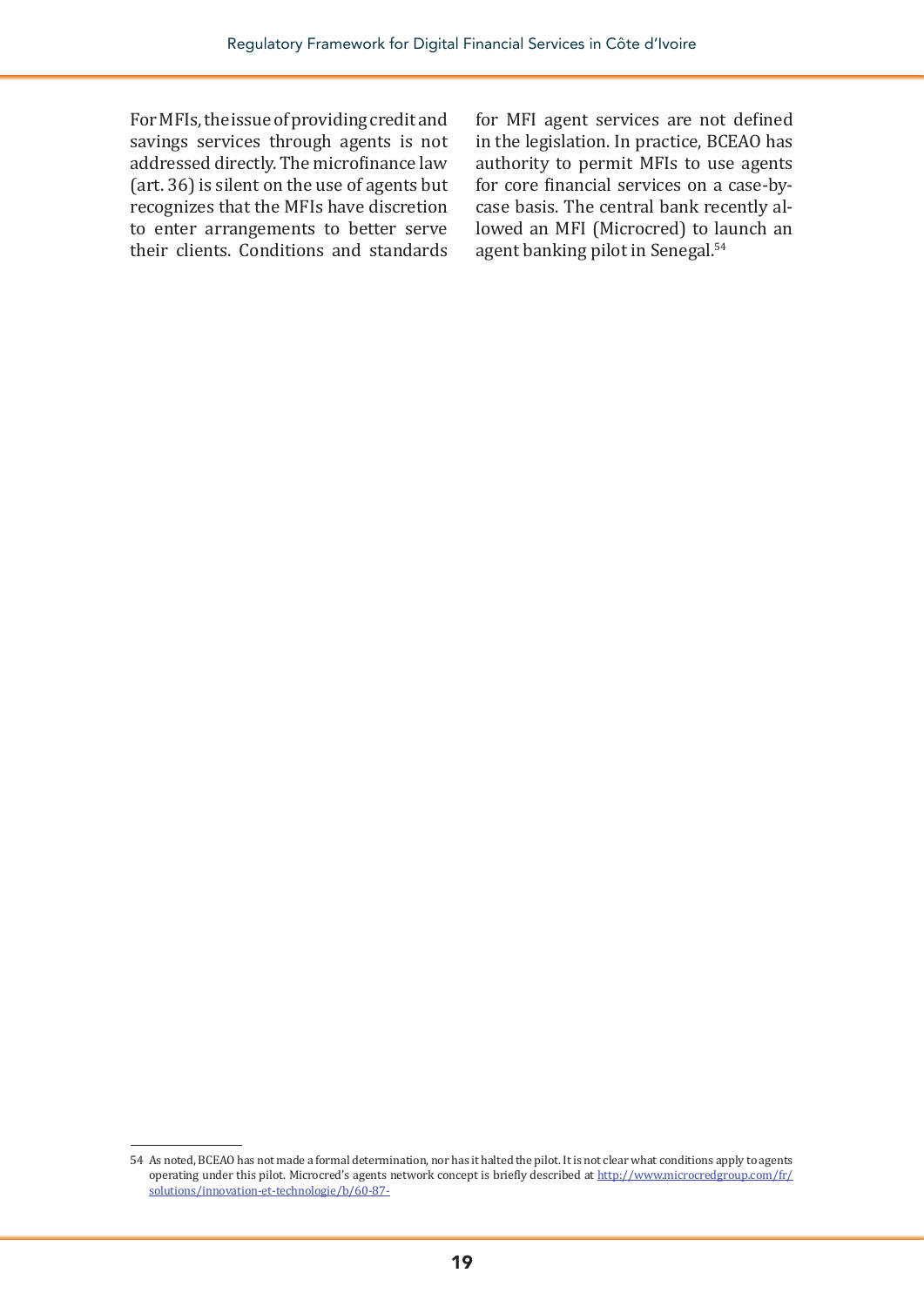#### 5. CUSTOMER IDENTIFICATION

Expanding access to DFS requires secure methods of identifying clients. A proportionate approach that calibrates such safeguards based on risk is also needed. The issue of identification arises particularly in the context of policies on AML/ CFT (see Box 3).

Anti-money laundering legislation poses the challenge of balancing safety against financial inclusion in the design of KYC rules and procedures. In light of this, the policies and systems for ID documentation and then the KYC requirements applied to DFS customers are addressed in the following.

#### 5.1 Identity documentation

In the financial system, BCEAO regulations determine when ID must be

presented and what additional information is to be collected for KYC purposes. The system of official ID documentation itself, by contrast, is a matter of national policy. In Côte d'Ivoire, recent efforts by the government have resulted in some 70 percent of the Ivoirian population (as of mid-2016) having official IDs. Further, the National Office for Identification is in the process of establishing a comprehensive digital identifier system as part of an overall reform of civil status and identity records.<sup>55</sup>

The Ivoirian telecoms regulator, ARTCI, sets the rules for identifying customers who wish to obtain SIM cards, internet subscriptions, and other forms of digital access. Starting in 2009, ARTCI sought to identify all users of prepaid SIM cards

#### BOX 3. AML/CFT legislation in WAEMU<sup>a</sup>

A 2015 WAEMU directive provides anti-money laundering safeguards for the financial sector and for a wide range of actors involved in relevant activities. The list of entities covered includes banks, MFIs, e-money issuers, payments and transfers companies, commercial and consumer credit providers, and agents that provide financial services. The directive uses the following term for agents: *les apporteurs d'affaires aux institutions financières*. Also, professionals such as accountants, auditors, lawyers, and notaries are included for most purposes (art 5). Each WAEMU member state is to maintain a financial intelligence unit (FIU) under Ministry of Finance supervision but with financial and operational autonomy. The FIU (*Cellule Nationale de Traitement des Informations Financières* or CENTIF) is charged with collecting, analyzing, and sharing information on sources of funding flows reported in mandatory filings and related AML/CFT issues (arts. 59–60). Member states are to have supportive legislation (Côte d'Ivoire enacted a law in this field in 2005).

Côte d'Ivoire is making efforts to meet international standards in this area. It is not a member of the Financial Action Task Force (FATF), but it does lead the Inter-Governmental Action Group against Money Laundering in West Africa (GIABA). The latter, a network of FIUs within WAEMU, coordinates institutional reforms to strengthen AML/CFT in the region.

a. *Directive N° 02 /2015/CM/UEMOA du 2 juillet 2015 relative à la lutte contre le blanchiment de capitaux et*  le financement du terrorisme dans les états membres de l'Union Economique et Monétaire Ouest Africaine *(UEMOA).* This is supported by a parallel enactment of the Council of Ministers of UMOA: *Décision N° 26/CM/ UMOA du 2 Juillet 2015.*

<sup>55</sup> *ARTCI Bulletin de Veille Electronique, 1er trimestre 2016, identifiant unique en Côte d'Ivoire.*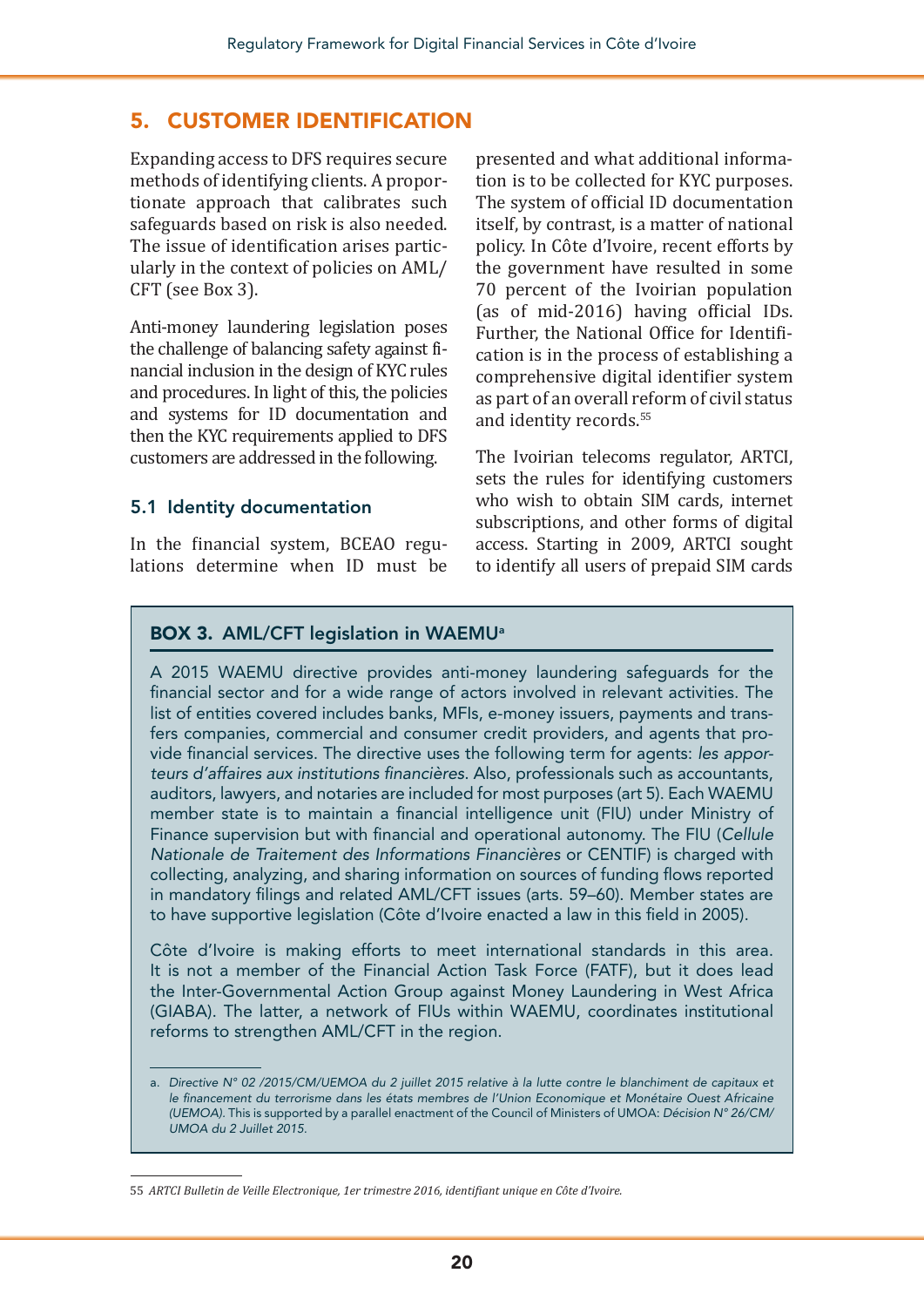and to compile a database of all mobile services customers.<sup>56</sup> The ID requirement was formalized in a 2011 decree that prohibits the sale of prepaid SIM cards and the activation of any SIM card without prior customer ID.57 Mobile phone and internet services providers must check a valid form of ID from every individual customer and record her/his full name, place and date of birth, address (postal and physical), phone number, occupation, and details of ID document (this information is not available from a central database).58 Acceptable forms of ID must have a photo and may include national ID cards, passports, driver's licenses, refugee cards, and professional or student IDs. Copies of records and ID are to be kept for three years.

Côte d'Ivoire's telecoms ordinance affirms these requirements for all operators and providers of telephone and internet services. It requires the same of any third-party agents involved in signing up customers; it places a corresponding duty on subscribers.<sup>59</sup> Services providers/operators are also required to report their numbers of subscribers, monthly, to ARTCI.<sup>60</sup>

*Thus, two tendencies are at work here. On the one hand, Côte d'Ivoire is in the process of expanding its ID system to provide something akin to universal coverage. This will relieve a constraint that traditionally excluded large portions of the population from access to financial services. In parallel, ID requirements for access to mobile phones and other digital information channels are becoming stricter and more uniform.* Indeed, ARTCI has undertaken a review of these ID requirements, which are expected to be tightened further. The financial sector has its own, mainly regional, standards for customer ID.

#### 5.2 Know Your Customer

This section addresses customer ID requirements relevant to DFS. The adjustment or tiering of these requirements to accommodate financial inclusion is discussed in the next section.

KYC procedures are spelled out in the 2015 WAEMU directive on money laundering.<sup>61</sup> Before any business is transacted, all covered entities must identify their clients—both individuals and organizations. This means obtaining the client's full name, place and date of birth, and primary address, and verifying these by checking a valid "official document" with a photograph (to be copied) and documented proof of address. In addition, merchants must present a copy of their business registration.

Under the AML/CFT directive, ID information is to be collected at various points of the business relationship and retained. This applies to the opening of accounts, fund transfers, and establishment of a business relationship. Full or enhanced KYC is required when there are frequent cash transactions or when there is any suspicion of money laundering, terrorism financing, or use of false documentation. Covered entities must continuously collect and update specified client information for the duration of the business relationship. Additional

<sup>56</sup> *La Lettre de l'ARTCI*, July 2010,<http://www.artci.ci/>.

<sup>57</sup> *Décret no. 2011-476 du 21 décembre 2011 portant identification des abonnés des services de télécommunications ouverts au public.* The requirement was carried over into the 2012 telecoms ordinance.

<sup>58</sup> A person applying for a subscription on behalf of another person must present the original IDs of both.

<sup>59</sup> *Ordonnance no. 2012/293 Relative aux Télécommunications et aux Technologies de l'Information et de la Communication,* arts. 163, 166. Acceptable forms of ID are listed in a separate decree.

<sup>60</sup> World Bank, *IOBs* (2016). ARTCI is also reported to be drafting a revised version of the ID decree.

<sup>61</sup> Arts. 18–29, 32–33, 40.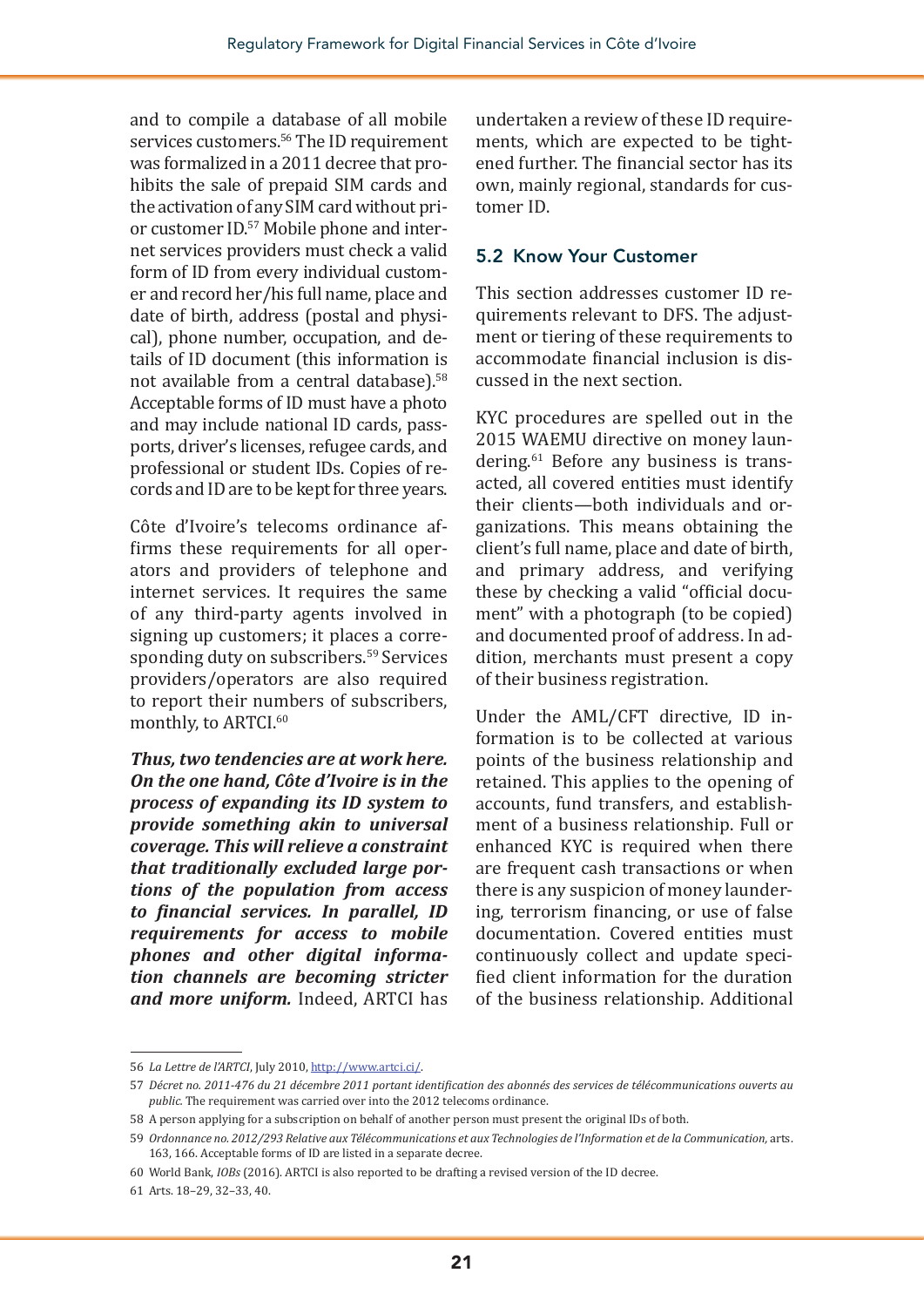AML/CFT precautions are to be taken in the case of most e-transfers. Here, FIs must, in addition to obtaining and verifying the information mentioned, record any FI and account number being used for the transfer and include the client's identifying information in the message accompanying the transfer. Extra precautions are also required for many transactions by occasional clients (i.e., above a threshold of 10 million FCFA  $\lceil \sim U S $17,000 \rceil$  or where the client is not physically present).<sup>62</sup> Anonymous accounts or those under assumed names are prohibited.

The 2015 BCEAO instructions on e-money and rapid funds transfers stipulate that services providers addressed by those instruments must identify their clients and that these providers are subject to regulations in effect dealing with AML/CFT. The rapid transfer/OTC providers must comply with the KYC ID requirements and the provisions on transactions thresholds (rapid transfer instruction, art. 5).<sup>63</sup> E-money issuers are required to identify new clients by means of an "official document" (art. 27), subject to a limited exception (see Section 5.3). The issuers must supervise their agents and subagents and ensure that there are security and monitoring provisions sufficient to meet standards in the AML/CFT regulations (e-money instruction, arts. 18, 26). The agents have a duty to inform their principal issuers of any e-money dealings that are suspected of having links to money laundering (which the issuers are then to report to CENTIF).

The AML/CFT directive addresses two further issues that are relevant in the DFS context—use of agents and required internal safeguards. On the first point, covered entities are permitted to outsource

client ID and oversight while retaining ultimate responsibility for these obligations (arts. 56–58). Agents must be covered entities or relevant professionals (e.g., accountants, lawyers) based in WAEMU, or others approved by BCEAO. The agent must promptly make the client ID information available to the principal FI, which can then share it with partner institutions in WAEMU or elsewhere with equivalent protections for client data.

As for internal corporate safeguards, all covered institutions are required to train their personnel and establish control systems—including centralized information systems and responsibility and procedures for treatment of suspect transactions—to ensure compliance with AML/CFT obligations (arts. 23– 25). Additional internal controls are required for FIs, to be further specified by regulation (arts. 35, 90–91). These must include risk classification systems based on factors such as types of services and clients, monitoring and audit procedures to deal with risk, and appropriate standards for personnel recruitment. Risk assessment and management procedures are to be specified and applied within the FI and its branches and affiliates. Client ID documentation must be preserved for 10 years from the end of the relationship or transaction.

*In the absence of appropriate tiers or exceptions, the rules just discussed would be disproportionate to the risks involved in small transactions. The rules would also tend to exclude lowincome persons who may not be able to meet the ID requirement (although this is becoming less of a problem with improvements to the ID system).*

<sup>62</sup> Added precautions are required for certain international transactions and where there is an effort to protect anonymity.

<sup>63</sup> Transfers are also subject to the banking law, the regulation on international financial relations (09/2010/CM/UEMOA), and the earlier AML/CFT directive (*Directive n°07/2002/CM/UEMOA du 19 septembre 2002 relative à la lutte contre le blanchiment de capitaux et le financement du terrorisme (LBC/FT) dans les Etats membres de l'UEMOA*).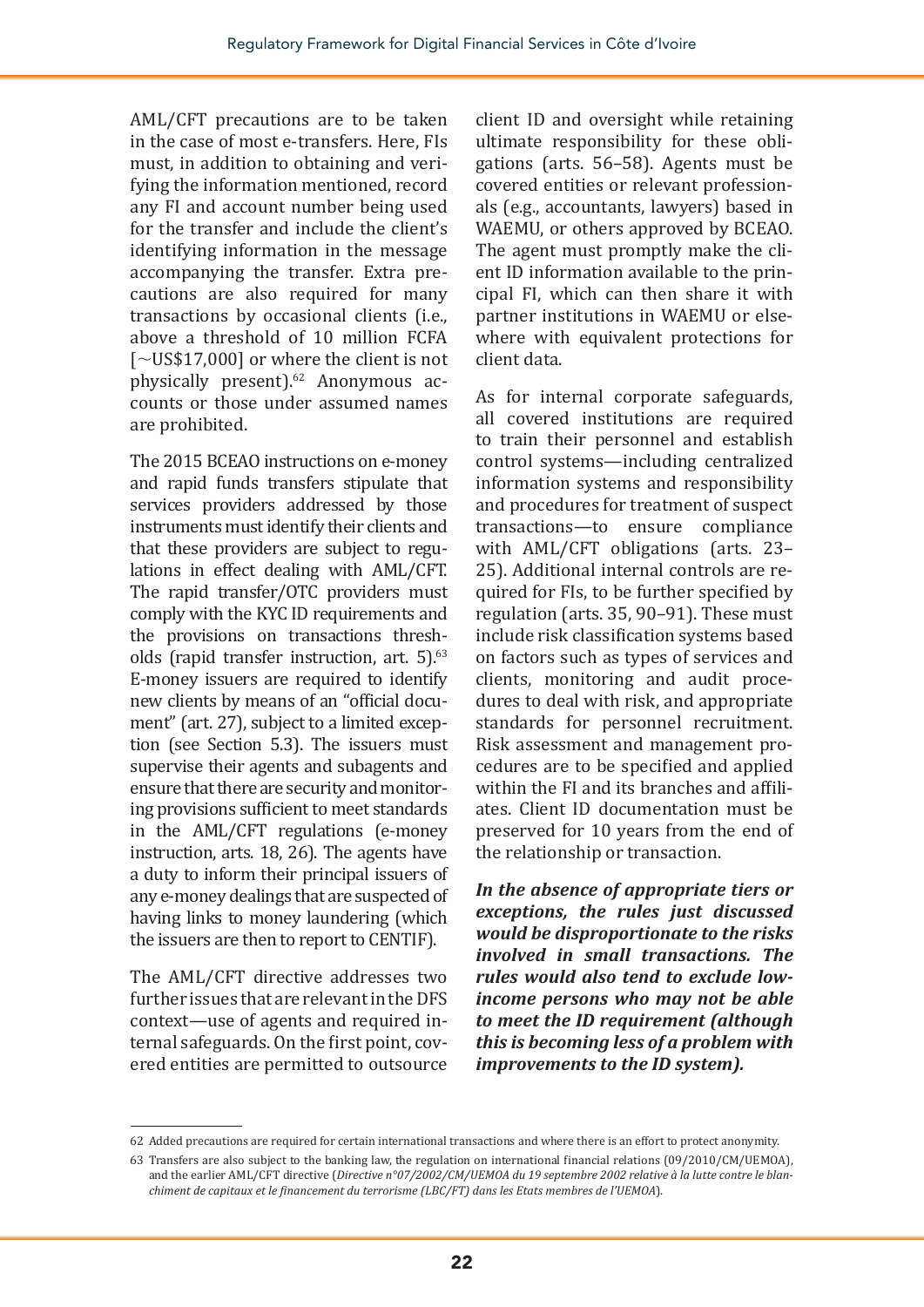#### 5.3 KYC tiering

Striking the right balance in KYC requirements means taking a risk-based approach in which standards are graduated or tiered to accommodate financial inclusion. The 2015 WAEMU directive on AML/CFT provides some risk-based accommodation in the form of lightertouch KYC, but does not create KYC tiers.64 The directive only varies the way in which ID requirements are applied rather than providing exceptions for clients without official ID documents.

Thus, for example, where the risk of money laundering is low (this is to be spelled out in regulations not yet issued), client ID can be carried out during the establishment of the business relationship rather than fully in advance. Also, the continual oversight and updating of client information in the course of the business relationship can be reduced in intensity if AML/CFT risks are low. These oversight and updating procedures can be dropped altogether for certain small transactions by FIs, listed companies, and government agencies.

Covered entities, moreover, can be permitted by regulation (defining the relevant circumstances and categories of institutions) to forego identifying a client and/or beneficiary of online payment services when they determine that risk is absent (arts. 46–48). This applies where the client's funds originate from an account opened under her/his name at an FI based in WAEMU, or another country with equivalent AML/CFT safeguards, and the funds are being sent to an account that meets comparable standards. The transfer may not exceed 150,000 FCFA (US\$255), and the client's transaction total for the year may not exceed 1.6 million FCFA ( $\sim$ US\$2,700).

Electronic transfers by FIs on behalf of clients are, in principle, subject to less stringent requirements (art. 33).<sup>65</sup> The institution is required to record and verify the client's full name and *either* the client's address, national ID number, or date and place of birth (in addition to the account number, if available). The numbers of any accounts used by the sender or recipient are also to be recorded. These requirements do not apply where an e-funds transfer is made with a credit or debit card or by mobile telephone, provided the transfer is for the purpose of paying for goods or services and the card or phone number is included in all relevant transfer messages.<sup>66</sup> In any case, these provisions deal with transaction-specific checks to be carried out *in addition to* the ID steps required by arts. 27–29 of the AML/CFT directive.

E-money issuers, as mentioned, are required under the 2015 e-money instruction to identify new clients by means of an "official document." The instruction permits the issuer to make an exception for customers engaged in small e-money transactions (up to 200,000 FCFA [US\$340] of e-money per month, per customer). However, in the case of mobile money, those customers would already have had to undergo an ID process to obtain SIM cards. Further, the WAEMU directive on AML/CFT, which takes precedence over the BCEAO e-money instruction, does not authorize an ID exception for small transactions (although other limited carve-outs are permitted, as mentioned).

*Overall, the KYC provisions that accommodate low-risk clients and transactions are not of the type that advance financial inclusion. In its specific application to e-money issuers, the AML/CFT directive in effect nullifies the exception for small e-money transactions.*

<sup>64</sup> Arts. 19, 20, 29, 33, 46–48.

<sup>65</sup> This refers to a *virement électronique* or transfer between accounts at different FIs (AML/CFT directive art. 1).

<sup>66</sup> Also exempt are transfers between FIs for their own account and payments to government.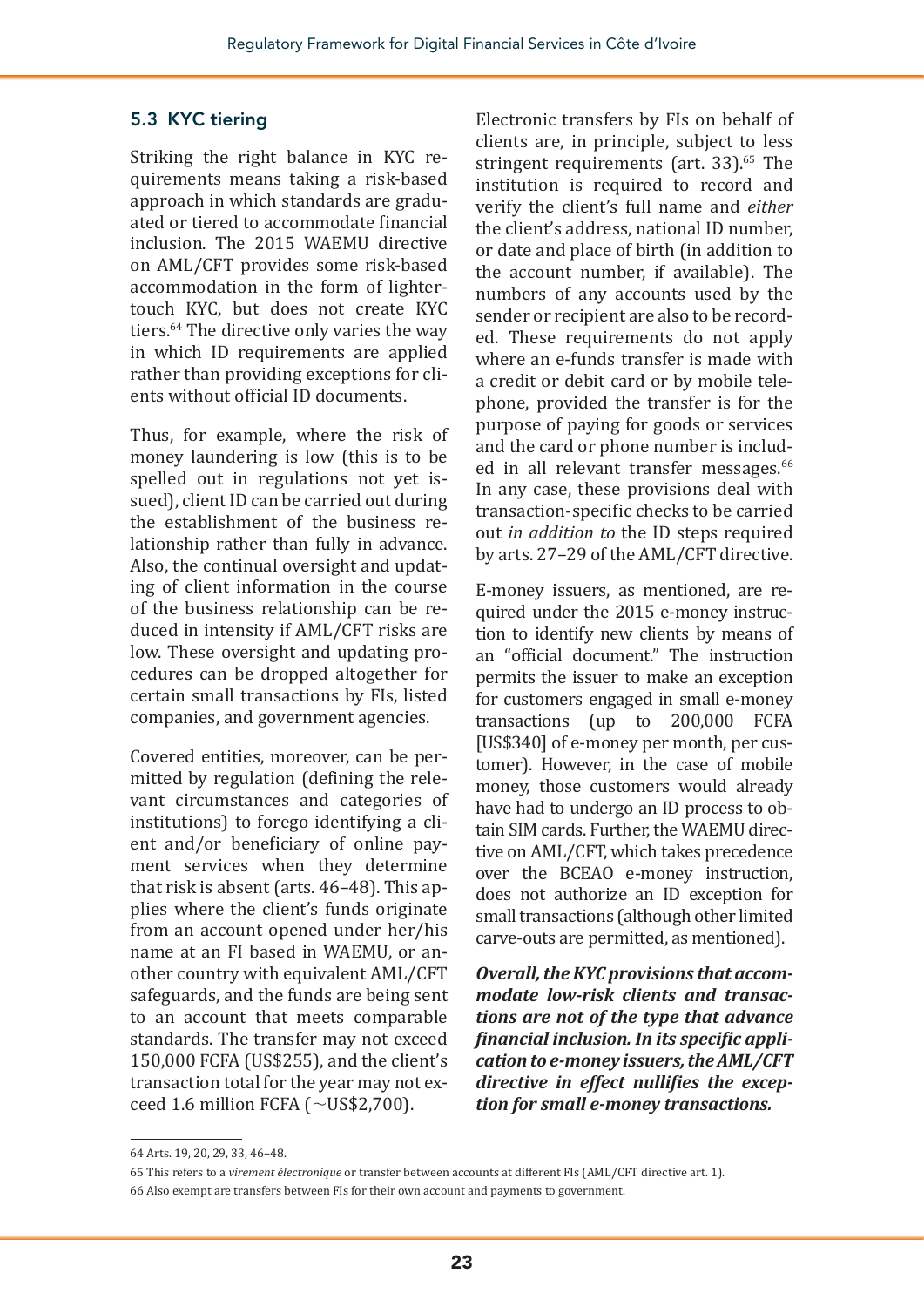#### 6. CONSUMER PROTECTION

As with financial services generally and especially in the context of reaching the unbanked, the sound development of DFS hinges, to a large extent, on appropriate protection of consumers. Because consumer risks are heightened in this context well-designed protections are needed. Three critical components of this have already been mentioned: the safeguarding of client funds, the regulation and oversight of agents, and security of e-signatures and e-commerce channels. There remain three further important elements: (*i*) fair and transparent dealing, (*ii*) channels for consumer complaints, and (*iii*) treatment of client data.

In the WAEMU region, consumer protection is treated generally as a matter of national jurisdiction, while financial services and the rules protecting clients in that context are defined at the regional level (WAEMU/BCEAO). Commentators in Côte d'Ivoire have lamented the lack of an effective consumer law framework (Issa-Sayegh 2003). However, this is changing as protections are written into competition and financial regulations, and as Côte d'Ivoire moves toward implementation of new consumer legislation. In January 2017, Côte d'Ivoire adopted a new law on consumer protection (*Loi ivoirienne n° 2016-412 du 15 juin 2016 sur la consommation*) that includes a chapter on financial consumer protection (FCP).<sup>67</sup>

While this is a positive step, best-practice jurisdictions generally place FCP issues under the authority of the banking supervisor or another agency specializing in financial services. Gaps and problems arise in some countries (e.g., Zambia [World Bank 2012]) where the general consumer regulator has authority in

this area but does not have the technical expertise (or the interest) to regulate financial services. At least for now, the main protections for DFS clients in Côte d'Ivoire are those contained in the legal-regulatory provisions on financial services (regional) and e-transactions (national). The new consumer legislation in Côte d'Ivoire should offer additional protections and oversight, but it has not been implemented yet. (See Table 3 for an overview of DFS consumer protections.)

#### 6.1 Transparency and conditions of services

Initiating a DFS transaction or relationship raises issues of account opening and transparency of terms. What information must be disclosed to the consumer at the time of opening an account or making a one-off payment or transfer? The 2015 e-money instruction (arts. 29–30) requires a signed contract between the issuer and customer for purposes of opening an e-money account.<sup>68</sup> But there is no requirement to provide a copy of the contract to the consumer, and discussions with customers in the region indicate that this has caused problems. Mandatory provisions include disclosure of the limits, risks, and caution required in using e-money and the procedures in case of fraud, loss, and claims for reimbursement. The issuer is also required to make its fee schedule easily accessible to all customers. In practice, however, the effect of this protection is limited because the customer is not entitled to a copy of the schedule and does not receive a "prompt" with the relevant fee before a transaction is executed. The e-money instruction mandates the issuance of an

<sup>67</sup> See the latest draft version available on the Ministry website ([http://www.commerce.gouv.ci/commerce/userfiles/file/](http://www.commerce.gouv.ci/commerce/userfiles/file/Loi_relative_a_la_consommation.pdf) [Loi\\_relative\\_a\\_la\\_consommation.pdf\)](http://www.commerce.gouv.ci/commerce/userfiles/file/Loi_relative_a_la_consommation.pdf); BCEAO comments.

<sup>68</sup> The instruction appears to accommodate either physical or e-signatures, but in current practice BCEAO requires hard copy.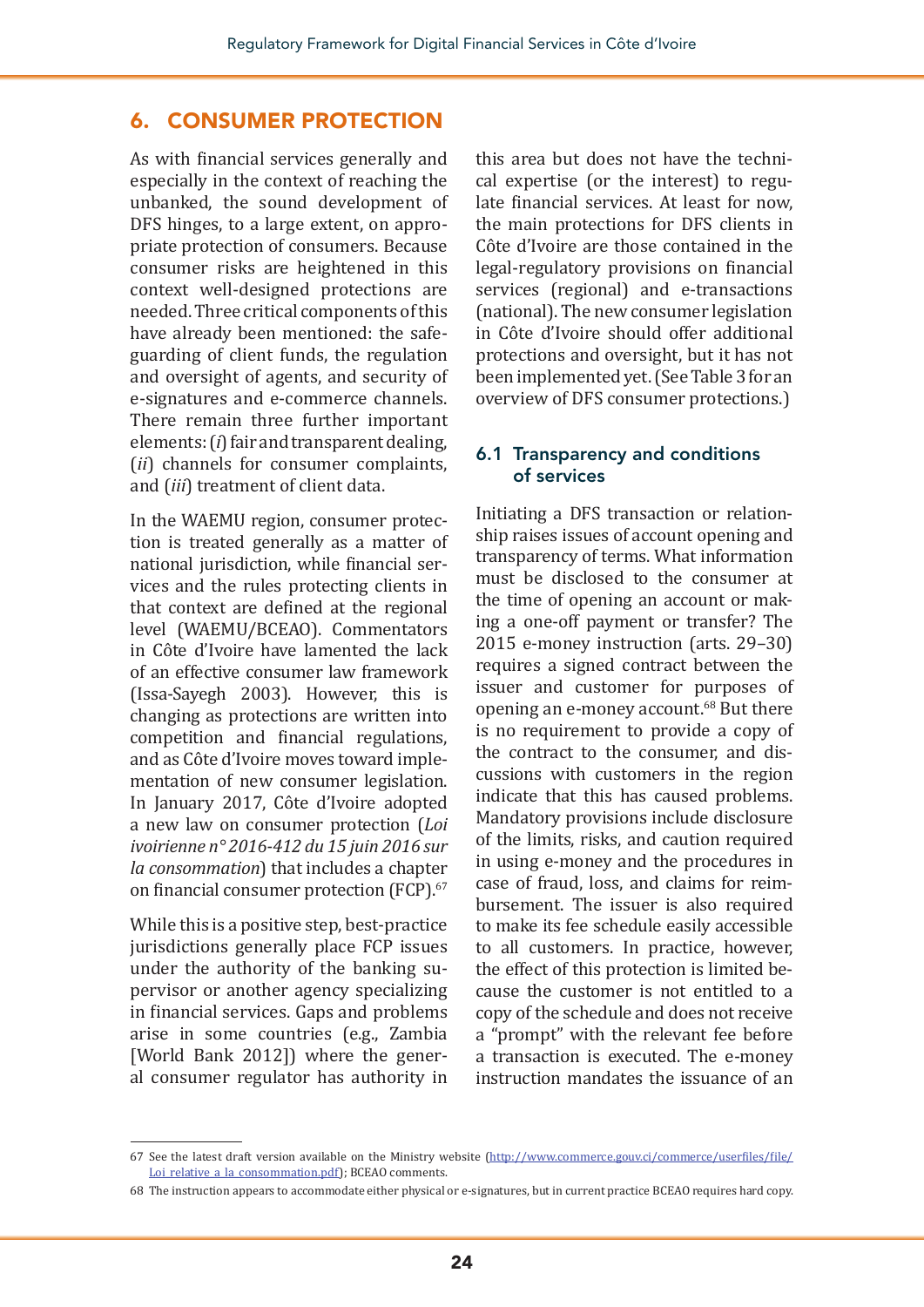| <b>Regulatory</b><br>features             | <b>WAEMU</b> and Côte d'Ivoire provisions<br>(WAEMU rules apply unless otherwise stated)                                                                                                                                                                                                                                                                                                                                                                                                                                                                                                                                                                                                                                                                                                                                                  |
|-------------------------------------------|-------------------------------------------------------------------------------------------------------------------------------------------------------------------------------------------------------------------------------------------------------------------------------------------------------------------------------------------------------------------------------------------------------------------------------------------------------------------------------------------------------------------------------------------------------------------------------------------------------------------------------------------------------------------------------------------------------------------------------------------------------------------------------------------------------------------------------------------|
| Consumer<br>protection<br>rules for DFS   | A patchwork of consumer protection rules applies to DFS. E-money,<br>banking, microfinance, payments, and e-commerce legislation (Côte<br>d'Ivoire) provide some protections for DFS consumers. New consumer<br>legislation (2017) in Côte d'Ivoire may prove helpful.                                                                                                                                                                                                                                                                                                                                                                                                                                                                                                                                                                    |
| Information on<br>all costs and<br>fees   | WAEMU: E-money issuers to make their fee schedules easily<br>accessible to all customers, and e-money agreements to state the<br>conditions for use of the e-money-related services being provided.<br>Rapid funds transfers agents to post their tariffs at teller windows.<br>For payment services, conditions for the use of instruments and<br>accounts to be clearly explained to the customer at the time the<br>account is opened and incorporated in the agreement. MFI law<br>requires transparency in fee arrangements.<br>Côte d'Ivoire: E-commerce law provides standards on advertising,<br>offers, contract provisions, transparency of prices (including fees<br>and taxes), and disclosure of identifying information on the seller of<br>goods and services. The new consumer law would strengthen these<br>protections. |
| Contracts,<br>transparency,<br>provisions | WAEMU: Signed contract required between the issuer and cus-<br>tomer for opening an e-money account. Application for e-money<br>authorization requires a copy of the draft contract with customers.<br>Agreements must address points such as the respective obligations<br>of the issuer and client, limits and risks of using e-money, proce-<br>dures in case of fraud or loss. For payment services, conditions for<br>use of instruments and accounts to be clearly explained and incor-<br>porated explicitly in a written agreement.<br>Côte d'Ivoire: For e-commerce, contractual provisions and proce-<br>dures for acceptance are to be spelled out clearly. Electronic means<br>of contracting may be used in the case of a consumer, provided the<br>latter accepts this mode of communication.                               |
| Complaint<br>handling                     | E-money issuers are required to set up forums for complaint<br>handling, for both clients and their counterpart e-money acceptors.<br>These systems must be accessible by multiple communication<br>channels at all times, establish deadlines for resolution of<br>claims, and track all complaints received and addressed. But the<br>instruction does not provide for uniform procedures or minimum<br>standards. (Other regulations, including on rapid transfers, are<br>silent on this.)<br>Observatoire now being set up in Côte d'Ivoire will provide<br>mediation services and comparative analysis.                                                                                                                                                                                                                             |
| Information<br>requirements<br>for agents | E-money issuers to ensure that their agents post visible, legible<br>information that provides information such as name and contacts<br>for the principal issuer. Duty of issuers to make fee schedules easily<br>accessible to all customers applies by implication to agents. Rapid<br>funds transfer agents to include the logo of their principal FIs on<br>their signage and to post tariffs at teller windows.                                                                                                                                                                                                                                                                                                                                                                                                                      |

TABLE 3. DFS consumer protection

*(Continued)*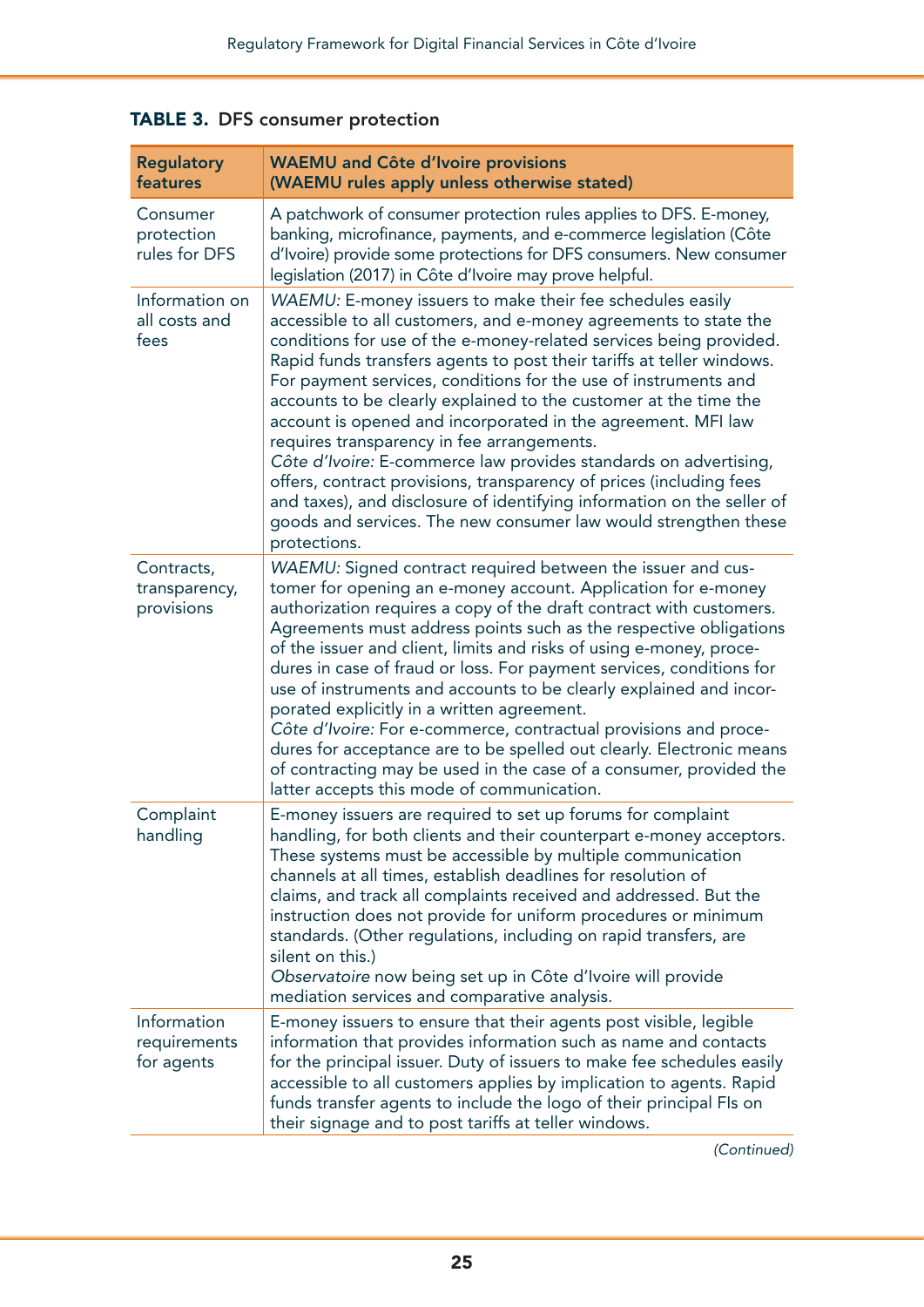| <b>Regulatory</b><br>features                           | <b>WAEMU</b> and Côte d'Ivoire provisions<br>(WAEMU rules apply unless otherwise stated)                                                                                                                                                                                                                                                                                                                                                                                                                                                                                                                                                                                                                                                              |
|---------------------------------------------------------|-------------------------------------------------------------------------------------------------------------------------------------------------------------------------------------------------------------------------------------------------------------------------------------------------------------------------------------------------------------------------------------------------------------------------------------------------------------------------------------------------------------------------------------------------------------------------------------------------------------------------------------------------------------------------------------------------------------------------------------------------------|
| Agent fraud                                             | The e-money instruction requires agents to ensure the traceability<br>of transactions and to keep an operational journal that includes<br>any fraud uncovered and any complaints from clients. Issuers are<br>required to have appropriate internal control and risk management<br>procedures—and to ensure that their agents do as well. Banks and<br>MFIs are legally responsible for acts of their rapid transfer agents,<br>although fraud is not explicitly addressed.                                                                                                                                                                                                                                                                           |
| Mandate of<br>high-quality<br>performance               | E-money and payments rules include standards on prompt<br>crediting of transfers and reimbursement of e-money counterpart<br>funds, irrevocability of electronic orders, and providing account<br>statements to customers. E-money digital platform must be easily<br>available and highly reliable. Payment services customers have the<br>right to a minimum standard of service, including access to secure<br>means of making and receiving payments and transfers.                                                                                                                                                                                                                                                                               |
| Data sharing<br>and data<br>authorization<br>procedures | WAEMU: The e-money instruction requires issuers to protect<br>clients' personal data in accordance with national and regional<br>legislation. Banking and MFI laws impose a duty of confidentiality<br>on staff, management, and auditors of these institutions. Recent<br>legislation on credit information bureaus contains further provisions<br>on handling of client data in financial transactions.<br>Côte d'Ivoire: Personal data protection legislation requires prior<br>consent for collection and handling of personal data. Entities that<br>handle, store, or transmit personal data must be authorized by<br>ARTCI. Telecom legislation requires services providers to protect<br>personal data and confidentiality of communications. |

TABLE 3. DFS consumer protection (Continued)

e-receipt for all transactions and specifies the details to be included in it (art. 30).<sup>69</sup>

The 2002 payments regulation sets forth certain additional consumer rights and protections (arts. 8, 10, 14, 15, 142). The conditions for the use of payments instruments and accounts must be clearly explained to the customer at the time the account is opened, and must be incorporated clearly in a written agreement. Customers have the right to a minimum standard of service, including access to secure means of making and receiving payments and transfers, and management

of the account, including quarterly statements. The regulation defines the interval between the arrival of a payment order and the crediting of the beneficiary's account.70 It also stipulates that payments orders are irrevocable, but can be withdrawn in case of fraud (based on the client's appeal, including by telephone). Licensed payments companies and other providers of such services, including the Post, are subject to these rules.<sup>71</sup>

Standardization of these e-money and payments contracts, however, is not practiced or required. This can make

<sup>69</sup> The following are to be recorded: reference number and time of the transaction, type of service, issuer name, registration of agent/subagent, identity of recipient, and amount of transaction and fee.

<sup>70</sup> A maximum of five days, including preparation, settlement, and float periods.

<sup>71</sup> As mentioned, the lack of clear definitions of accounts and services can undercut these FCP protections in practice. Without standard definitions, providers designate services at their discretion, making it difficult for customers to compare terms.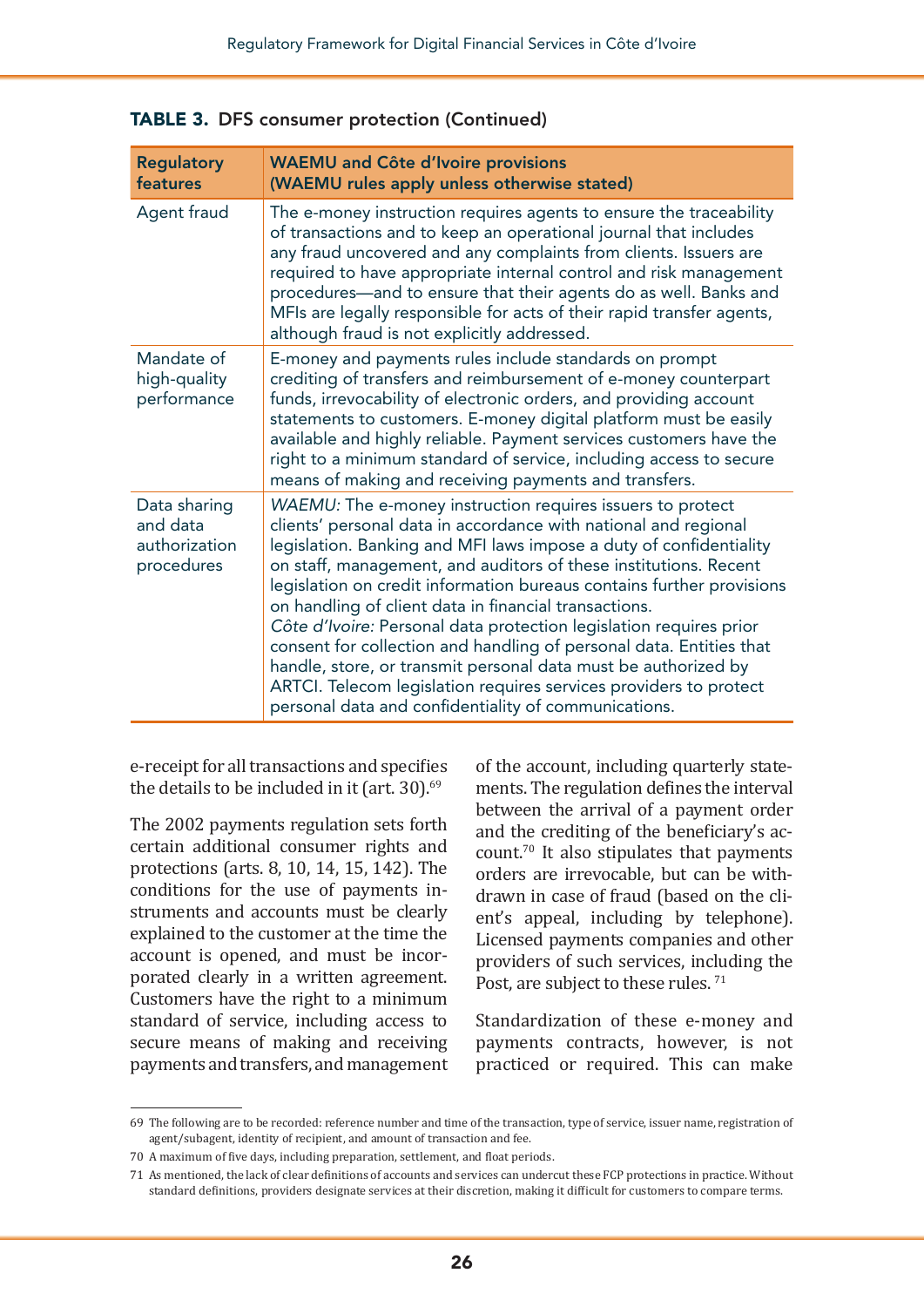comparison unduly difficult. Nor is there any requirement regarding format (e.g., length or font requirements) or language (e.g., plain language or local language). Results of a customer poll indicate that this is a problem. A concern of special relevance to DFS is the application of consumer protections to agents. Among financial services legislation, only the e-money and rapid transfer instructions have provisions dealing to any extent with this. The e-money instruction (art. 18) requires issuers to ensure that their agents post visible, legible information that includes name and contacts for the principal issuer, for example.

It also holds issuers legally responsible to clients and other third parties for the agent's performance of delegated services (notwithstanding any agreement to the contrary), as well as for the integrity and traceability of transactions conducted by agents. Here again, the Post comes under these rules when acting as an agent for e-money issuers. Similarly, the rapid transfers instruction (arts. 6, 9) requires agents to display information on their principals and to ensure the agents' compliance with the instruction and other regulations. These OTC providers are to include the logo of the FIs they serve on their signage and post their tariffs at the teller windows.

Other basic consumer provisions appear in the banking and microfinance laws.<sup>72</sup> These rules become relevant to DFS when the FIs act as issuers and when customers access their accounts digitally.

Côte d'Ivoire's regulations on e-services offer additional protections. The 2013 e-commerce law provides standards on advertising, offers, contract provisions, transparency of prices (including fees and taxes), and disclosure of identifying information on the seller of the goods and services. The law's provisions on acceptance of electronic offers require that contractual provisions and procedures for acceptance be spelled out clearly. Electronic means of contracting may be used in the case of a consumer, provided the consumer accepts this mode of communication. E-document security, archiving, and other matters are also covered.73

As mentioned, a consumer law has been enacted in Côte d'Ivoire. The Commission created by the law is to have units dealing with abusive agreements, consumer protection and security, and over-indebtedness. Specific rules on consumer and housing finance deal with effective interest rates, over-indebtedness, collection, and other issues. The law also sets up a credit registry under BCEAO management to record and share consumer credit data (*incidents de paiement*, i.e., negative information) with credit institutions.

#### 6.2 Complaint channels

Pending implementation of the consumer protection law, and the commission provided therein, FCP complaints are addressed in explicit terms only in the e-money instruction (art. 30). There, issuers are required to set up forums for complaint handling, for both clients and their payees. These systems must be accessible by multiple communication channels at all times, establish deadlines for resolution of claims, and track all complaints received and addressed. The provisions on complaints are not spelled out in detail. Procedures are not standardized, nor are providers

<sup>72</sup> Under the banking law (e.g., arts. 15, 56) protection of customer rights is one of the criteria considered by BCEAO in approving licenses. The MFI law (e.g., arts. 60, 81) requires transparency in fee arrangements, and an instruction on internal control requires MFIs to have codes of conduct for dealing fairly with customers (among others), *Instruction n° 017-12-2010 relative à l'organisation du contrôle interne au sein des systèmes financiers décentralisés.* Last, the 2010 IOB instruction makes the principal bank wholly responsible for the actions of its IOB agent, and the principal bank must repair any damage caused. The IOBs are to be provided professional IDs bearing statements to this effect.

<sup>73</sup> The 2012 telecoms ordinance is also relevant, as discussed in Section 3.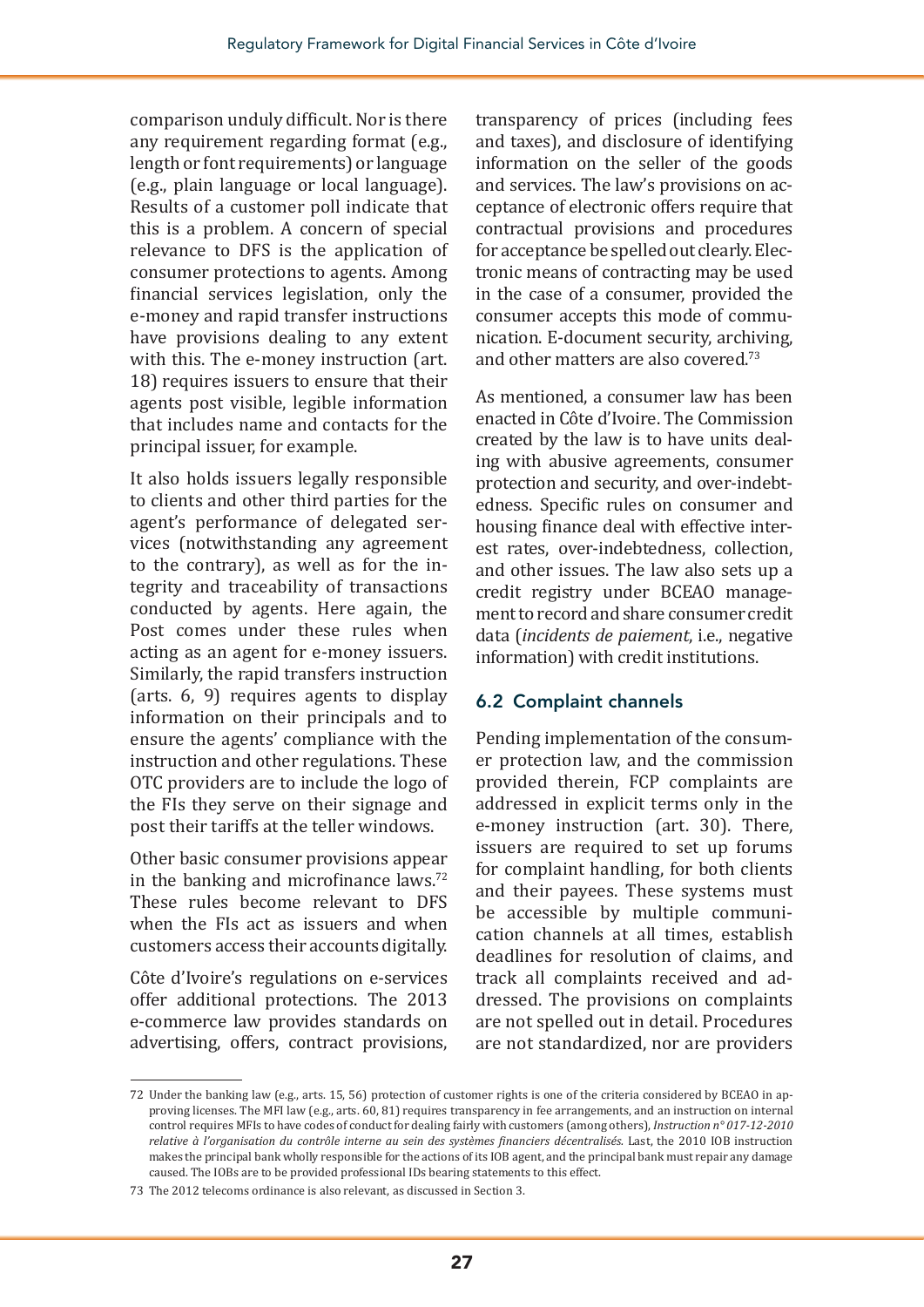required to inform consumers about how their complaints are to be handled. Equivalent provisions do not exist under the regulations on payments and transfers.

BCEAO's regional financial inclusion strategy envisions that the Senegal *Observatoire* model will be replicated in other WAEMU countries. Côte d'Ivoire is now setting up its *Observatoire* pursuant to a regulation in January 2017. The Côte d'Ivoire *Observatoire* is to have dispute mediation and comparative analysis functions, and will require focal persons in each regulated entity. Further, this *Observatoire* will allow for functional comparison between institutions that offer transfer services (including between banks, MFIs, and EMEs), and institutions offering transaction accounts (including between banks, MFIs, and EMEs). The World Bank is supporting the Ministry of Finance in establishing this institution.

#### 6.3 Client data protection

Data protection—a major concern for DFS—is covered by general provisions on confidentiality and personal data security in banking, microfinance, and e-money regulations.74 Regional legislation on credit information bureaus contains further provisions on handling of client data<sup>75</sup>—which will be increasingly

relevant to DFS as loans become more widely accessible by digital means.

Côte d'Ivoire has adopted protections for customer data in its 2012 telecoms ordinance, the 2013 law on e-transactions, and the personal data legislation of 2013.76 These acts are enforced by ARTCI. The laws do not explicitly target financial data or information collected in financial transactions. But they do cover types of sensitive data likely to be handled in DFS operations, such as identity, biometric, household, and legal information. The 2013 data protection legislation requires prior consent by the affected person for the collection and handling of personal data. Entities that handle, store, or transmit personal data must be authorized by ARTCI.

The 2012 telecoms ordinance requires services providers to protect personal data and ensure the integrity and confidentiality of communications (including by their agents). As mentioned, MNOs are providing mobile platforms and the agent networks for mobile money services. Those platforms and associated digital transmissions fall within the authority of ARTCI and the standards on telecoms, data protection, and e-commerce. At the same time, BCEAO regulates e-money issuance using this and other channels. This overlap of authority is still under discussion between the two agencies.

<sup>74</sup> The laws on banking (arts. 30, 53–4) and MFIs (arts. 28, 37) impose a duty of confidentiality on the staff, management, and auditors of these institutions. In both cases, an exception is provided for sharing information with the regulator. The e-money instruction simply requires issuers to protect clients' personal data in accordance with national and regional legislation.

<sup>75</sup> *Loi uniforme portant règlementation des bureaux d'information sur le crédit dans les états membres de l'Union Monétaire Ouest Africaine (UMOA) 2013; Instruction N° 002-01-2015 relative aux modalités d'obtention du consentement du client par les fournisseurs de données aux bureaux d'information sur le crédit (bic) dans le cadre du système de partage d'information sur le crédit dans les états membres de l'UMOA.*

<sup>76</sup> *Loi no. 2013-450 relative à la protection des données à caractère personnelle. Also, Décret no. 2015-79 fixant les modalités de dépôt des déclarations, de présentations des demandes, d'octroi et de retrait des autorisations pour le traitement des données à caractère personnel.*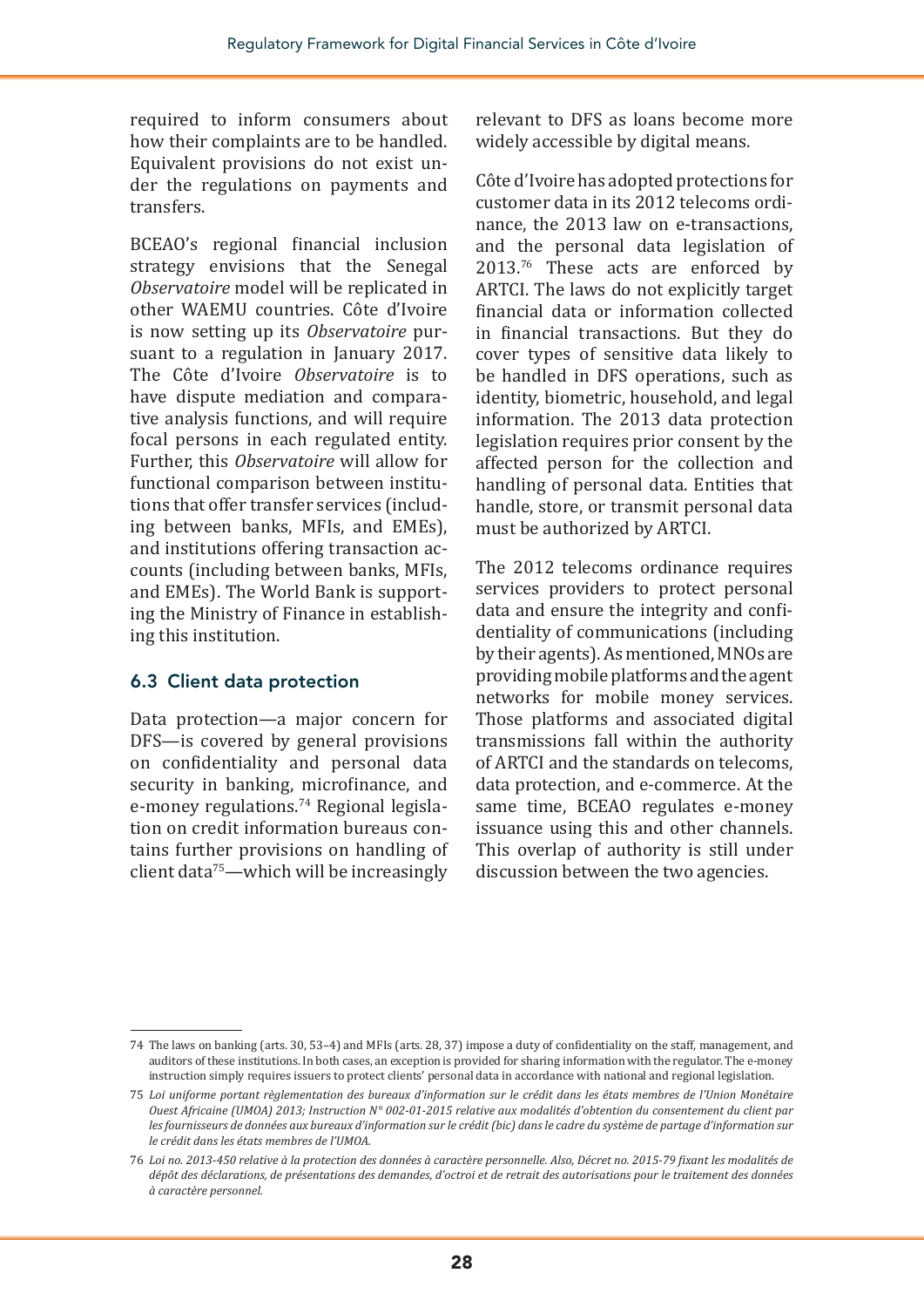#### 7. COMPETITION AND COORDINATION

The potential of DFS to increase volume, efficiency, and inclusiveness in the financial system depends on connectivity among relevant communication channels and accounts. Two important constraints in Côte d'Ivoire, as in other settings, are uneven access to mobile communication channels and limited interoperability between competing DFS providers and their networks. These issues are being addressed in part by market players under the guidance of the regulators. More comprehensive solutions will require coordination between financial, telecom, and competition regulators at national and regional levels. This is especially true where, as in Côte d'Ivoire, the DFS market is made up of diverse providers who fit into several regulatory niches with differing requirements—a trend worthy of encouragement but also of coordinated oversight. (An overview of key provisions is given in Table 4.)

#### 7.1 Interoperability

Early rapid growth of one DFS provider tends to defer the advent of interoperability, in turn favoring dominant actors

and limiting competitive growth. Thus, an interoperability policy or scheme is often essential for competition in these markets, but in most settings, it is absent or incomplete. It is often difficult to have voluntary agreement on interoperability in the near term, especially where there is a dominant provider. But interoperability can emerge when market players understand the potential shared benefits of network effects. BCEAO has developed a "road map for interoperability," and it benefits from support by the African Development Bank and the Gates Foundation for implementation.

DFS in Côte d'Ivoire and the WAEMU region could be described as comprising closed loops and distinct operating standards, with limited but growing interoperability. A prime example of evolving integration in the region is GIM-UEMOA, a regional switch for ATM and POS payments. This switch is available to EMEs across the region. Several are now GIM-UEMOA members and have access to the switch, including Orange in Côte d'Ivoire. MFIs in the region are slated to get access to this switch, which could also be made available to all e-money

| <b>Regulatory features</b>                      | <b>WAEMU and Côte d'Ivoire provisions</b>                                                                                                                                                                                                                                                                                                                                                                                                            |
|-------------------------------------------------|------------------------------------------------------------------------------------------------------------------------------------------------------------------------------------------------------------------------------------------------------------------------------------------------------------------------------------------------------------------------------------------------------------------------------------------------------|
| Interconnection (e.g.,<br>sharing USSD channel) | Côte d'Ivoire: Telecoms legislation states that network access,<br>interconnection, and sharing of essential infrastructure should<br>be provided on an equal, nondiscriminatory basis. Refusal to<br>share essential infrastructure can be deemed anti-competitive,<br>while dominant providers (25% market share) have a duty to<br>offer interconnection. ARTCI is now requiring MNOs to open<br>the USSD channel to external services providers. |
| Interoperability                                | WAEMU: E-money issuers must ensure that they take the<br>necessary technical and operational steps to facilitate in-<br>teroperability with other payments systems. Compliance<br>with this requirement is to be verified by external audit every<br>three years, and the audit must cover the issuers' technical<br>partners, who may serve as agents for issuance of e-money.                                                                      |

TABLE 4. Interconnection and interoperability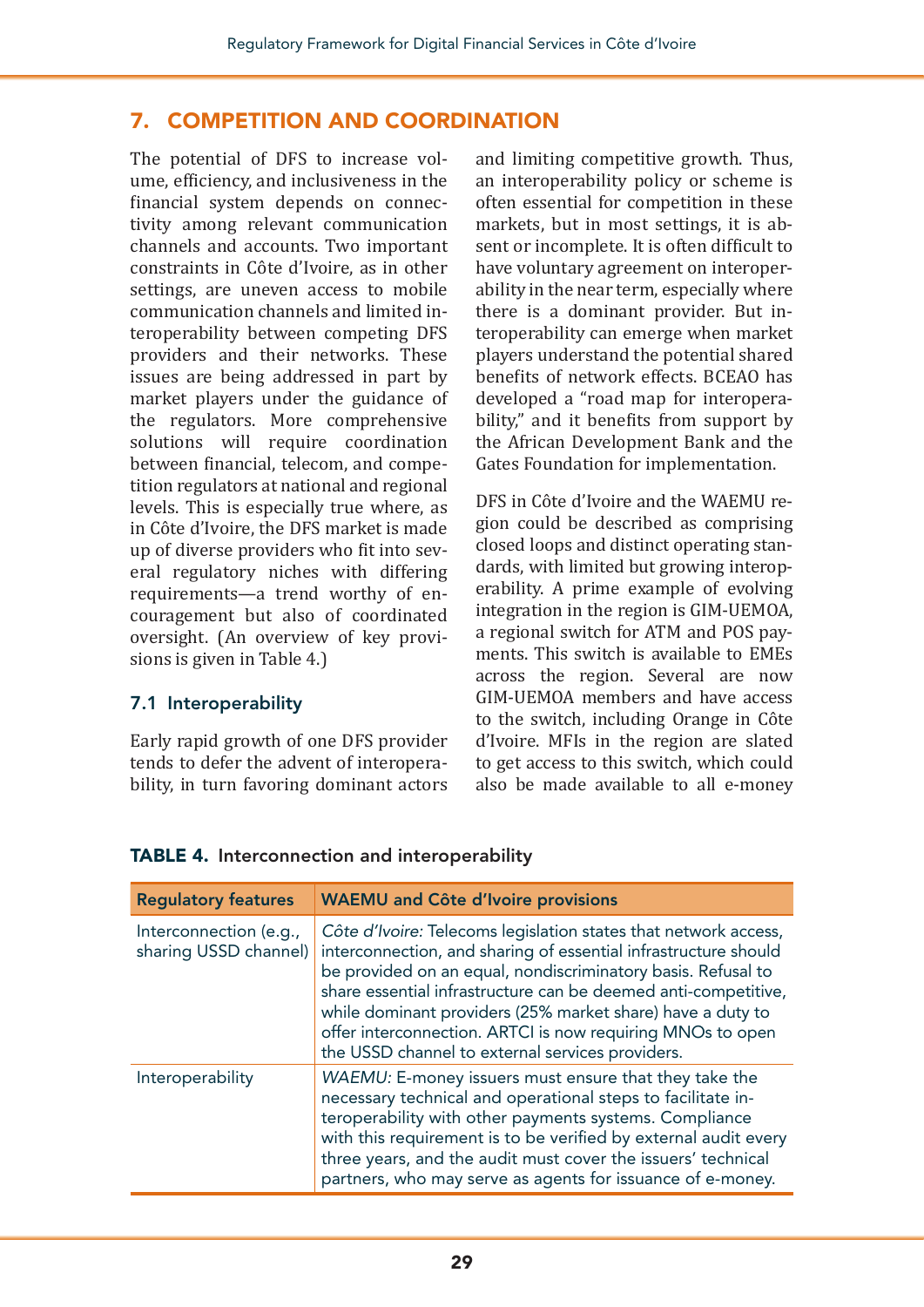issuers, but few have shown interest. By contrast, it is reported that ATMs have achieved near total interoperability across Côte d'Ivoire and the region, but not as much progress has been achieved with POS. There are also concerns about interchange fees, irrevocability of transactions, and protection from bankruptcy (World Bank 2014, 39–40, 98–101). Importantly, on the positive side, the 2015 e-money instruction requires issuers to facilitate interoperability.

#### 7.2 Channel access

Another typical constraint to DFS expansion arises from the lack of reliable access to mobile messaging channels. The MNOs control the SIM card with its identity data on each mobile user and the phone's communications channels, including the USSD channel—the one most used by DFS providers. Although mobile money providers depend on USSD, that channel is of minor commercial importance overall for MNOs and telecom regulators. Given its importance to low-cost outreach of DFS, access to this channel is both a competition and financial inclusion issue (Mazer 2015; Hanouch and Chen 2015; Mas 2012; Coye Benson and Loftesness 2012; ITU 2017).

MNOs are not only providers of the channel for mobile money services; they are also competitors (through their EME affiliates) of FI issuers and of EMEs that are not affiliated with MNOs. There is a risk that MNOs will transfer market power from their core market to the emerging mobile money market in such a way as to effectively shut out others. This gives MNOs an opportunity to price-discriminate against financial services providers that are seeking access, or even to deny access, and to favor aggregators that bring them a large

volume of business. This is in addition to the more common incentives to squeeze competitors' margins. For their part, MNOs want to protect the privileged access that they gained with their licenses, and to prevent network overload if they share access.

There are reports from Côte d'Ivoire that MNOs have denied USSD access. In other cases, MNOs are reported to have charged heavily for access or limited it in terms of time or connection quality. It is also significant that MNOs are providing channel access to their e-money subsidiaries while restricting access to others.

#### 7.3 Regulatory responses

The frameworks for financial, telecom, and competition regulation—at national and regional levels—provide relevant standards that might be used to address the issues just discussed. BCEAO, of course, has an important role to play here, particularly on *interoperability*. There are sector-specific competition standards embedded in the financial services legislation, and the e-money instruction (art. 7) requires issuers to facilitate interoperability.<sup>77</sup> There has not yet been a strong regulatory push to ensure that different participants in DFS can play together on the same level playing field. Where interoperability does not emerge in the near term from market incentives, the regulator may need to step in. But most observers favor suasion over coercion. Introducing, or mandating, interoperability too early may be counterproductive—it could drive up compliance costs and technical complexity (di Castri 2013; GSMA 2010; Mas 2012). Through its "roadmap for interoperability," BCEAO is showing its commitment to secure full

<sup>77</sup> All e-money solutions must ensure platform availability/access (*une haute disponibilité de la plate-forme*), nonrepudiation of transactions, and arrangements (including technical features) that facilitate interoperability with other payments systems. These dispositions are to be checked by way of audits conducted at least once every three years.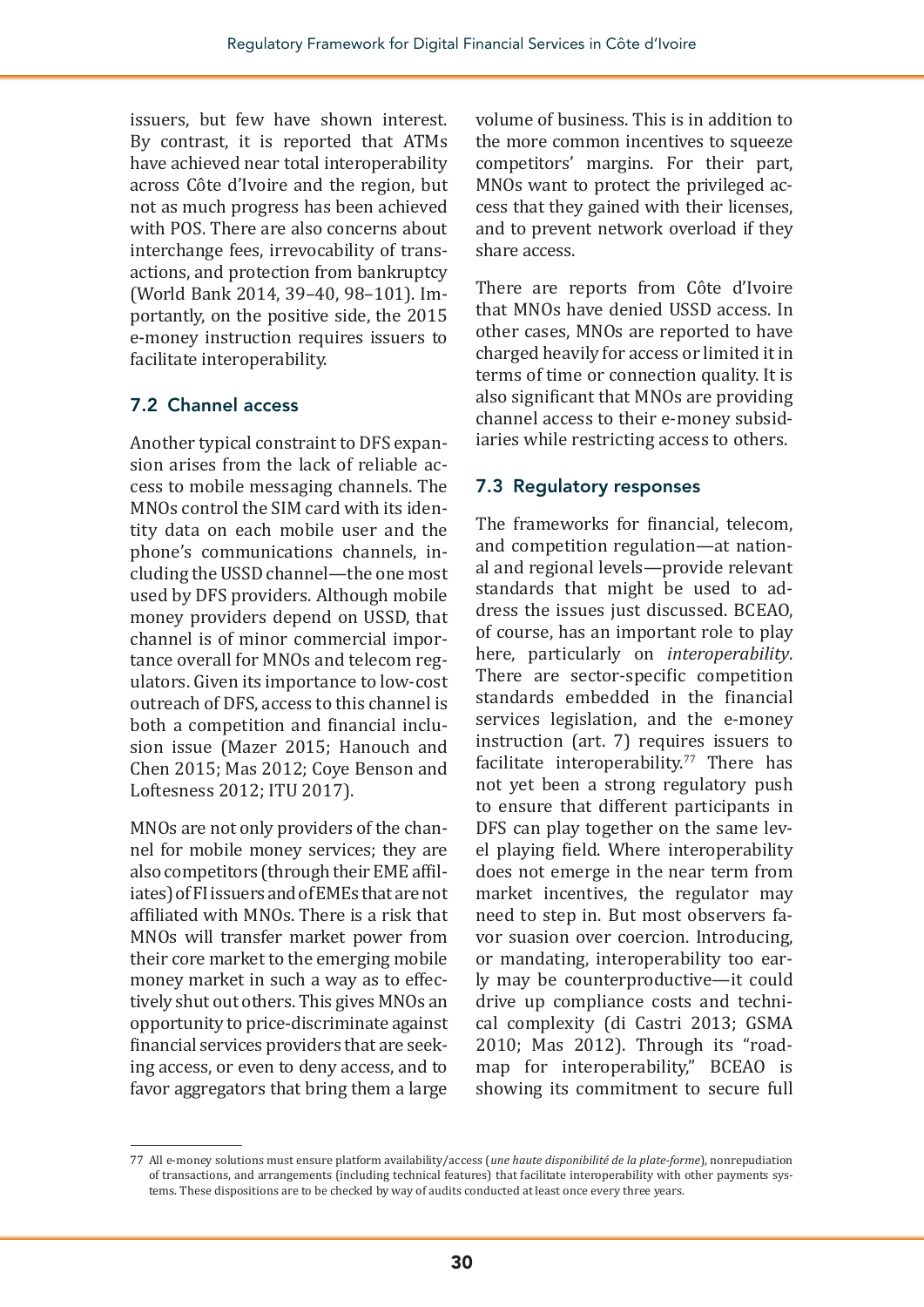interoperability (through GIM-UEMOA) when the market is ready.

ARTCI has authority to approve rates and enforce tariff transparency on behalf of MNO customers. It also regulates value-added services—such as adjuncts to core telephone and data services, and the evaluation of the appropriateness and terms of such services. ARTCI's authority extends to the digital networks used for payments and transfers and the postal service, which provides funds transfer services. Further, ARTCI is responsible for enforcing the laws governing e-commerce and e-signature certification. The agency is tasked with establishing an appropriate mechanism for consumer complaints and follow-up and with ensuring quality of service and effective and fair competition (in cooperation with other relevant authorities).

*Clearly, ARTCI's authority over mobile providers and e-commerce overlaps with that of BCEAO. This overlap argues in favor of a framework for coordination*. ARTCI is mandated to cooperate with other regulatory bodies in Côte d'Ivoire and the region to regulate competition in the telecoms and data markets, ensure interconnection and quality services, and protect consumers. At the same time, BCEAO is authorized under financial legislation, such as the e-money instruction, to bring in other regulatory authorities to carry out joint inspections. In the DFS context, ARTCI and BCEAO have established a joint working group that is analyzing several areas of concern, including interoperability. ARTCI is also developing a framework for collaboration with the national and regional competition agencies to monitor the development of the telecom sector.

Both Côte d'Ivoire and WAEMU have adopted general regulations on competition and set up regulatory agencies. The WAEMU competition legislation provides standards for identifying and addressing anti-competitive agreements, abuses of dominant position, and other offenses.78 The regional commission is authorized to make exceptions where such arrangements are found to be (or can be made) efficient and equitable in practice. The Ivoirian legislation<sup>79</sup> contains similar provisions. It also prohibits predatory pricing, and it authorizes price regulation for necessary goods and services. It is not clear how effective these agencies are. In particular, it is reported that the regional-level authority lacks capacity to act swiftly to address anti-competitive practices.

As for access to the USSD channel, the regulatory options in general include the following (Di Castri 2013; ITU 2016):

- The telecom regulator could require open USSD access by MNOs on a nondiscriminatory basis, while perhaps also setting price and quality standards.
- The financial regulator could condition e-money issuance approval on each of the relevant MNOs' giving USSD access to all DFS providers.
- The competition regulator could take jurisdiction if the problem is not solved by market actors or the sector regulators. This will likely depend on showing that a given MNO has abused its dominant market position and that USSD is an essential services infrastructure that must be openly available for there to be a market.

<sup>78</sup> The 2002, WAEMU competition law established the regional agency *Département du Marché Régional, du Commerce, de la Concurrence et de la Coopération* (DMRC).

<sup>79</sup> *Ordonnance no. 2013/662 Relative à la Concurrence*, establishing *La Commission de la Concurrence et de la Lutte contre la Vie Chère*.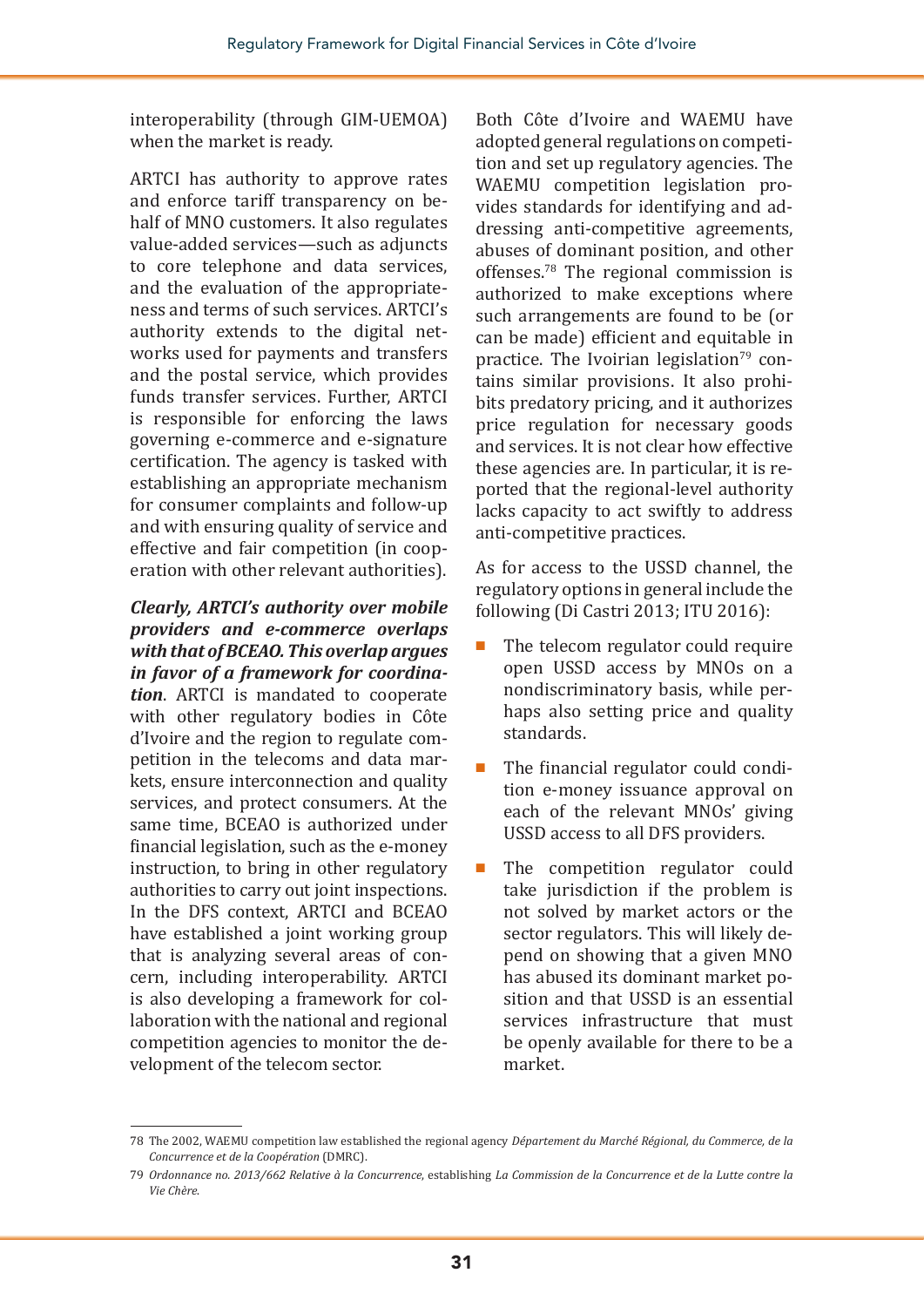Côte d'Ivoire has chosen the first of these options. *ARTCI announced in early April 2017 that it is now requiring MNOs to open the USSD channel to external services providers and to make public their respective access offer with a price list. ARTCI was reviewing these prices at the time of this diagnostic. It should continue to monitor MNOs for potential discriminatory pricing and services quality, and scrutinize USSD offers to prevent undue denial of service or prices that are out of line with those of other channels.*

ARTCI has a firm legal basis for its intervention. The telecoms legislation states that network access, interconnection,

and sharing of essential infrastructure should be provided on an equal, nondiscriminatory basis.<sup>80</sup> Refusal to share essential infrastructure can be deemed anti-competitive, while dominant providers (25 percent or greater share of "pertinent" market) have a duty to offer interconnection. ARTCI is required to monitor conditions of access (which are to be published by the operator) and may enforce access as a last resort. Where there is no effective competition, ARTCI reserves the right to set limits on fees. Denial of sale, price discrimination, and agreements in restraint of trade are prohibited.81 The competition law provisions mentioned provide additional support for intervention if needed.

<sup>80</sup> *Ordonnance no. 2012/293 Relative aux Télécommunications et aux Technologies de l'Information et de la Communication, arts. 16, 18, 35–49*; *Loi no. 95-526 portant Code des télécommunications*, arts. 2.41, 2.42, 2.50, 2.55, 4, 6.

<sup>81</sup> *Id.*, arts. 72, 87, 171–74, 180.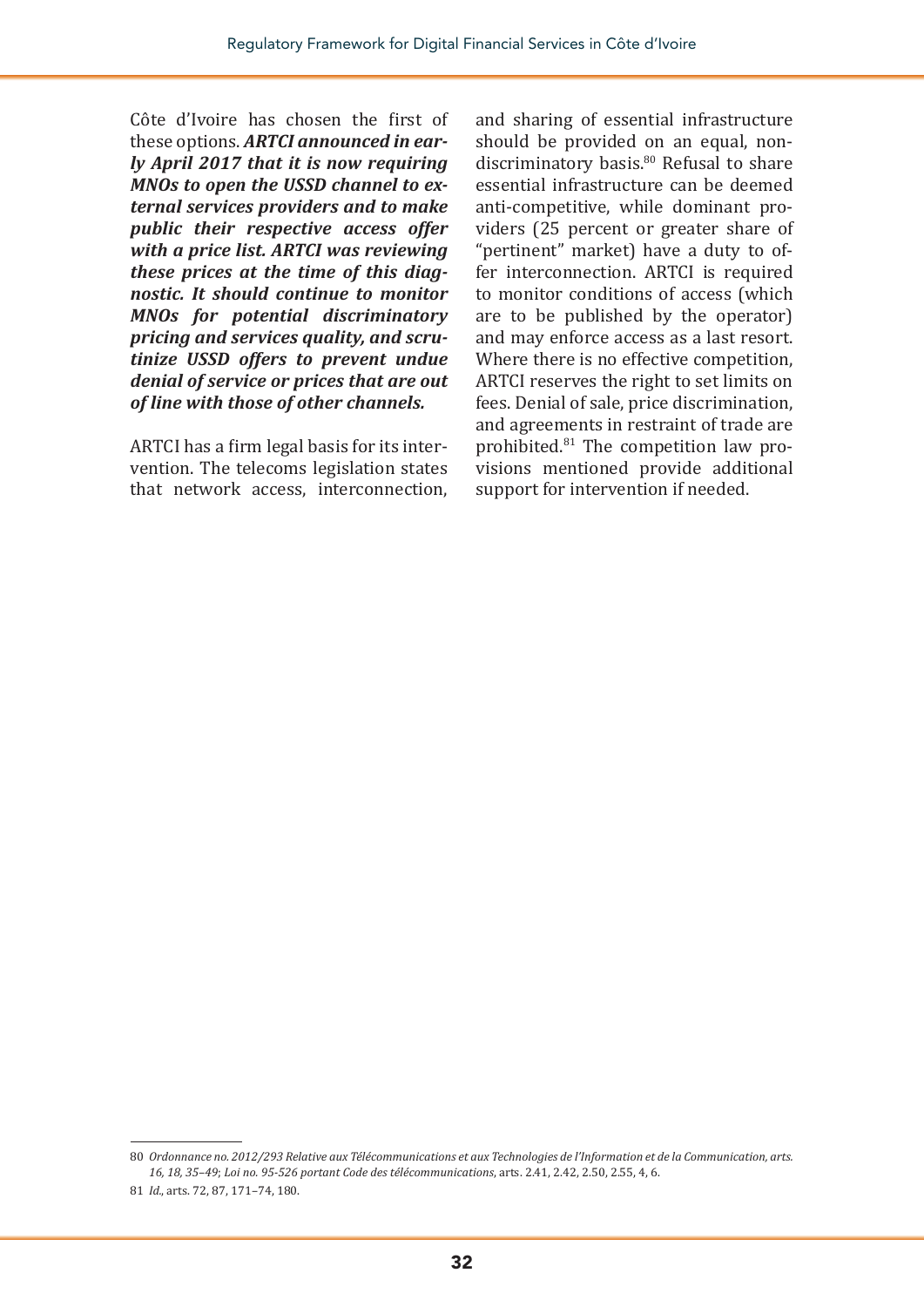#### 8. CONCLUSION

The following is a short distillation of findings and conclusions and recommendations for further policy development. Generally speaking, both WAEMU and the Ivoirian authorities have made impressive strides over the past several years in building an enabling regulatory framework for financial inclusion and DFS, in particular. This effort poses the challenge of ensuring policy consistency and regulatory harmonization—a challenge that is not always met.

Most of the measures suggested are within the responsibility of regional authorities, mainly BCEAO. Recommendations that concern the Ivoirian national authorities (e.g., for some aspects of customer ID and consumer protection) are noted as such.

#### 8.1 E-money and payments

The 2015 e-money instruction has consolidated and clarified the rules in this area. In addition, a sizeable market for payment services has been established under earlier regulations. But questions remain about how supportive of DFS the rules in other, related, areas—such as banking and e-commerce—are. Recommendations are as follows:

Reconsider the interest rate caps in force across the region. These limits are likely to constrain the offer of innovative digital credit and savings products to the unbanked. At least a partial or phased liberalization is advisable. It would be best to couple this with stricter transparency

requirements, including standardized disclosures. This step would support competition, help keep interest rates low, and make it possible to phase out rate caps. As EMEs and OTC providers are not permitted to offer credit under current regulations, the potential sources of digital credit would be licensed credit institutions (e.g., banks) and MFIs. $82$ 

- Revise the tight limit on MFI activities beyond the traditional ones of savings and credit. BCEAO should grant MFI issuers an automatic exception, or at least a higher limit (i.e., greater than the current ceiling of 5 percent of risk provisions), for earnings from basic DFS activities such as e-money issuance and payments/transfers. A revised regulation should also specify any conditions for such an exception or adjustment(e.g., a defined period of successful operation). Care should be taken to ensure that the rule's prudential objectives continue to be met.<sup>83</sup>
- Clarify protections for e-money float funds. The e-money instruction requires segregation of float funds by the issuer and the depositary institution. However, the treatment of these funds in the case of the issuer's bankruptcy is not clear. It may be advisable to include in the regulations a requirement that funds must be placed in a trust account (as has been done in other countries<sup>84</sup>), to insulate the float from ownership claims

<sup>82</sup> An analysis of provider costs and their impact on interest rates could be enlightening in this regard, though it is beyond the scope of this study. According to BCEAO, MFI inspections found that general costs, including salaries, have tended to be out of line with MFI structures and as a result have led to noncompliance with the 24 percent interest rate cap.

<sup>83</sup> BCEAO reports that analysis of possible adjustments to this rule is underway. The Bank's chief concern is the protection of MFI depositors.

<sup>84</sup> In Kenya and Tanzania, float deposits are required to be placed in a trust account administered by a trustee on behalf of the e-money holder. Trusts are better known in common law than in civil law countries, although the law in this area has been evolving. Thus, Rwanda now requires a trust (*fiducie*) account. A similar arrangement, used in Uganda, is an *escrow* account. This is an account managed by a third party that provides for the isolation of funds until they are released upon the occurrence of conditions stated in the escrow agreement (e.g., authorized payment, settlement).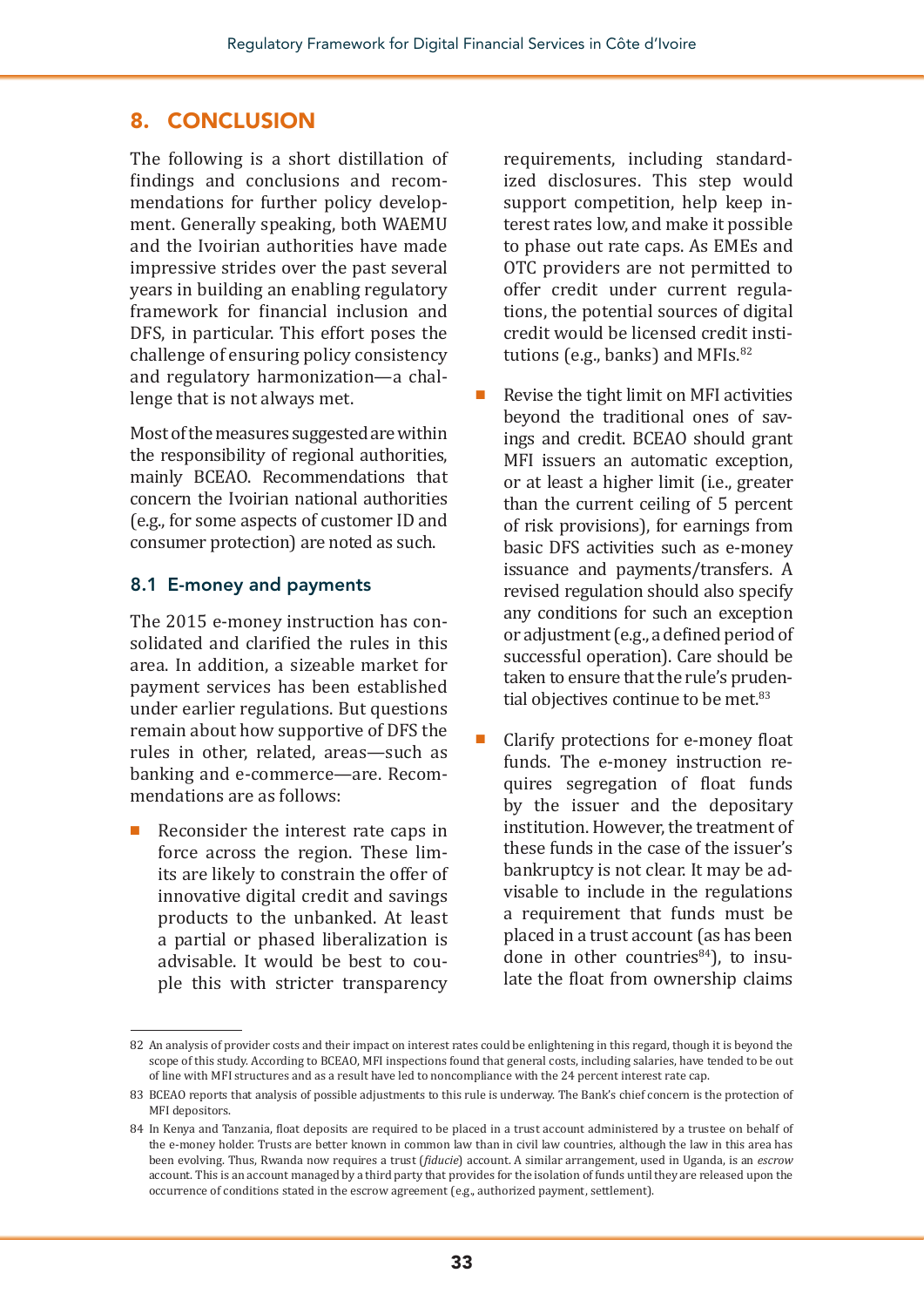by the issuer and its creditors. Also, as Côte d'Ivoire's deposit guarantee system goes into operation, it is advisable to clarify its scope of coverage to ensure adequate, equitable protection of e-money float. A uniform system of per-client "pass-through" insurance should be considered (regardless of the type of issuer) to make the guarantee effective for individuals within the coverage limits.<sup>85</sup>

■ Harmonize regional and national rules on e-signature acceptance and certification, and ensure coordination and clear jurisdictional lines between BCEAO and ARTCI in this area. It is particularly critical to ensure that certification providers and processes are set up so that fully digital signatures and certifications can be routinely used without recourse to paper documents, as appears to often have been the case currently. According to BCEAO, work is underway to craft revisions to the regional payments regulation (no.15/2002), including the removal of the requirement to retain physical signatures (art. 19). Region-wide certification is expected to be provided by SOAC, a body established in 2005 by the WAEMU Commission, but which is not yet operational.

#### 8.2 Use of agents

The 2015 instructions on e-money and transfers clarified who can be and who can use an agent, as well as what services agents can provide, while confirming the legal responsibility of the principal. Also important is the recognition of primary agents and subagents; this is a critical step toward the expansion of agent networks within a framework of accountability. On the other hand, the conditions for agent banking appear far too restrictive for the banks and are not clearly articulated for MFIs. In other words, access to agents for distribution of DFS is uneven, creates disparities based on the type of institution (e.g., bank vs. EME), and may act as a drag on financial inclusion and the spread of new DFS products.

Recommendations are as follows:

- Develop uniform, or at least harmonized, agency rules and standards for financial services outreach across the board—including agent banking (for MFIs as well as banks), e-money agents, and rapid transfer agents. A functional, risk-based approach should be adopted, in preference to the current patchwork of mostly institution-based regulation (including IOB rules). The new framework should provide a comprehensive and proportionate set of risk-based rules on due diligence, supervision, internal control, and subagents.
- IOB rules should be revised or replaced to support a more flexible agent banking approach. Further, it would be useful for BCEAO to provide a transition path for e-money agents and rapid transfer agents to enter the market for agent banking services (again, for both banks and MFIs).

#### 8.3 Client identification

The 2015 WAEMU directive on AML/ CFT provides a comprehensive set of basic protections in client ID (although the quality of enforcement in practice is less certain). This AML/CFT regime does not sufficiently accommodate financial inclusion and DFS through tiered, risk-based KYC standards. The AML/ CFT directive and other regional legislation in such areas as e-money provide

<sup>85</sup> An example of this is the system adopted in Nigeria (Izaguirre, Lyman, McGuire, and Grace 2016).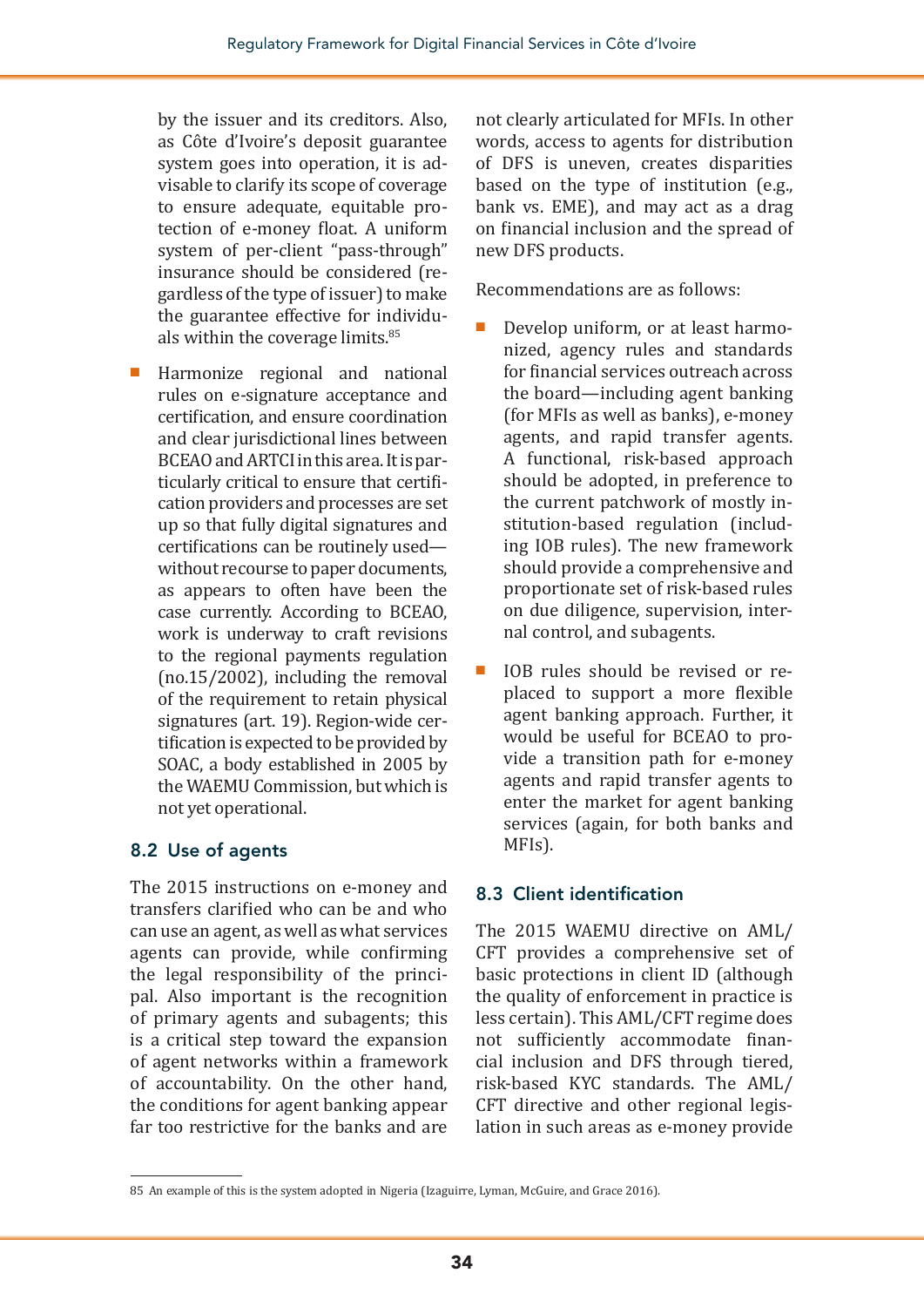only a patchwork of quite limited (and in some cases conflicting) due diligence exceptions for certain small transactions. Further, mobile money requires a SIM card, which in turn is subject to ID requirements, which appear to be getting more stringent. On the positive side, KYC can be outsourced under appropriate conditions, and Côte d'Ivoire's program of expanding access to official IDs will help ease KYC procedures there and thus enhance financial inclusion.

Recommendations are as follows:

- Replace the patchwork of KYC carveouts for small transactions (including case-by-case adjustments) with a clear, consistent set of risk-based KYC tiers. The tiers should provide comprehensive coverage of financial services, including DFS, and should provide clearly defined exceptions from requirements more likely to exclude traditionally unbanked groups such as poor and rural populations (e.g., documentation of a permanent address). General FATF principles embodied in the 2015 and 2012 WAEMU legislation also need to be spelled out explicitly in legislation applicable at the national level. The procedure here is to develop a uniform law that incorporates tiered KYC/customer due diligence, and for a WAEMU member country to adopt it into national law—thus leading the way for others.<sup>86</sup>
- Coordinate ID requirements for SIM cards and DFS. The rules should be reviewed so that they can be appropriately graduated to account for the different risks involved in mobile phone subscriptions, payments and transfers, mobile money, and large

transactions. This will require cooperation on integrated approaches by the relevant agencies at the national and regional level. One promising approach that could be explored is to carry over the same ID verification procedure used for SIM cards into the KYC process—and perhaps national ID cards and databases as well. (This approach, which is used in Pakistan, depends on having ID data of sufficient quality and using biometrics.) The ongoing improvements in Côte d'Ivoire's ID system should take these needs into account.

#### 8.4 Consumer protection

The consumer protections applicable to DFS are improving, but they are not comprehensive and consistent. Core banking and financial services legislation does little to address consumer protection. But recent enactments on e-money and transfers, e-commerce, and telecoms provide for transparency of fees, complaints handling, required contract provisions, and the like. The new consumer law, with its chapter on financial services, should bring additional, harmonized protections to clients of DFS providers and the financial sector, generally. In addition, data privacy is mandated in the regulations on data protection, credit bureaus, and telecoms. Specific advance consent is required for nearly all potential uses of client data. Importantly, the e-money and rapid transfer regulations apply consumer rules explicitly to agents.

Recommendations are as follows:

■ Strengthen and harmonize consumer protections across the full range of DFS—including digital linkage to

<sup>86</sup> Jurisdiction over AML/CFT is shared, with WAEMU adopting regional standards and uniform laws and the member countries adopting the latter into national law. Côte d'Ivoire has an AML/CFT law (*Loi no. 2005-554)* that could be replaced, supplemented, or amended in the manner indicated.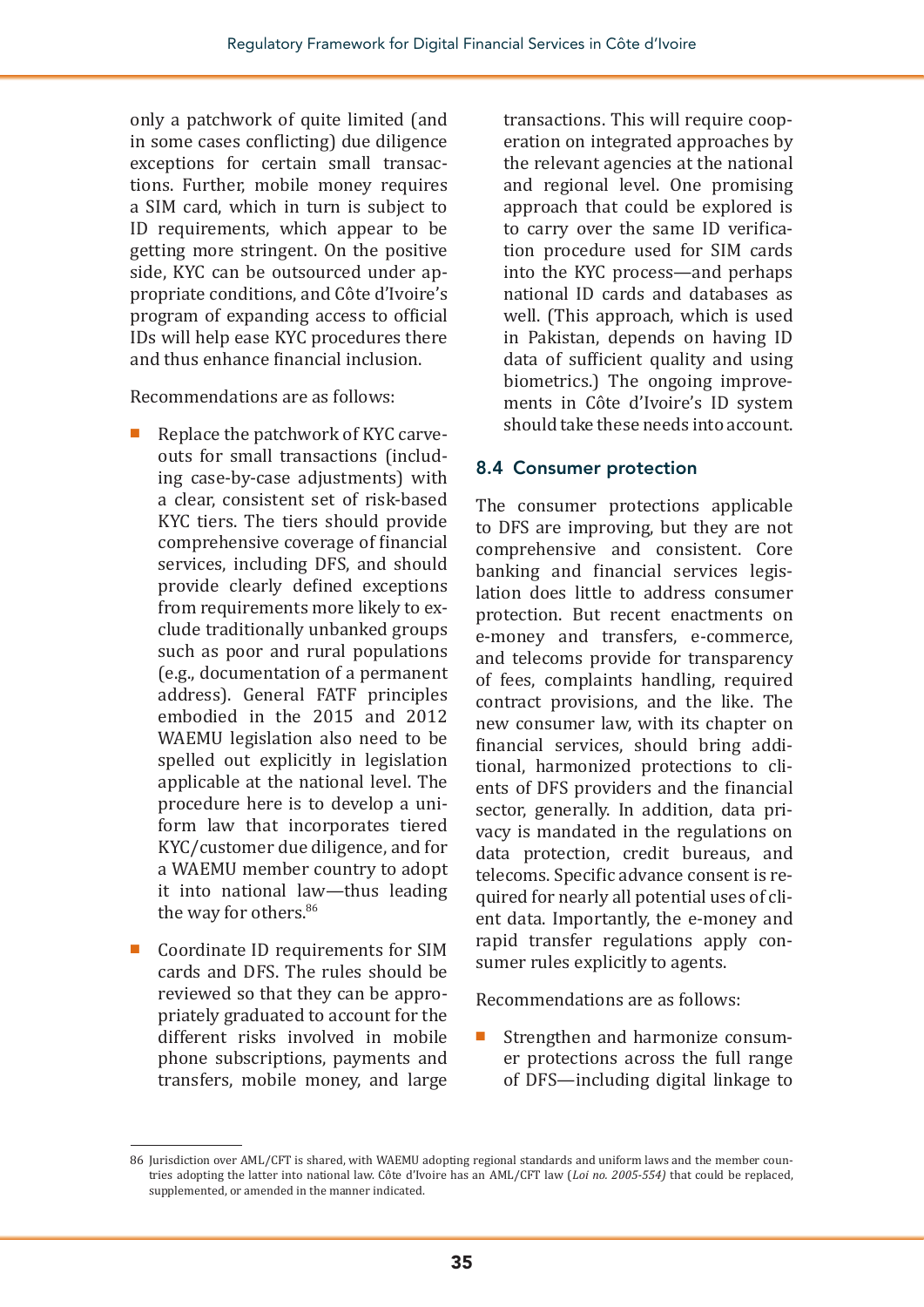savings and credit accounts as this becomes feasible. Protections should include standard disclosure formats and requirements that cover each type of DFS product and delivery channel. Provisions on fraud, security, data protection, and bankruptcy and other contingencies should be similarly expanded. Application of consumer norms to agents should be clearer and more consistent across the board.

- Enhance transparency and comparability by requiring standardized fee information for payments accounts, or at least by introducing standard requirements for format and manner of disclosure.
- A tribunal or ombudsman for retail finance, including DFS, is also important. As mentioned, Côte d'Ivoire is setting up its *Observatoire* pursuant to a regulation of January 2017. Explicit, specific provisions related to DFS will help to strengthen protection in this subsector. Also in January 2017, Côte d'Ivoire adopted a new law on consumer protection. The Commission created by the law is to have units dealing with abusive agreements, consumer protection and security, and over-indebtedness. Here as well, specific provisions on DFS would be useful. Further, the system will be most effective if all financial services providers (not just e-money issuers, as is now the case) are required to have in-house complaint systems, if the latter offer a route of appeal to the Commission and *Observatoire* and if guidelines are provided for appeal to the court system.
- There is a need to make consumer protections effective in practice through systematic supervision. As matters stand, some provisions reportedly are not applied at all

by providers. Good practice here involves regulatory oversight of consumer practices as a market conduct and prudential matter.

Data collection on consumer practices should be strengthened and systematized. BCEAO, along with the consumer commission and *Observatoire,* should require reporting on these matters from FIs, e-money issuers, and agents. Data analysis can reveal patterns of practice as well as risks posed by noncompliance with consumer norms and effectiveness of enforcement.

#### 8.5 Competition and coordination

The inevitable overlaps between markets, services delivery infrastructure, and regulatory regimes create difficulties. The key issues here for Côte d'Ivoire are interoperability and access to the USSD channel. Constraints in these areas tend to work in favor of the dominant provider, and they act as a drag on overall DFS development and financial inclusion. BCEAO and ARTCI have regulatory provisions that they could use to enforce interoperability and USSD access. Importantly, ARTCI announced in early April that it is now requiring MNOs to open the USSD channel to external services providers and to make public their respective access offer with a price list. Also, as mentioned, BCEAO has launched an interoperability "roadmap" with support from external funders.

Recommendations are as follows:

BCEAO, ARTCI, and perhaps the competition authorities should elaborate on the framework for cooperation that they have discussed, and they should map out a strategy for rationalizing the governance of the DFS market. Recent steps taken by the two regulatory bodies are promising in this regard.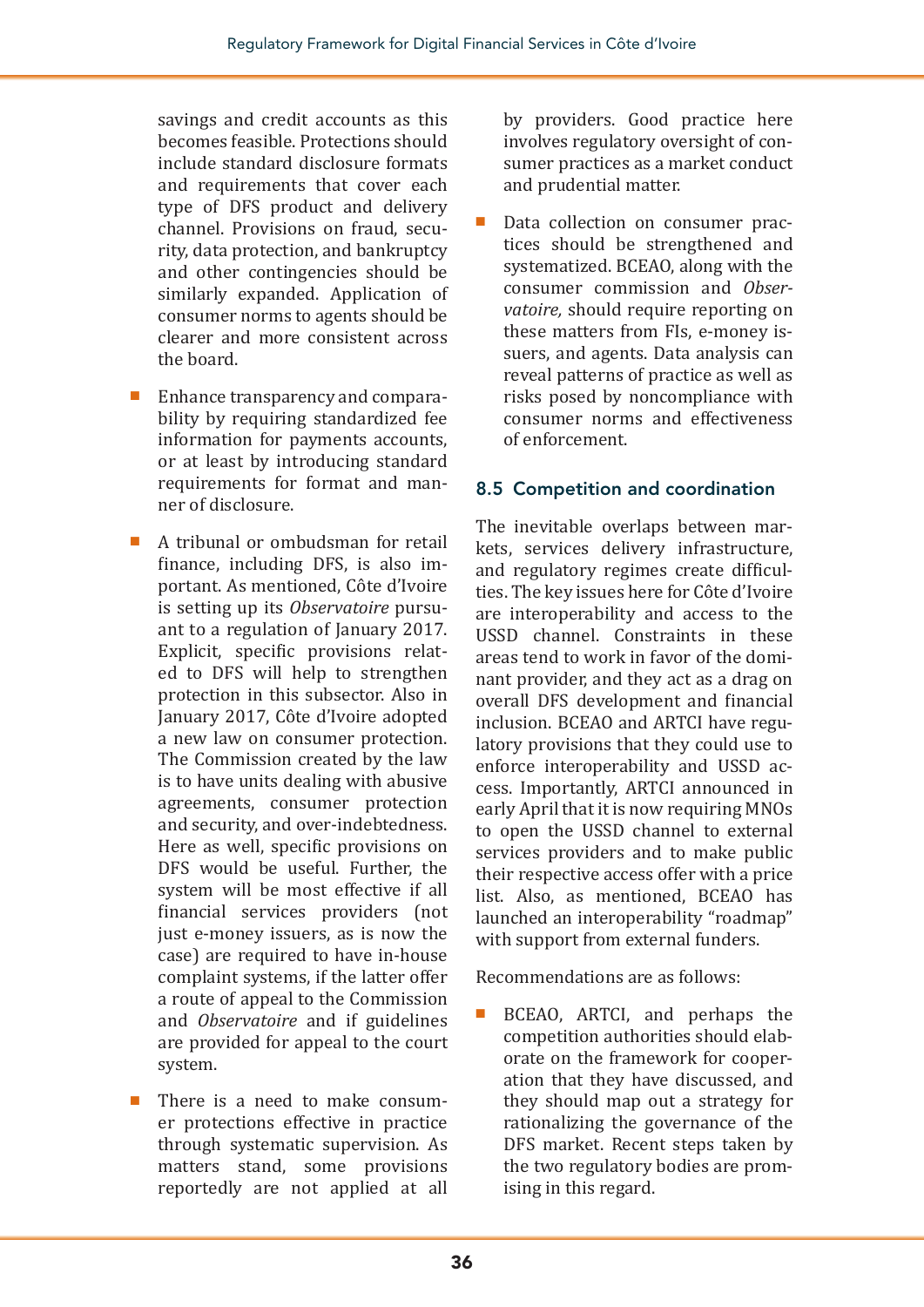■ ARTCI, in cooperation with BCEAO and competition agencies, should monitor MNOs for potential discriminatory pricing and services quality affecting DFS delivery. It should scrutinize USSD offers to prevent undue denial of service or

prices that are out of line with those of other channels. Also, BCEAO is responsible for monitoring the price and quality of financial services, including payments services, and has an important role to play here.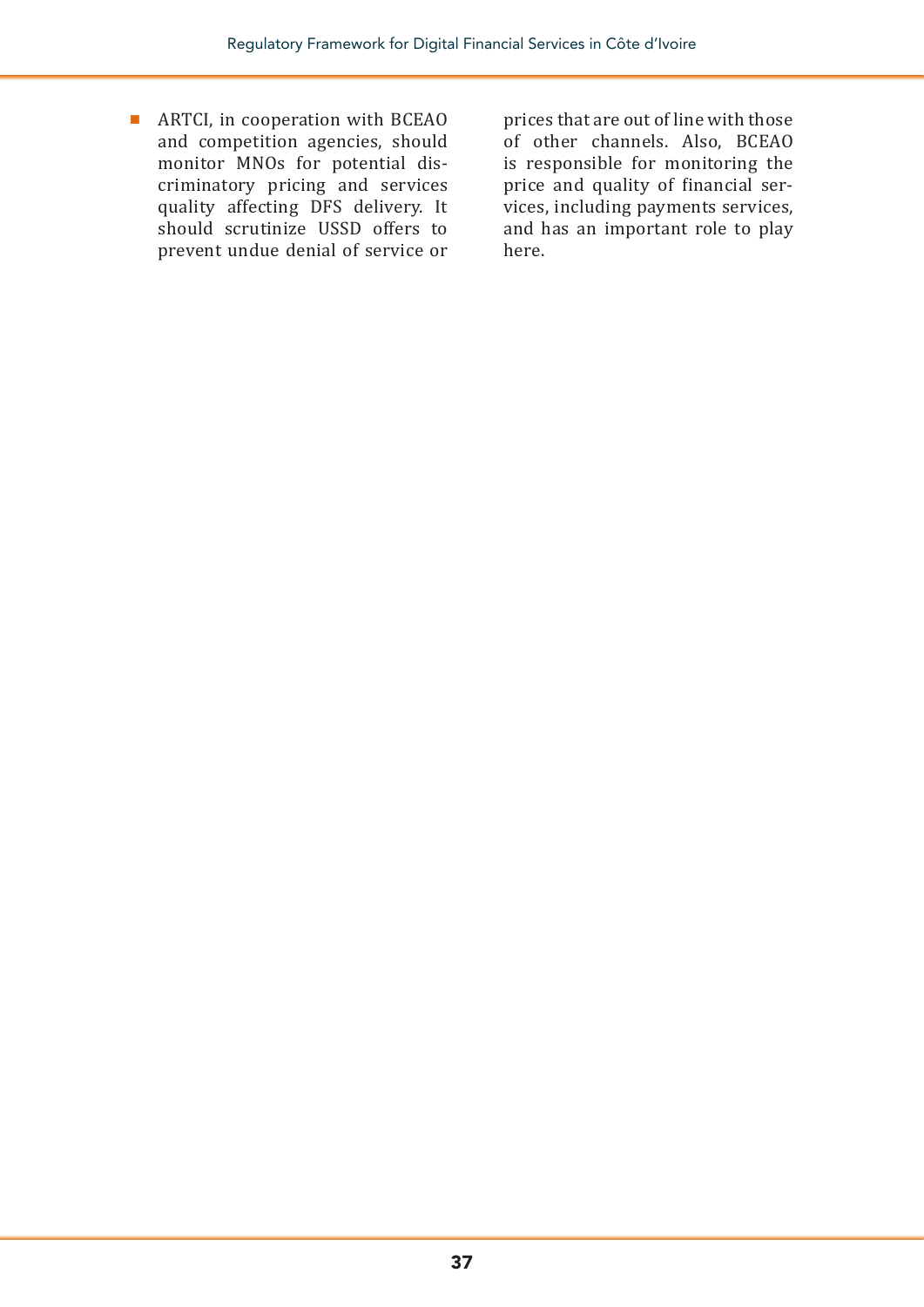#### RESOURCES

ARTCI Bulletin de Veille Electronique, 1er trimester 2016, Identifiant Unique en Côte d'Ivoire.

Atelier sur les services financiers numériques en Côte d'Ivoire: Compte-rendu, 7 juin 2016.

Bakhshi, Pawan. 2014. "Beware the OTC Trap." Blog post, 9 May.

BFA (Bankable Frontier Associates). n.d. "The Journey toward Cash Lite: Addressing Poverty, Saving Money and Increasing Transparency by Accelerating the Shift to Electronic Payments." Boston: BFA.

BIS (Bank for International Settlements) Basel Committee on Banking Supervision. 2005. *The Joint Forum: Outsourcing in Financial Services*. Geneva: BIS, February.

CGAP. 2016. "Market System Assessment of Digital Financial Services in WAEMU." Working Paper. Washington, D.C.: CGAP.

Coye Benson, Carol, and Scott Loftesness.<br>2012. "Interoperability in Electronic "Interoperability Payments: Lessons and Opportunities." Washington, D.C.: CGAP.

di Castri, Simone. 2013. "Mobile Money: Enabling Regulatory Solutions." London: GSMA, February.

Gage, Justin, Steve Pannifer, and Paul Makin. 2016. "Country Note: Pakistan." Washington, D.C.: World Bank.

GPFI (Global Partnership for Financial Inclusion). 2016. "Global Standard-Setting Bodies and Financial Inclusion: The Evolving Landscape." Geneva: GPFI. [http://www.](http://www.gpfi.org/sites/default/files/documents/GPFI_WhitePaper_Mar2016.pdf) [gpfi.org/sites/default/files/documents/](http://www.gpfi.org/sites/default/files/documents/GPFI_WhitePaper_Mar2016.pdf) [GPFI\\_WhitePaper\\_Mar2016.pdf](http://www.gpfi.org/sites/default/files/documents/GPFI_WhitePaper_Mar2016.pdf)

GSMA. 2010. "Mobile Money Definitions." London: GSMA, July.

Hanouch, Michel, and Gregory Chen. 2015. "Promoting Competition in Mobile Payments: The Role of USSD." Brief. Washington, D.C.: CGAP, February.

Issa-Sayegh, Joseph. 2003. *Le droit ivoirien de la concurrence*, Ohadata D-06-04. Symposium, Ouagadougou, February.

ITU. 2016. "Digital Financial Services: Regulating for Financial Inclusion—An ICT Perspective, GDDFI Discussion paper.

Izaguirre, Juan Carlos, Timothy Lyman, Claire McGuire, and David Grace. 2016. "Deposit Insurance in the Digital Financial Inclusion Context." Brief. Washington, D.C.: CGAP.

Koné, Tiémoko Meyliet. 2016. "Mobile Financial Services Are Making Headway in WAEMU." BCEAO blog post, 14 June.

Lauer, Kate, and Timothy Lyman. 2015. "Digital Financial Inclusion: Implications for Customers, Regulators, Supervisors, and Standard-Setting Bodies" Brief. Washington, D.C.: CGAP.

Lhériau, Laurent. 2010. Le droit et la technologie au service de la bancarisation : focus sur la banque à distance. Techniques Financières & Développement, N°100. Paris: Epargne Sans Frontière, Septembre.

LIRNEasia and UP-NCPAG.2008. "Mobile Banking, Mobile Money and Telecommunication Regulations." [http://lirneasia.net/](http://lirneasia.net/wp-content/uploads/2008/05/Mobile-2.0_Final_Hor_EA.pdf) [wp-content/uploads/2008/05/Mobile-2.0\\_](http://lirneasia.net/wp-content/uploads/2008/05/Mobile-2.0_Final_Hor_EA.pdf) [Final\\_Hor\\_EA.pdf](http://lirneasia.net/wp-content/uploads/2008/05/Mobile-2.0_Final_Hor_EA.pdf)

Mas, Ignacio. 2012. "What Is the Telecom Regulator's Role in Fostering Mobile Money?" Blog post, 8 May.

Mazer, Rafe. 2015. "USSD Access: A Gateway and Barrier to Effective Competition." Blog post, 18 February. [http://www.cgap.org/](http://www.cgap.org/blog/ussdaccessgatewayandbarriereffectivecompetition) [blog/ussdaccessgatewayandbarriereffective](http://www.cgap.org/blog/ussdaccessgatewayandbarriereffectivecompetition) [competition](http://www.cgap.org/blog/ussdaccessgatewayandbarriereffectivecompetition)

McCaffrey, Mike, Graham A. N. Wright, and Anup Singh. n.d. "OTC: A Digital Stepping Stone, or a Dead End Path?" Microsave. [http://www.microsave.net/files/pdf/](http://www.microsave.net/files/pdf/1467712097_OTC_Digital_Stepping_Stone_or_Dead_End_Path.pdf) [1467712097\\_OTC\\_Digital\\_Stepping\\_Stone\\_](http://www.microsave.net/files/pdf/1467712097_OTC_Digital_Stepping_Stone_or_Dead_End_Path.pdf) [or\\_Dead\\_End\\_Path.pdf](http://www.microsave.net/files/pdf/1467712097_OTC_Digital_Stepping_Stone_or_Dead_End_Path.pdf)

Radcliffe, Dan, and Rodger Voorhies. 2012. "A Digital Pathway to Financial Inclusion." Seattle: Bill & Melinda Gates Foundation, December.

Rashid, Naeha, and Stefan Staschen. 2016. "Unlocking Financial Inclusion Using Biometrically Verified SIMs." Blog post, 26 July. [http://www.cgap.org/blog/unlocking](http://www.cgap.org/blog/unlocking-financial-inclusion-using-biometrically-verified-sims)[financial-inclusion-using-biometrically](http://www.cgap.org/blog/unlocking-financial-inclusion-using-biometrically-verified-sims)[verified-sims](http://www.cgap.org/blog/unlocking-financial-inclusion-using-biometrically-verified-sims)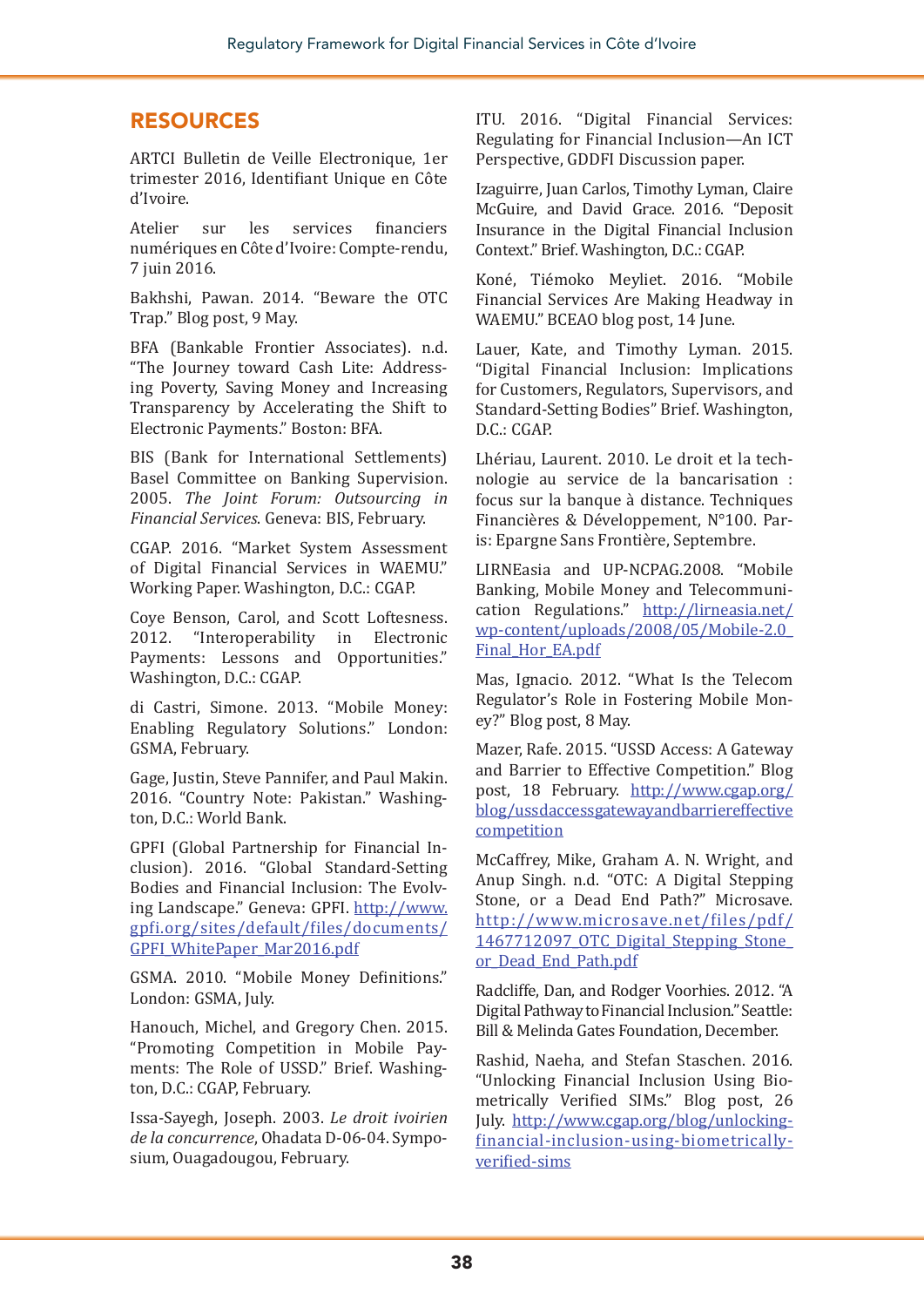Staschen, Stefan. 2016. "DFS Regulation and Supervision—What's Going on? What Is Coming up?" Slide deck. Washington, D.C.: CGAP, February.

World Bank. 2012. "Republic of Zambia: Diagnostic Review of Consumer Protection and Financial Literacy." Washington, D.C.: World Bank. [https://openknowledge.](https://openknowledge.worldbank.org/handle/10986/25890) [worldbank.org/handle/10986/25890](https://openknowledge.worldbank.org/handle/10986/25890)

———. 2014. "Diagnostic des paiements de détail et stratégie pour développer leur

utilisation dans l'UEMOA." Washington, D.C. : World Bank.

———. 2016. *Intermédiaires en opérations de banque et banque à distance: Réflexions sur le cas de l'UMOA*. Washington, D.C. : World Bank, May.

Wright, Graham. 2014. "Over the Counter Transactions—Liberation or a Trap? Part I." Blog post, December. [http://blog.microsave.](http://blog.microsave.net/over-the-counter-transactions-liberation-or-a-trap-part-i/) [net/over-the-counter-transactions-liberation](http://blog.microsave.net/over-the-counter-transactions-liberation-or-a-trap-part-i/) [-or-a-trap-part-i/](http://blog.microsave.net/over-the-counter-transactions-liberation-or-a-trap-part-i/)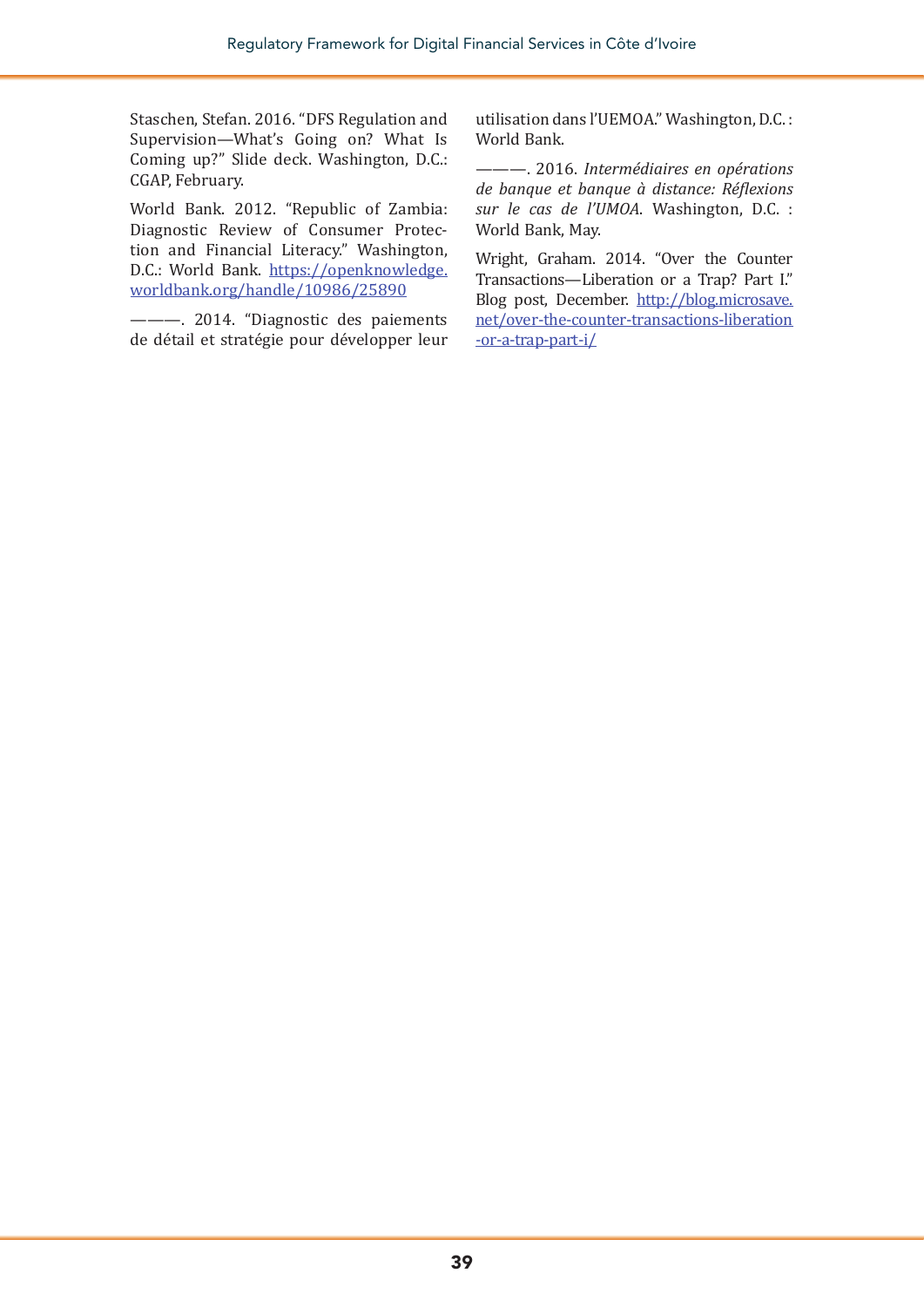#### ANNEX 1. LEGISLATION CONCERNING DFS IN WAEMU AND CÔTE D'IVOIRE

#### WAEMU

Avis n° 003-08-2013 aux établissements de crédit et aux systèmes financiers décentralisés, relatif à la fixation du taux de l'usure dans les Etats membres de l'UEMOA, BCEAO.

Décision n° 26/CM/UMOA du 2 juillet 2015 portant adoption du projet de loi uniforme relative à la lutte contre le blanchiment de capitaux et le financement du terrorisme dans les Etats membres de l'Union Monétaire Ouest Africaine (UMOA) Décret d'application de la loi portant réglementation des systèmes financiers décentralisés.

Directive n° 02/CM/UEMOA du 2 juillet 2015 relative à la lutte contre le blanchiment de capitaux et le financement du terrorisme.

Directive n° 07/2002/CM/UEMOA du 19 septembre 2002 relative à la lutte contre le blanchiment de capitaux et le financement du terrorisme (LBC/FT) dans les Etats membres de l'UEMOA.

Directive n° 08/2002/CM/UEMOA portant sur les mesures de promotion de la bancarisation et de l'utilisation des moyens de paiement scripturaux.

Instruction n° 01/2006/SP du 31 juillet 2006 relative à l'émission de monnaie électronique et aux établissements de monnaie électronique (replaced by 2015 instruction).

Instruction n° 127-07-08 fixant les modalités de mise en œuvre de la surveillance par la BCEAO des systèmes de paiement dans les Etats membres de l'UEMOA.

Instruction n° 010-08-2010 relative aux règles prudentielles applicables aux systèmes financiers décentralisés des Etats membres de l'Union Monétaire Ouest Africaine (UMOA).

Instruction n° 011-12/2010/RB relative au classement, aux opérations et à la forme juridique des établissements financiers à caractère bancaire.

Instruction N° 013-11-2015 relative. . . transfert rapide d'argent en qualité de sous-agent au sein de l'UEMOA, BCEAO.

Instruction n° 015-12/2010/RB fixant les conditions d'exercice des activités d'intermédiaires en opérations de banque.

Instruction n° 017-12-2010 relative à l'organisation du contrôle interne au sein des systèmes financiers décentralisés.

Instruction N°008-05-2015 régissant . . . activités des émetteurs de monnaie électronique, BCEAO.

Loi portant réglementation des systèmes financiers décentralisés.

Loi uniforme relative à la lutte contre le blanchiment de capitaux dans les Etats membres de l'UEMOA.

Loi uniforme relative à la lutte contre le financement du terrorisme dans les Etats membres de l'UEMOA.

Loi uniforme relative à la répression des infractions en matière de chèque, de carte bancaire et d'autres instruments et procédures électroniques de paiement (UEMOA).

Loi-cadre portant sur la réglementation bancaire (BCEAO).

Recueil des textes légaux et règlementaires régissant les systèmes financiers décentralisés de l'UMOA.